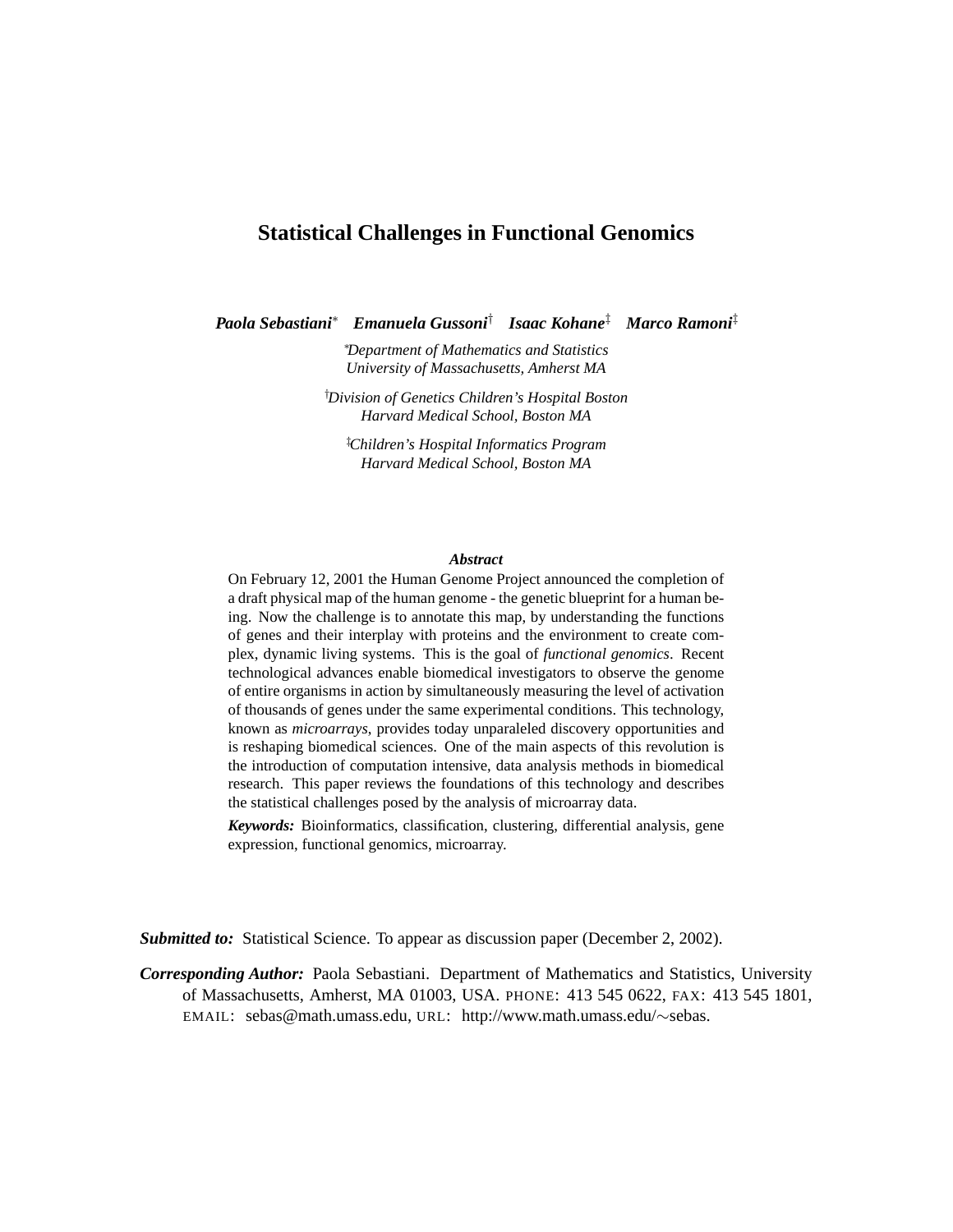# **Contents**

| 1                       | The Human Genome Project                                                                                   | $\overline{2}$             |
|-------------------------|------------------------------------------------------------------------------------------------------------|----------------------------|
| 2                       | The Biology of Gene Expression                                                                             | 3                          |
| 3                       | <b>Large Scale Measurement of Gene Expression Levels</b>                                                   | $\boldsymbol{\mathcal{L}}$ |
|                         | The Microarray Technology $\dots \dots \dots \dots \dots \dots \dots \dots \dots \dots \dots \dots$<br>3.1 | 5                          |
|                         | 3.2                                                                                                        | 6                          |
|                         | 3.3                                                                                                        | 8                          |
|                         | 3.4                                                                                                        | 9                          |
| $\overline{\mathbf{4}}$ | <b>Experimental Questions and Experimental Design</b>                                                      | 13                         |
|                         | 4.1                                                                                                        | 13                         |
|                         | 4.2                                                                                                        | 14                         |
| 5                       | <b>Data Preprocessing</b>                                                                                  | 15                         |
|                         | 5.1                                                                                                        | 16                         |
|                         | 5.2                                                                                                        | 17                         |
|                         | 5.3                                                                                                        | 19                         |
| 6                       | <b>Analysis of Comparative Experiments</b>                                                                 | 20                         |
|                         | 6.1                                                                                                        | 20                         |
|                         | 6.2                                                                                                        | 22                         |
| 7                       | <b>Analysis of Multiple Conditions</b>                                                                     | 24                         |
|                         | 7.1                                                                                                        | 24                         |
|                         | 7.2                                                                                                        | 25                         |
|                         | 7.3                                                                                                        | 27                         |
|                         | 7.4                                                                                                        | 31                         |
| 8                       | <b>Open Challenges</b>                                                                                     | 32                         |
|                         |                                                                                                            |                            |

# **Acknowledgments**

This research was supported by NSF grant ECS-0120309, by NHLBI grant HL-99-024, and by the Genomics Core of Beth Israel Deaconess Medical Center, Boston, MA. Authors are grateful to Stefano Monti, Whitehead Institute, and Joseph Jerry, Department od Veterinary and Animal Sciences, University of Massachusetts, for their insightful comments, and to the referees and the editor for their invaluable suggestions.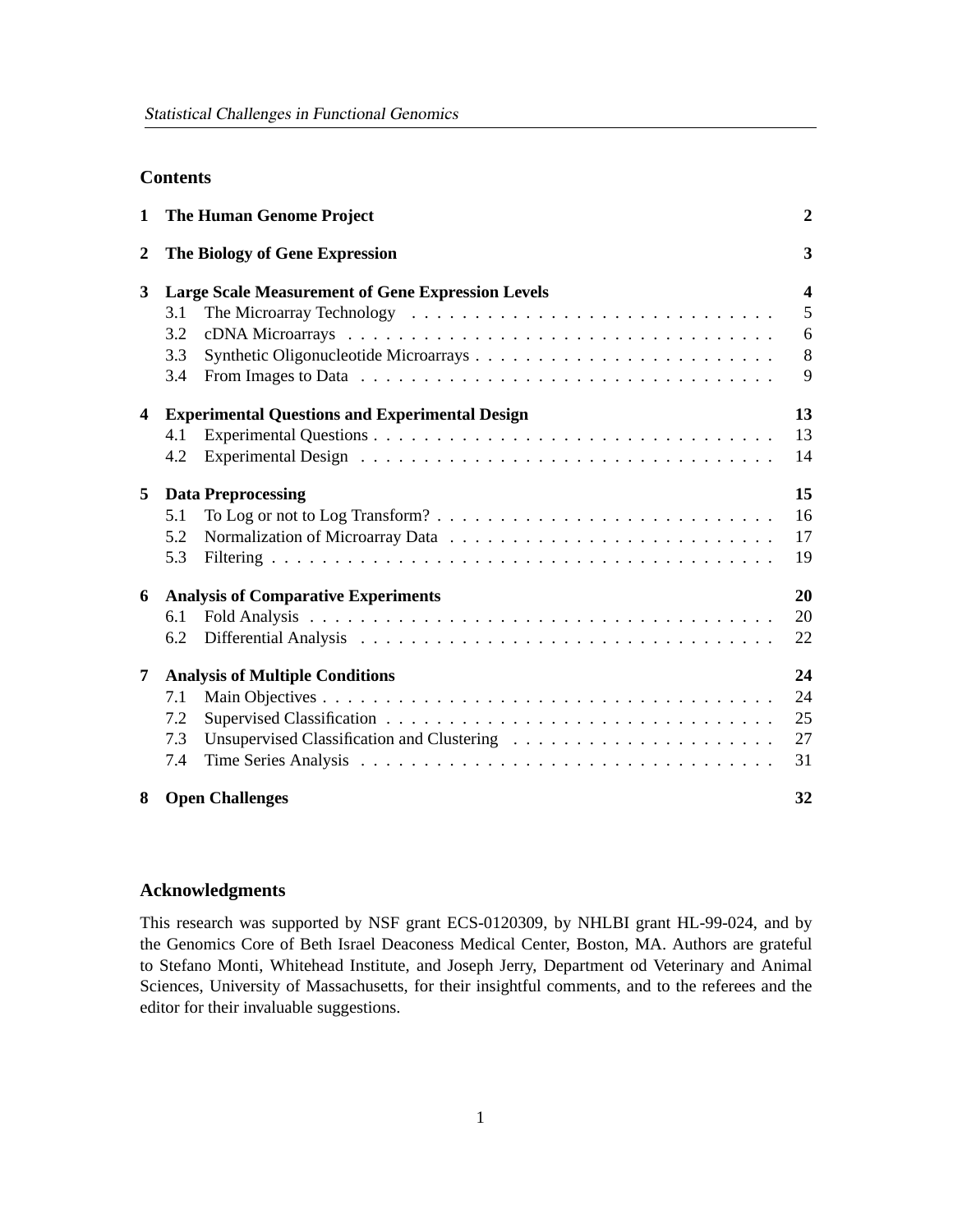#### **1. The Human Genome Project**

The Human Genome Project (HGP) is a multi-year effort, coordinated by the Department of Energy and the National Institute of Health, to create a reference sequence of the entire DNA and to identify the estimated 30,000-40,000 genes of the human genome. Officially started in 1990, the HGP is expected to render its final results in 2005, but the staggering technological advances of the past few years will probably allow the completion of the project by April 2003. By then, the total cost of the project will be in excess of \$3 billion, making the HGP one of the most funded single scientific endeavors in history, in the league of the Manhattan Project and the Apollo Space Program. The rationale behind such a herculean effort is that a panoramic view of the human genome would dramatically accelerate advances in biomedical sciences and develop new ways to treat, cure, or even prevent the thousands of diseases that afflict humankind. The HGP is also delivering a wealth of commercial opportunities: sales of DNA-based products and technologies are projected to exceed \$45 billion by 2009 in the U.S alone.

In June 2000, Craig Venter of Celera Genomics, the U.S. President Clinton and the leaders of the HGP consortium announced the completion of a "working draft" DNA sequence of the human genome, whose details were published in February 2001 in two dedicated issues of Nature and Science<sup>1</sup>. The result of these efforts is a map of the human genes. This map consists of about 30,000-40,000 protein-coding genes [21], only twice the number of protein-coding genes in a worm or a fly. Because about 50% of these discovered genes have known functions, the challenge now is to annotate this map, by understanding the functions of genes, and their interplay with proteins and the environment to create complex, dynamic living systems. This is the goal of *functional genomics*.

Several projects around the world are currently under way to discover gene functions and to characterize the regulatory mechanisms of gene activation. One avenue of research focuses on gene expression level, and exploits the recent technology of microarrays [29, 65, 67, 68] to obtain a panoramic view of the activity of the genome of entire organisms. Microarray technology is reshaping traditional molecular biology by shifting its paradigm from a hypothesis driven to a data driven approach [60]. Traditional methods in molecular biology generally work on a "one gene in one experiment" basis, making the whole picture of gene functions hard to obtain. Microarray technology makes it possible to simultaneously observe thousands of genes in action and to dissect the functions, the regulatory mechanisms, and the interaction pathways of an entire genome.

A fundamental component of functional genomics is the development of computational methods able to integrate and understand the data generated by microarray experiments. Typical experimental questions investigated with microarray experiments are the detection of genes differentially expressed in an abnormal/tumor cell compared to a normal cell; the identification of groups of genes characterizing a particular class of tumors; the recognition, at molecular level, of novel sub-classes of tumors; the detection of gene regulatory mechanisms. Although the avalanche of genome data produced with microarrays grows daily, no consensus exists about the best quantitative methods to analyze them. Many methods lack appropriate measures of uncertainty, make dubious distributional assumptions, and are hardly portable across experimental platforms. Furthermore, little is

<sup>1</sup>Volume 409 of Nature, published February 15 2001 and available at http://www.nature.com/genomics/human/, reports the findings of the publicly sponsored HGP, while volume 291 of Science, published February 16 2001 and available at http://www.sciencemag.org/content/vol291/issue5507, focuses on the findings of the draft sequence reported by the privately funded company Celera Genomics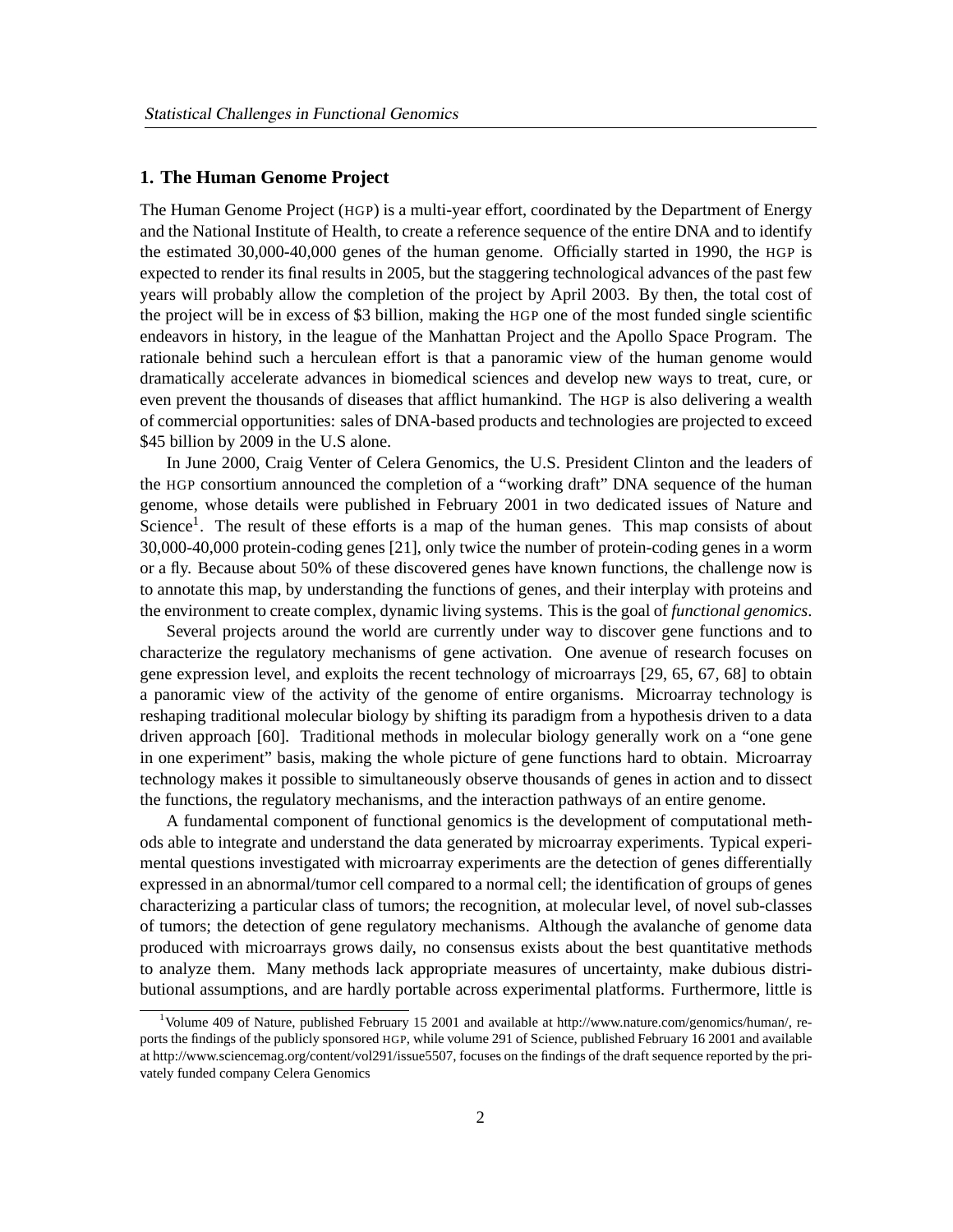known about how to design informative experiments, how to assess whether an experiment has been successful, how to measure the quality of information conveyed by an experiment and, therefore, the reliability of the results obtained. The specific character of gene expression data opens unique statistical problems.

The aim of this paper is to offer an overview of these problems and the main approaches proposed to tackle them. To make the paper self-contained, the next section will review essential biological notions and we refer to [40] for more technical details. Section 3 describes the two most used microarray platforms: cDNA and synthetic oligonucleotide microarrays. Experimental design issues are described in Section 4, and Section 5 focuses on data quality issues. Section 6 describes techniques used for the analysis of gene expression data measured in comparative experiments, while Section 7 focuses on the supervised and unsupervised methods used to analyze gene expression data from experiments comparing several conditions. Section 8 lists some of the critical open problems and the challenges they pose to the statistical community.

## **2. The Biology of Gene Expression**

Cells are the fundamental working units of every living system. The nucleus of each cell contains the chromosomes that carry the instructions needed to direct the cell activities in the production of proteins via the DNA (deoxyribonucleic acid). The structural arrangement of DNA looks like a ladder twisted into a helix, the sides of the ladder are formed by molecules of sugar and phosphate, while the rungs consist of pairs of nucleotide bases A (Adenine), T (Thymine), C (Cytosine) and G (Guanine) joined by hydrogen bonds. In base pairing, A pairs with T, and G pairs with C. Each strand of the double helix consists of a sequence of nucleotides that are made of one of the four bases A, T, G, C, a molecule of sugar and one of phosphate. The particular order of the bases arranged along the sugar-phosphate backbone is called the DNA sequence. The *genome* is an organism's complete DNA and encodes the *genetic code* required to create a particular organism with its own unique traits. The nucleotide bases A, T, C, and G are the letters that spell out these genetic instructions by producing a three-letter word code, where each specific sequence of three DNA bases (codons) encodes an amino acid. Amino acids are the basic units of proteins, which perform most life functions.

With few exceptions, all human cells contain the same DNA but, despite carrying the same set of instructions, cells are actually different. These differences are due to the fact that, stimulated by cell regulatory mechanisms or environmental factors, segments of DNA express the genetic code and provide instructions to the cells on when and in what quantity to produce specific proteins. These segments of DNA are the *genes* and the process by which they become active is called their *expression*.

The modern concept of gene expression dates back to 1961, when the theory of genetic regulation of protein synthesis was first described by Jacob and Monod [51]. The fundamental discovery was that differential gene expression, that is when and in what quantities a gene is expressed, determines differential protein abundance thus inducing different cell functions. The *gene expression level* is an integer valued or continuous measure that provides a quantitative description of the gene expression by measuring the number of intermediary molecules produced during this process. These molecules are the mRNA (messenger Ribonucleic acid) and the tRNA (transfer Ribonucleic acid),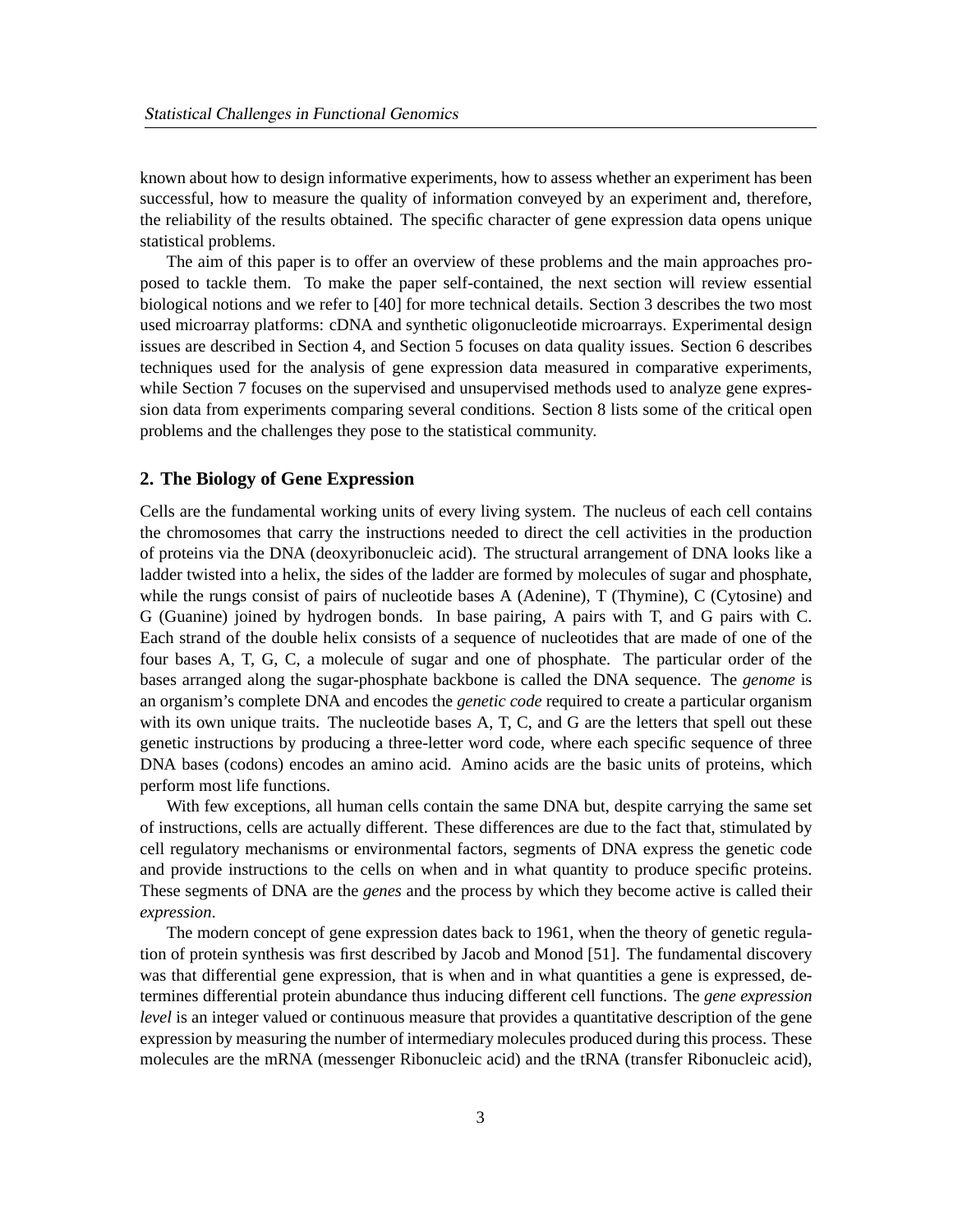

**Figure 1**: *During the expression process, a complementary copy of a gene code is transcribed into the mRNA. An appropriately modified copy migrates from the nucleus to the cytoplasm where it serves as a template for the protein synthesis. Picture taken from [47].*

and they are produced during the two steps of *transcription* and *translation* leading to the synthesis of a protein. This two-steps representation of the protein-synthesis process is depicted in Figure 1 and constitutes the *central dogma of molecular biology* [24]:

- *Transcription* The first step of a gene expression is the creation of a complementary copy of the gene sequence stored in one of the two DNA complementary strands. The complementary copy of the gene DNA code transcribes U (Uracil) for A, A for T, G for C, and C for G into the mRNA.
- *Translation* The mRNA transcript is moved from the nucleus to the cellular cytoplasm, where it serves as a template on which tRNA molecules, carrying amino acids, are lined up. The amino acids are then linked together to form a protein chain.

Because the gene expression consists of copying its DNA code into mRNA molecules, a measure of the gene expression level is the abundance of mRNA produced during this process [89]. This is the main intuition behind the large scale measurement of gene expression levels in microarrays that is described in the next section.

# **3. Large Scale Measurement of Gene Expression Levels**

Quantitative methods to measure gene expression levels have been available to biologists for more than twenty years. Northern and southern blots (see [4, 106]) are techniques used to identify and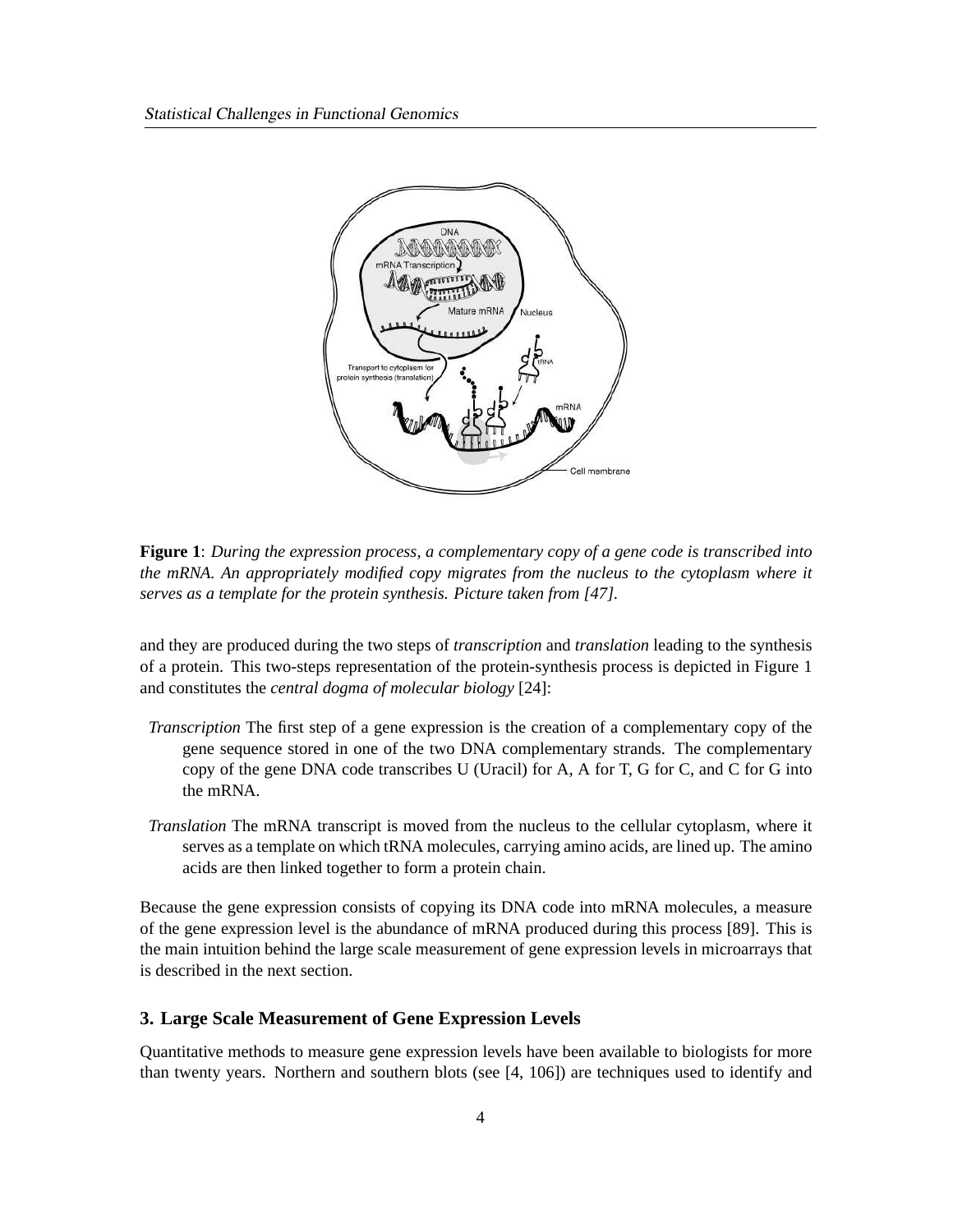locate mRNA and DNA sequences that are complementary to a segment of DNA. While these techniques are limited to examine a small number of genes at a time, a more recent technique, called Serial Analysis of Gene Expression (SAGE) [104], is able to measure the global gene expression from entire cells. SAGE technology was introduced in 1995 by a team of cancer researchers at Johns Hopkins to rapidly identify differences between cancer and normal cells. The main intuition behind this technology was that short but specific stretches of DNA are sufficient to uniquely identify the genes expressed in a particular cell. SAGE uses these *short sequence tags* to mark the transcripts of a gene and to identify the number of transcripts generated by each gene, thus providing a measure of the gene expression. This technology is useful for detecting and quantifying the absolute expression level of both known and unknown genes, but it is time-consuming as it involves multiple steps and extensive sequencing to identify the appropriate tags [66]. Microarray technology has rendered efficient this process by measuring, simultaneously, the relative expression level of a large number of genes and, in so doing, is reshaping the epistemological and methodological vision of molecular biology and biomedical sciences.

## **3.1 The Microarray Technology**

The basic idea behind microarray technology is to simultaneously measure the relative expression level of thousands of genes within a particular cell population or tissue. Two key technical concepts behind this measurement process are *reverse transcription* and *hybridization*.

- *Reverse Transcription.* The mRNA transcript of a gene can be experimentally isolated from a cell, and reversed-transcribed into a complementary DNA copy called cDNA. A collection of cDNAs transcribed from cellular mRNA constitutes the cDNA library of a cell. Similarly, double-stranded cDNA can be reversed transcribed into a complementary copy called cRNA. Technical details are described in [40, Ch 12].
- *Hybridization.* Hybridization is the process of base pairing two single strands of DNA or RNA [64]. DNA molecules are double-stranded and these two strands melt apart at a characteristic melting temperature, usually above  $65^{\circ}$ C. As the temperature is reduced and held below the melting temperature, single-stranded molecules bind back to their counterparts. The process of binding back is based again on the principle of base pairing, so that only two complementary strands can hybridize. In the same way, an mRNA molecule can hybridize to a melted cDNA molecule, when the mRNA contains the complementary code of the cDNA strands. When hybridization occurs, a single stranded DNA binds strongly to complementary RNA, and in a way that prevents the DNA strands from re-associating with each other [95].

Microarray technology is used to measure the relative level of expression of genes in a particular cell or tissue by hybridizing a labeled cDNA representation of the cellular mRNA to cDNA sequences (cDNA microarrays) or by hybridizing a labeled cRNA representation of the cellular mRNA to short specific segments known as *synthetic oligonucleotides* (synthetic oligonucleotide microarrays) [29, 65]. Synthetic oligonucleotides — also referred to as *oligos* in the bio-molecular jargon — are short sequences of single-stranded cDNA that bind readily to their complements. The tethered cDNA sequences or oligos are called *probes*, while the cDNA or cRNA representation of cellular mRNA extracted from the cell is called the *target* (this is the suggested common terminology of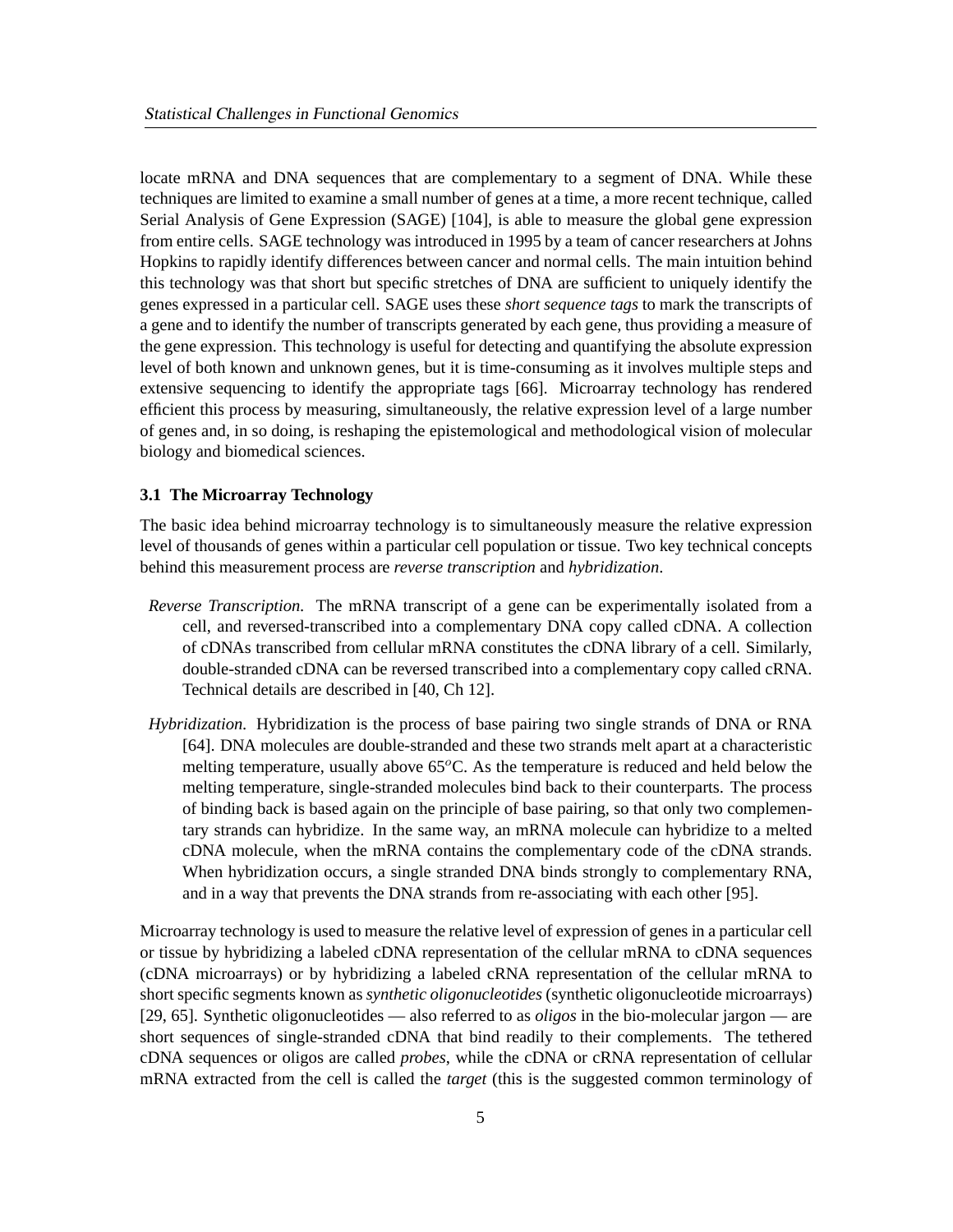

**Figure 2**: *A sketch of cDNA microarray technology. Selected probes are amplified by PCR, and the PCR product is printed to a glass slide using a high-speed robot. The targets are labeled representation of cellular mRNA obtained by reverse transcription of total RNA extracted from the test and reference cells, and the pooled target is allowed to hybridize with the cDNA spotted on the slides. Once the hybridization is completed, the slides are washed and scanned with a scanning laser microscope able to measure the brightness of each fluorescent spot; brightness reveals how much of a specific DNA fragment is present in the target.*

Phimister [80]). In both cases, the probes represent either genes of known identity or segments of functional DNA, also known as ESTs (expressed sequence tags). The target is labeled with fluorescent dye and hybridized to the probes. The higher the amount of cDNA or cRNA hybridized to a probe, the more intense the fluorescent dye signal will be on that probe. The relative mRNA abundance of a gene in a particular cell or tissue is therefore measured by the emission intensity of the probes. cDNA and synthetic oligonucleotide microarrays are the two most popular microarray technologies and are described in the next two sections.

## **3.2 cDNA Microarrays**

cDNA technology was developed at Stanford University [89], although similar concepts can be traced back as far as the mid 80s [33]. The first step in the production of the microarray is the selection of the probes to be placed on the microarray, and the amplification of the corresponding cDNA clones by a technique known as polymerase chain reaction (PCR). PCR allows multiple rounds of amplification of a minimal amount of DNA to produce sufficient quantities of a sample. cDNA microarrays are produced by spotting PCR samples of cDNA strands in approximately equal amount on a glass slide using a high-speed robot. Each strand of cDNA identifies uniquely, with its code, a gene or an EST, so that each spot in the microarray corresponds to a gene or an EST.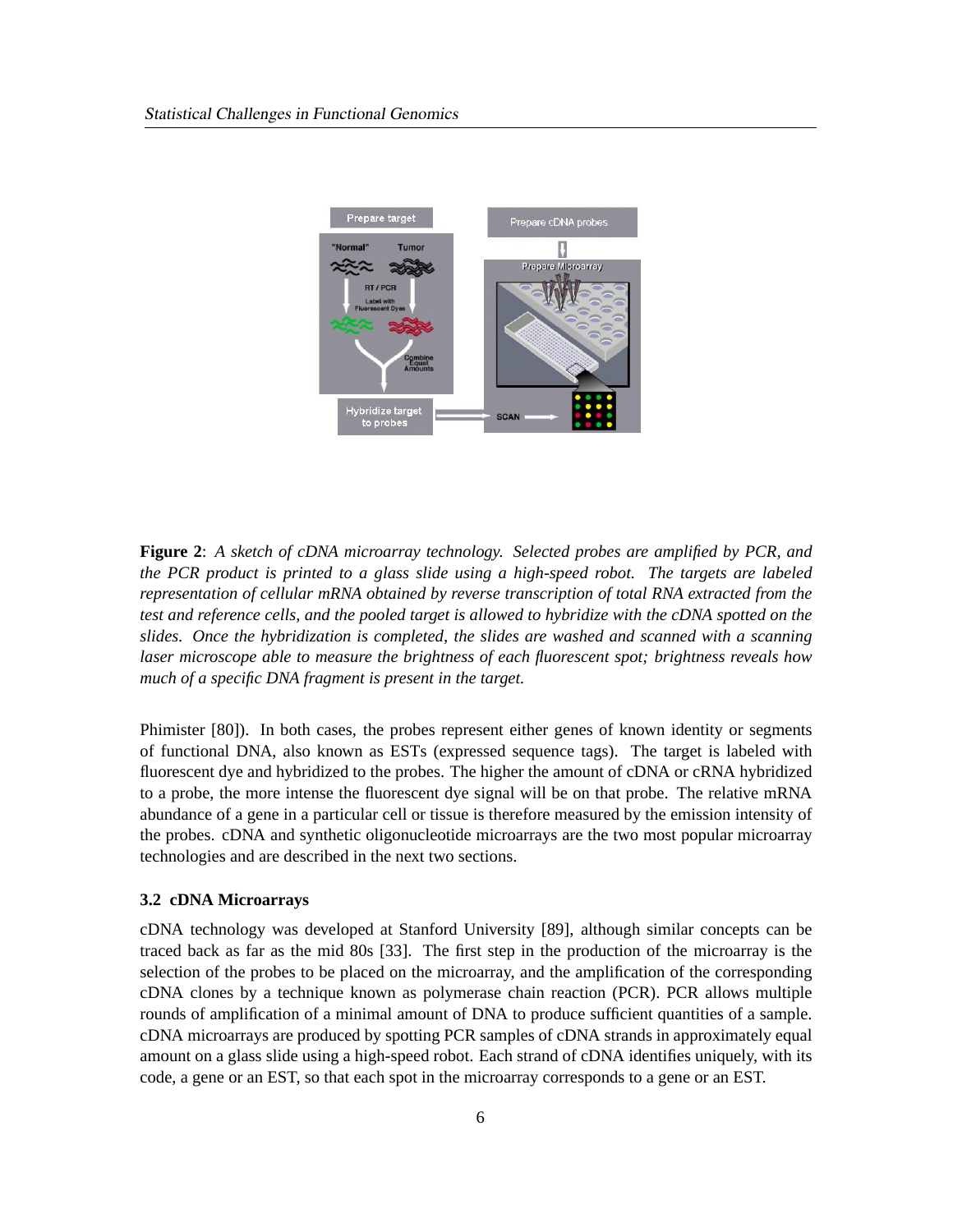

**Figure 3**: *A scanned image produced from a cDNA microarray experiment. Each spot represents a gene. Grey spots denote genes that were expressed in neither types of cells, colored spots identify genes that were expressed in one of the two cells or both. The color of the spot informs about the relative expression of the gene in the two cells.*

To prepare the target, investigators extract total RNA or mRNA produced from two types of cells, for example healthy and tumor cells or test and reference cells. Then, by using a single round of reverse transcription, the mRNA from the two samples is fluorescently labeled with Cy3 (green) and Cy5 (red) and the target mixture is hybridized to the probes on the glass slides. During the hybridization, if segments of the mRNA representation in the target find their complementary portion among the samples of cDNA in the glass slide, they will bind together. When the hybridization is complete, the glass slide is washed and laser excitement of the glass slide is used to yield a luminous emission that is then measured by a scanning microscope. Fluorescence measurements are made with a microscope that illuminates each spot and measures fluorescence for each dye separately, thus providing a measure of the relative mRNA abundance for each gene in the two cells. The intensity of the green spot measures the relative mRNA abundance of the gene in the cell whose reversed transcribed mRNA was labeled with Cy3, while the intensity of the red spot measures the relative mRNA abundance of the gene in the cell whose reverse transcribed mRNA was labeled with Cy5. Grey spots denote genes that were expressed in neither cell types.

These measurements provide information about the relative level of expression of each gene in the two cells. The monochrome images can be pseudo-colored to provide a quantitative measure of the relative expression of each gene in the two cells. This measure is adjusted to account for background noise caused by high salt and detergent concentrations during the hybridization or contamination of the target. Further details are discussed in Section 3.4. Figure 3 shows one of these images, in which spots are colored in red, green, yellow and grey. Each spot corresponds to a gene and the color of the spot informs about whether the gene is expressed (colored) or not, and about the relative level of expression in the two targets. Usually a measurement scale is provided to associate each color tone with a ratio between expression level in the two cells [11, 89].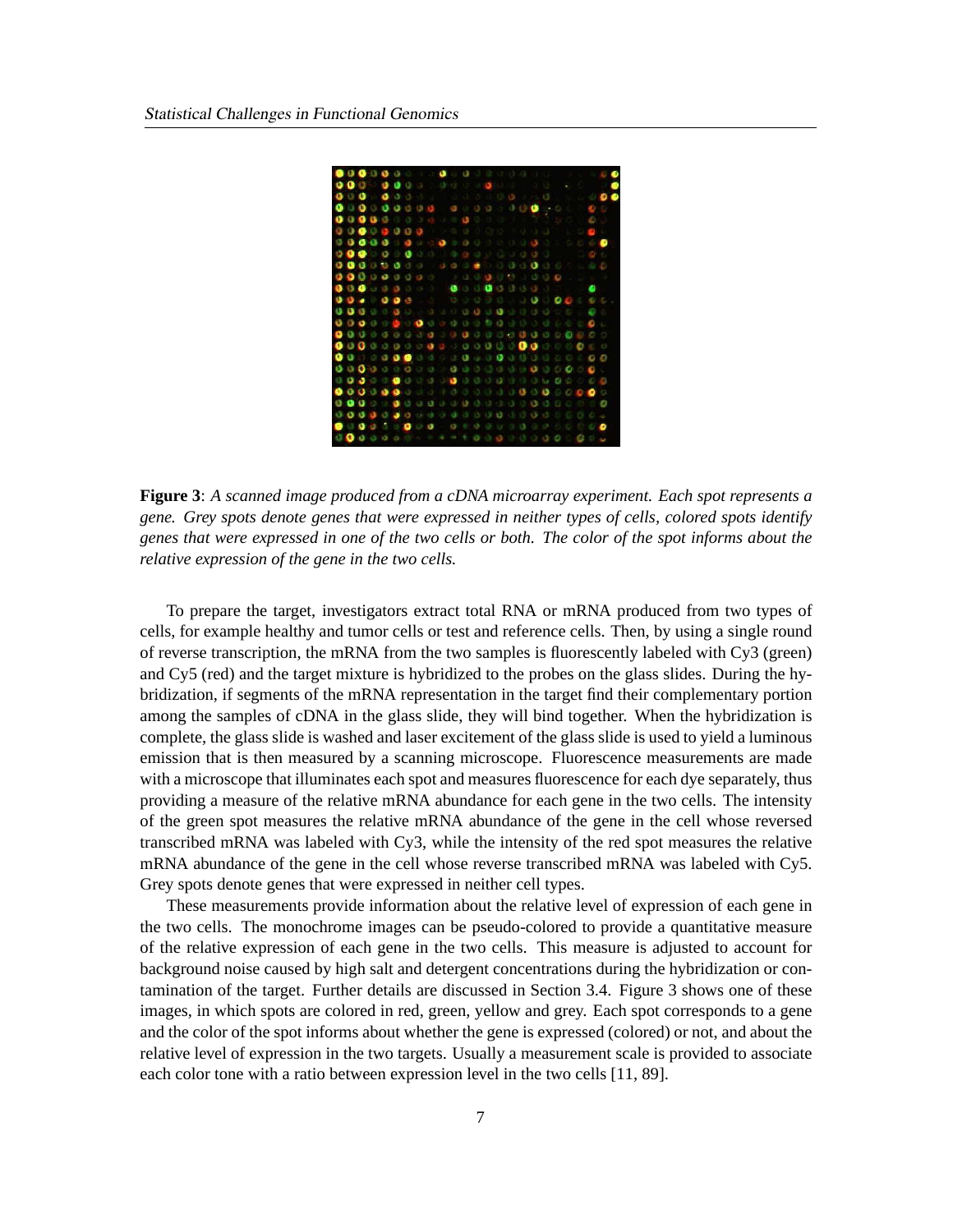Two limitations of cDNA technology are the risk of cross-hybridization and the large amount of total RNA (50-200  $\mu$ g) required to prepare the target [29]. Cross-hybridization occurs when fragments of the reverse transcribed mRNA in the target hybridize to similar complementary probes, thus producing false detections. The large amount of mRNA for target preparation has implications on the range of detection, so that genes expressed at low level — less than 1 transcript per 100,000 — may fail to be detected. Several schemes to increase detection specificity are under development and a discussion can be found in [29].

## **3.3 Synthetic Oligonucleotide Microarrays**

High-density synthetic oligonucleotide microarrays are fabricated by placing short cDNA sequences (*oligonucleotides*) on a small silicon chip by means of the same photolithographic techniques used in computer microprocessor fabrication. This proprietary technology, developed and commercialized by Affymetrix under the trademark of GeneChip®, allows the production of highly ordered matrices containing between 17,000 genes in the Affymetrix Murine Genome U74 set, and 33,000 genes in the Affymetrix Human Genome U133 set.

The rationale behind this technology is based on the concept of probe redundancy: a *set* of well-chosen small segments of cDNA is not only sufficient to uniquely identify a specific gene but also reduces the chances that fragments of the target will randomly hybridize to the probes, thus reducing the chances of cross-hybridization. Therefore, synthetic oligonucleotide microarrays represent each gene not by its cDNA but by a set of fixed-length independent segments unique to the DNA of the gene, as shown in Figure 4. On the GeneChip® platform, each oligonucleotide (probe) is 25-base long and each gene is represented by a number of *probe pairs* ranging from 11 in the new Human Genome U133 set, to 16 in the Murine Genome U74v2 set and the Human Genome U95v2. A probe pair consists of a perfect match (PM) probe, and a mismatch (MM) probe. Each PM probe is chosen on the basis of uniqueness criteria and proprietary, empirical rules designed to improve the odds that probes will hybridize with high specificity. The MM probe is identical to the corresponding PM probe except for the base in the central position, which is replaced with its complementary base as shown in Figure 4. The inversion of the central base makes the MM probe a further specificity control because, by design, hybridization of the MM probe can be attributed to either cross-hybridization or background signal caused by the hybridization of cell debris and salts to the probes [65, 67]. Each cell of an Affymetrix oligonucleotide microarray consists of millions of samples of a PM or MM probe, and probes tagging the same gene are scattered across the microarray to avoid systematic bias.

To prepare the target, investigators extract total RNA from a cell or tissue. mRNA is reversed transcribed into cDNA, which is made double stranded and then converted into cRNA using a transcription reaction that fluorescently labels the target. Once hybridization has occurred, the microarray is washed and scanned with a standard laser scanner. The scanner generates an image of the microarray that is gridded to identify the cells containing each probe, and analyzed to extract the signal intensity of each probe cell.

Although less flexible than cDNA microarrays because the experimenter cannot select the probes, synthetic oligonucleotide microarrays offer several advantages. Besides the decreased chance of cross-hybridization, synthetic oligonucleotide microarrays require a smaller amount of total RNA to prepare the target (5  $\mu$ g); they have a wider dynamic range (the hybridization signal is linearly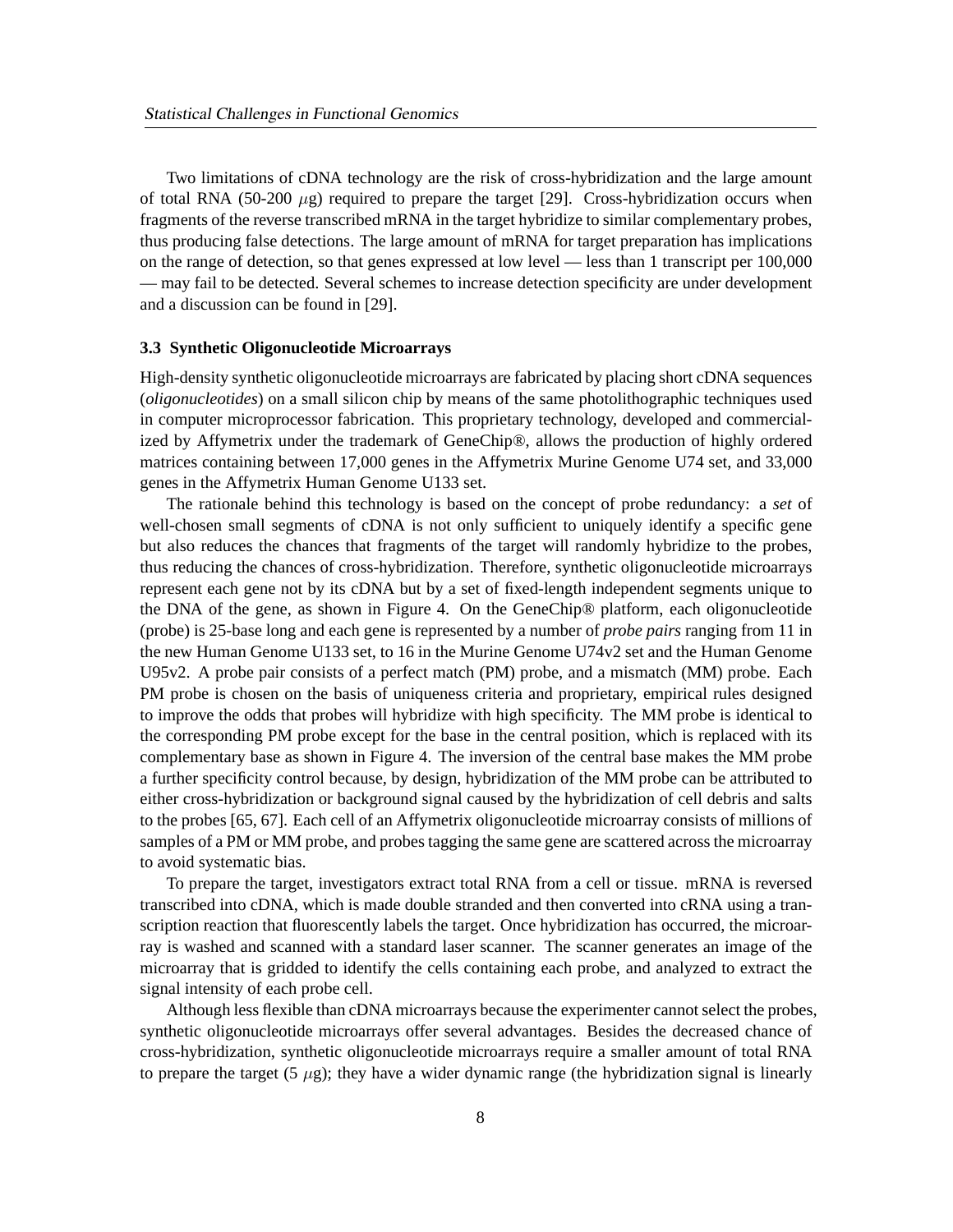

**Figure 4**: *An oligonucleotide microarray associates a gene with a set of probe pairs, in this case 20. Each probe pair consists of a perfect match probe (PM) and a mismatch probe (MM). Each PM probe is 25 bases long and is paired with the MM probe, in which the central base of the oligonucleotide is inverted. After hybridization of the target to the probes, the microarray is read with a laser scanner to produce an image, and the intensity of the MM probes is used to correct the intensity of the PM probes.*

related to up 500 fold mRNA abundance [65] compared to 10 fold in cDNA microarrays [84]); and a high detection specificity (mRNA transcript representations present in the target at the relative abundance of less than 1 in  $10^6$  can be detected [65]).

#### **3.4 From Images to Data**

In both cDNA and oligonucleotide microarrays, hybridization of the target to the probes determines a chemical reaction that is captured into a digital image by a scanning laser device. The next step is to translate the intensity of each hybridization signal into a table with numerical measures. The quality of image analysis process is crucial for the accurate interpretation of the data, and a variety of algorithms and software tools tailored to the different aspects of cDNA and oligonucleotide microarray images have been developed, see [9, 12].

The main steps of cDNA microarray image analysis are gridding, segmentation and intensity extraction, and have been recently reviewed in [93]. The gridding step recovers the position of the printed spots corresponding to the probes into the image. Because the position of the spots in the microarray is known, gridding is relatively straightforward although a series of parameters have to be estimated to account, for example, for shifts or rotations of the microarray into the image, or small translations of the spots. The segmentation consists of a classification of the image pixels into foreground and background, where foreground pixels correspond to spots of interest in the microarray, and background is noise resulting from high salt and detergent concentrations during the hybridization, or contamination of the target. Several segmentation methods have been proposed,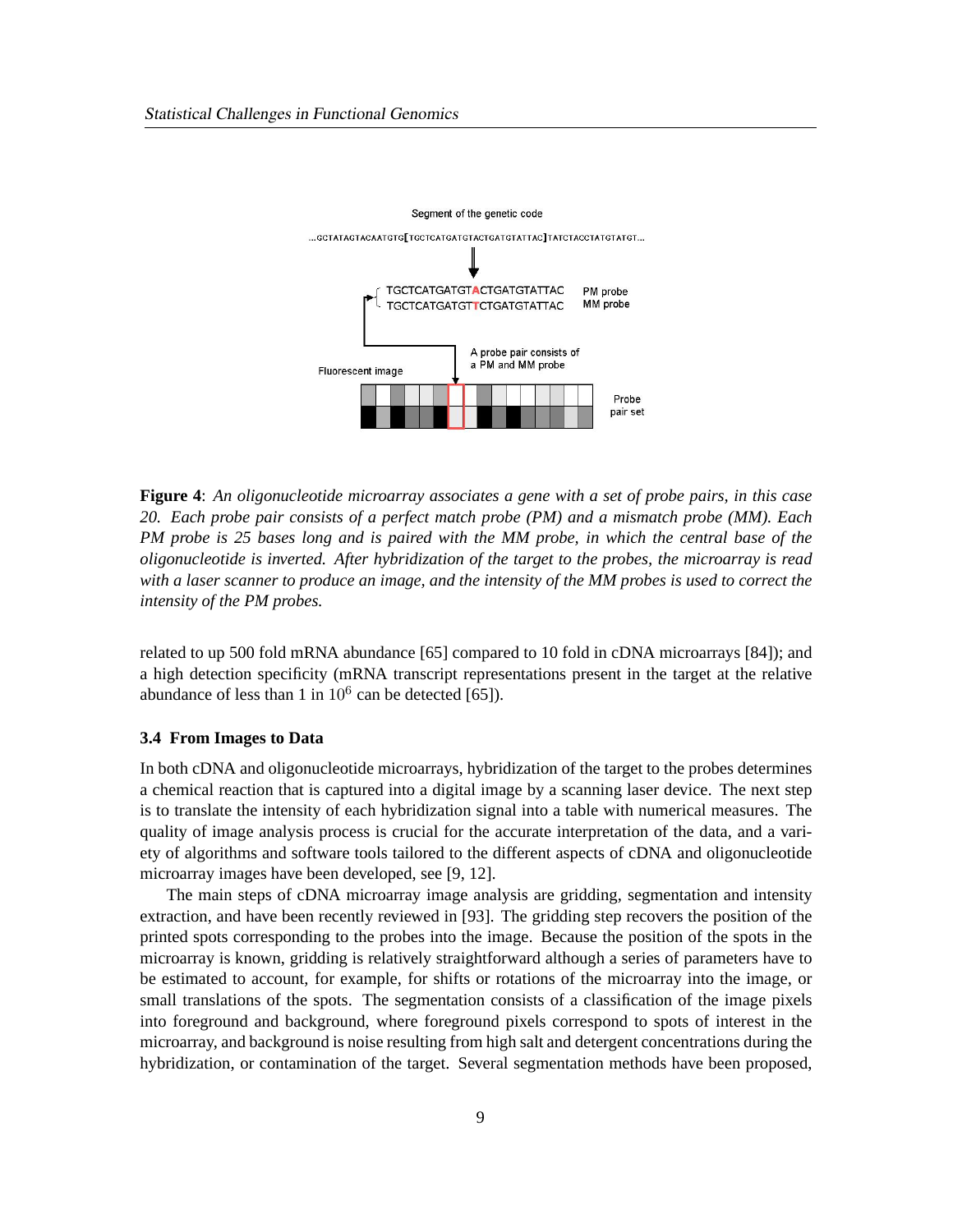which differ by the geometry of the spot they produce. For example, the method implemented in SCANALYZE<sup>2</sup> fixes a circle with constant diameter to all spots in the image, whereas the method implemented in the Axon software  $GENEPIX<sup>3</sup>$  estimates the diameter for each spot separately. The method developed by Chen *et al.* [16] and implemented in OUANTARRAY<sup>4</sup> uses repeatedly the Mann-Whitney test to label groups of eight pixels at a time as background or foreground. The package SPOT<sup>5</sup> for the R software implements an adaptive shape segmentation developed by Yang *et al.* [110].

The intensity extraction step calculates the intensity of the red and green fluorescence of each spot, the background intensity, and some quality measures. The background intensities are used to correct the foreground intensities and, hence, the red and green intensities that become the primary data for the subsequent analysis. Background correction is motivated by the fact that intensity measured for each fluorescent channel includes a contribution that is not due to the hybridization of the target to the probes. Most packages calculate the foreground intensity as the mean or the median pixel values. To correct the intensity of the two channels, an estimate of the background intensity is usually subtracted from the foreground intensity. For example, SCANALYZE calculates the corrected intensity by the average number of foreground pixels for each channel minus the median number of background pixels. Corrected intensity values are calculated as the difference between median foreground pixels and background pixels in QUANTARRAY. SPOT computes the background intensity by a nonlinear filter called morphological opening, which works by creating a background image for the whole microarray and by sampling this background image at the nominal centers of the spots. Further details and empirical comparisons of different segmentation and background correction methods are in [110]. Note that background correction introduces negative values, when the foreground intensity is lower that the background intensity. Because background intensity larger than foreground intensity is considered an error, spots with negative corrected intensities are either disregarded or replaced by an arbitrary small positive number.

The analysis of oligonucleotide microarray images exploits the fact that the image produced by the scanning laser device describes the probes by squares of an approximately known number of pixels organized in a lattice. Furthermore, the image contains some alignment features recognizable as the checker-board patterns at the corners of the image in Figure 5. Because the approximate physical dimension of each probe in the image is known, once the positions of the alignment features are determined, a basic grid is created to determine the pixels describing each probe cell by using some form of linear interpolation. To extract the intensity of each probe, the original proprietary algorithm employed by Affymetrix software used the 75th percentile of the pixel intensities, after removing the boundary pixels whose intensity could be distorted.

Awareness of potential misalignment of the basic gridding algorithm, with consequent failure to extract the correct signal intensity, has led researchers to develop adaptive pixel selection algorithms, see [88, 114]. The adaptive pixel selection algorithm of Schadt *et al.* [88] begins by removing pixels of extreme intensity and then, iteratively, adjusts the edges by removing those pixels that contribute most significantly to the coefficient of variation. Some constraints are also imposed to avoid bias

<sup>2</sup> http://rana.lbl.gov/EisenSoftware.htm

<sup>&</sup>lt;sup>3</sup>http://www.axon.com/GN\_GenePixSoftware.html

<sup>4</sup> http://www.packardbioscience.com/products/521.asp

<sup>5</sup> http://experimental.act.cmis.csiro.au/Spot/index.php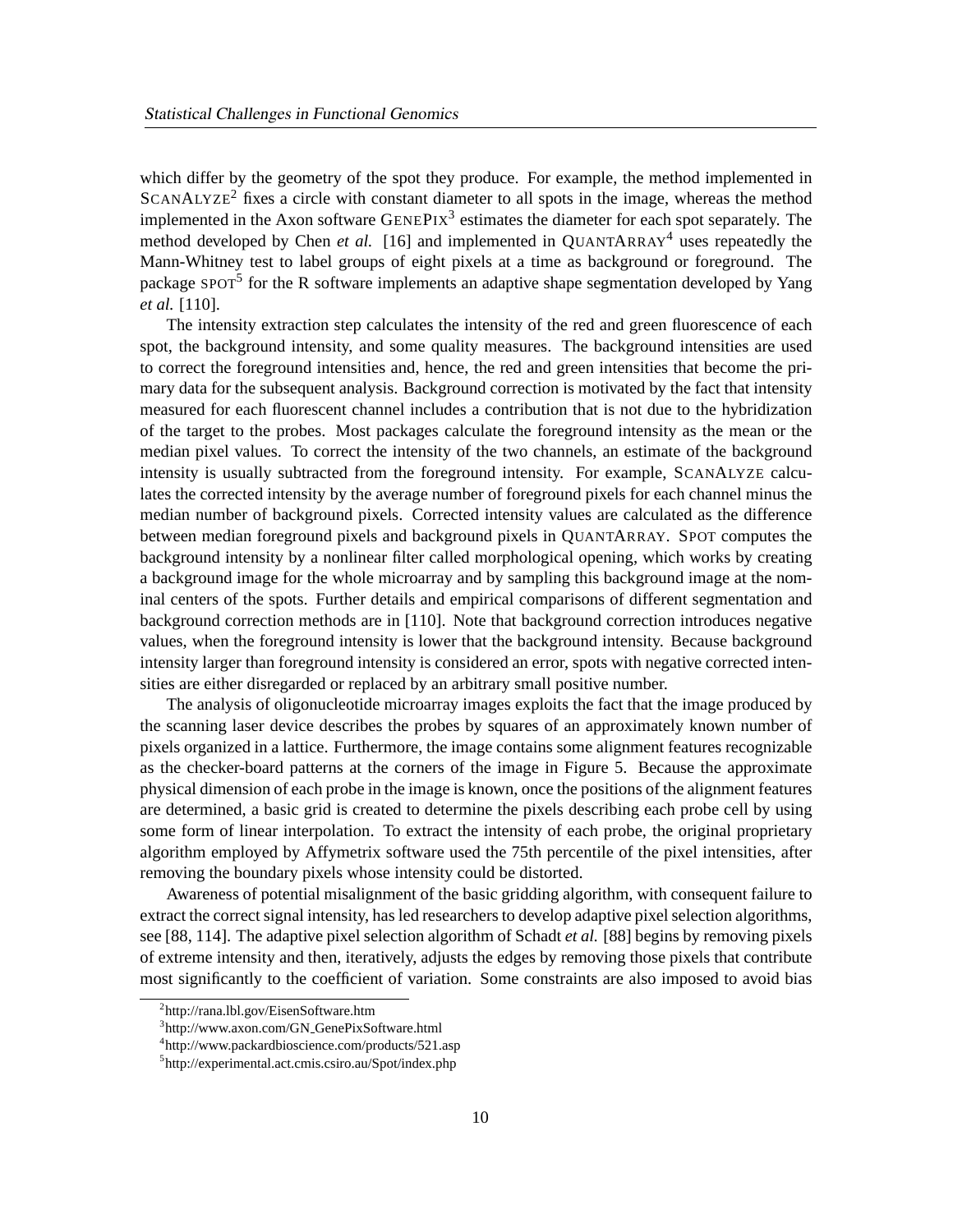

**Figure 5**: *Scanned image of a synthetic oligonucleotide microarray. Grid cells represent* probes *and the intensity of each matrix cell measures the quantity of hybridized oligonucleotides in a probe. The checker-board patterns at the corners of the image are the alignment features used to grid the image.*

of boundary pixels. The algorithm in [114] corrects for misalignment resulting in an improved selection of pixels attributed to individual probe cells, and a substantial reduction in the variance of pixel intensities. The main motivation of this method is the fact that probe cells are often not equally spaced, so that gridding by linear interpolation can cause misalignment by as many as three pixels. To accommodate for this deformation, the algorithm uses an iterative procedure that translates the initial location of probe cells by maintaining the lattice structure of neighbor cells. The most recent Affymetrix software for image analysis has a new algorithm to compute the background intensity that accounts for potential spatial effects. Essentially, the image is split into  $k$  (default value 16) rectangular zones, and background intensity is computed as the lowest 2% intensity of the cells in each rectangular zone. The background intensity for each cell is calculated as a weighted average of the background intensities in each rectangular zone, with weights that account for the distance of the cell from the centers of each rectangular zone. This estimate of the background intensity is then subtracted to the probe cell intensity. Negative values resulting from background adjustments are set equal to a user defined value (the default value is 0.5).

Because the relative mRNA abundance is represented by the intensity of a probe pair set that consists of a number of probe pairs, the intensities of the probe cells are summarized to yield a relative measure of the gene expression level. The latest statistical algorithm produced by Affymetrix (MAS 5.0) generates, for each probe set, three measures: a detection call, a detection p-value, and a signal value. The detection calls assess the quality of the hybridization, whereas the detection pvalues represent the confidence in this assessment. The signal is a proxy for the relative expression level of the gene represented by the probe set. Full details are described in [1] and we summarize them briefly.

Detection calls and p-values are generated by first calculating a discriminant score  $R_i$  for each probe pair PM and MM given by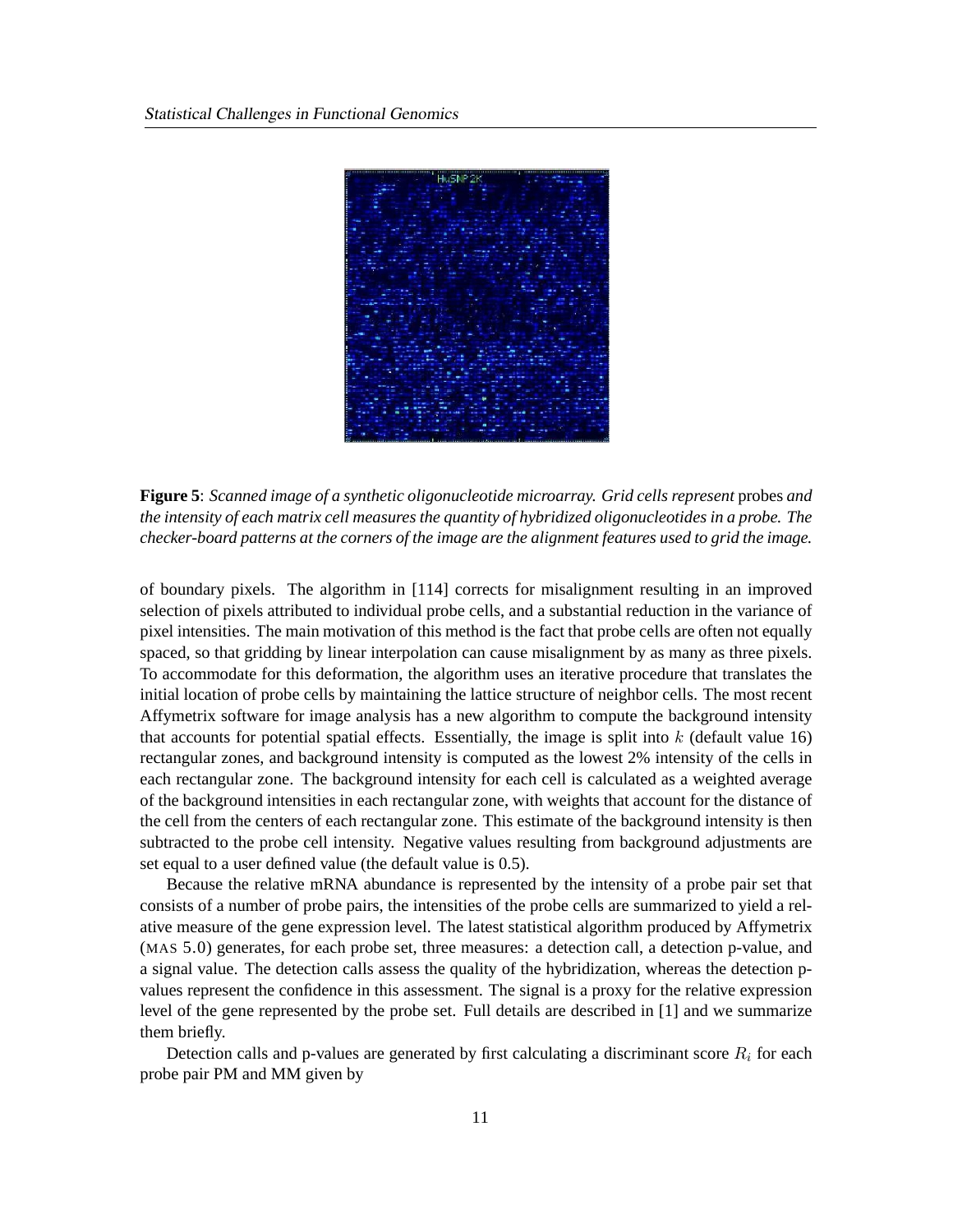$$
R_i = \frac{I(PM_i) - I(MM_i)}{I(PM_i) + I(MM_i)}
$$

where  $I(PM_i)$  and  $I(MM_i)$  are the extracted intensities for the *i*th perfect match probe and mismatch probe. The score  $R_i$  is bounded above by 1, and measures the ability of the *i*th probe pair to detect its intended target. A positive value implies that the perfect match intensity  $I(PM_i)$  is larger than  $I(MM_i)$ , and the strength of detection ability of the *i*th probe pair increases with  $R_i$ . A negative value implies that the mismatch intensity  $I(MM_i)$  exceeds  $I(PM_i)$  and highlights a poor detection ability of the ith probe pair. To avoid bias, saturated cells (defined as mismatch probes cells with intensity above a fixed threshold) as well as probe cells in which  $I(PM_i) \leq I(MM_i) + 0.015$ are disregarded.

To determine the detection p-value, the scores  $R_i$  computed for the probe pairs in a probe set are compared with a user defined threshold  $\tau$  (typically  $\tau = 0.015$ ), and the null hypothesis of no difference between the median discrimination score and  $\tau$  is tested by the one sided Wilcoxon's Signed Rank test. The detection p-value is simply the p-value computed by assuming an asymptotic normal distribution for the Wilcoxon signed rank statistic when more than 12 probe pairs are used, whereas exact calculations are carried out when the retained number of probe pairs is less than 12. Detection calls describe whether the hybridization of a probe set has occurred (P for present), has not occurred (A for absent), or has been only marginal (M), and are assigned on the basis of a significance range for the detection p-value. Suggested settings are to call the hybridization present if the detection p-value is smaller than 0.04, marginal if the detection p-value is between 0.04 and 0.06, and absent otherwise. Lastly, the signal that measures the relative expression level of a probe set is computed by the "One-Step Tukeys Biweight Estimate", which essentially produces a robust average of the differences between  $I(PM_i)$  and  $I(MM_i)$ , with weights that take into account the distance between  $I(PM_i) - I(MM_i)$  and the median intensity difference.

The rationale behind the use of paired PM and MM probes is that the specific hybridization, represented by the intensity of the PM probes, should be stronger than the non-specific hybridization represented by the intensity of the MM probes, and such a consistent pattern across the probe set is unlikely to occur by chance. Several studies have been produced to support this claim, for example [53, 67]. However, mismatch values  $I(MM_i)$  can be higher than perfect match values  $I(PM_i)$  for a number of reasons, such as cross-hybridization occurring when the probe sequence has high homology with another unknown sequence, or errors in the probe sequences that cause low specificity. Therefore, a weighted average of the difference between  $I(PM_i)$  and  $I(MM_i)$  can produce negative intensity values. In fact, the previous Affymetrix software MAS 4.0 used to return probe set intensity values called "Average difference" that could be negative. A series of rules are employed by the latest Affymetrix software MAS 5.0 to avoid the calculation of negative signal values. Particularly, if the mismatch value  $I(MM_i)$  is higher than the perfect match  $I(PM_i)$ , then the mismatch is assumed to provide no additional information about the estimate of the signal and it is replaced by an imputed value called idealized mismatch (IM). This idealized mismatch is either a value smaller than  $I(PM_i)$ , or an estimate based on the average ratio between perfect match and mismatch values.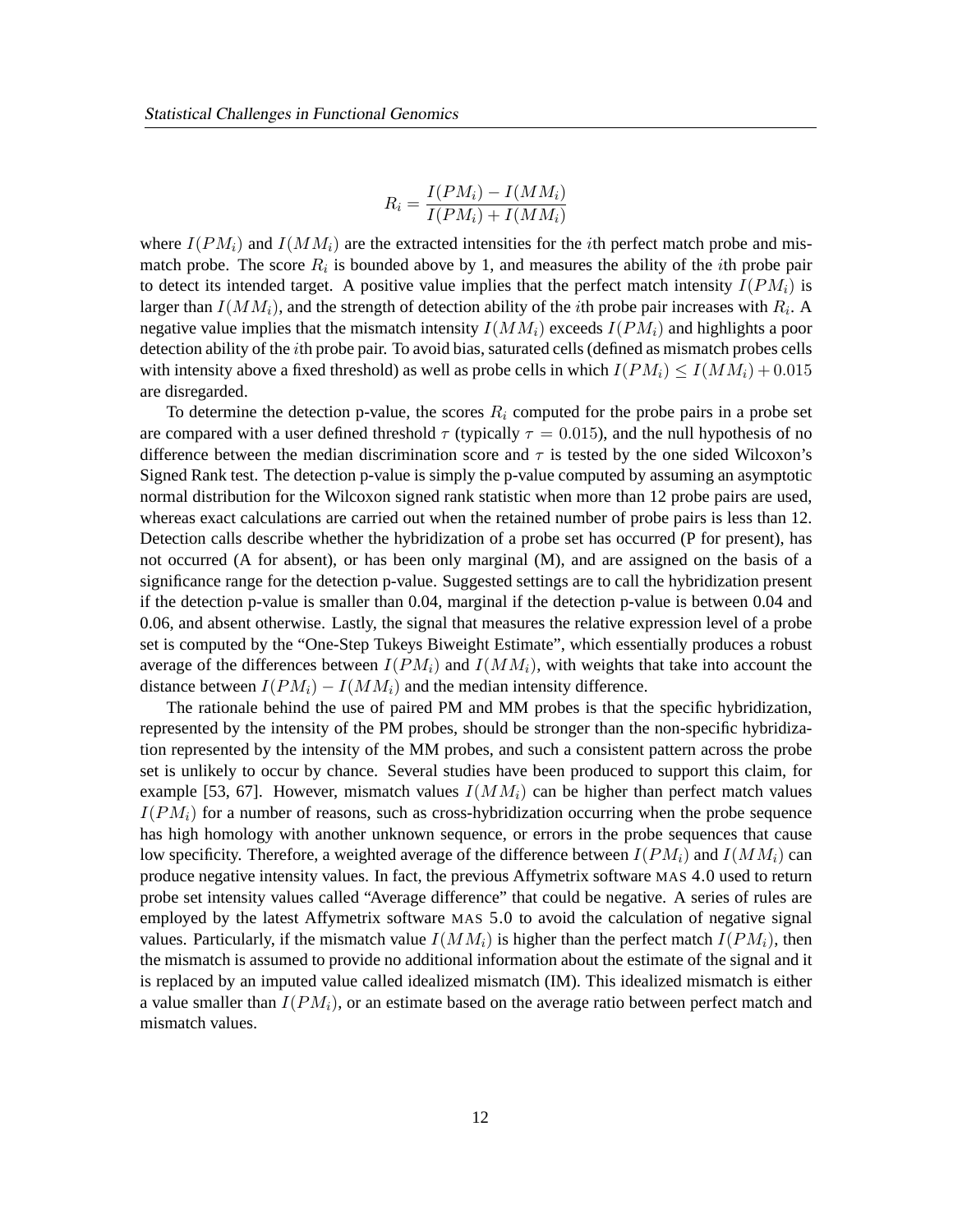

**Figure 6**: *Microarray technology enables investigators to detect the genes differentially expressed in two samples.*

# **4. Experimental Questions and Experimental Design**

Both cDNA microarrays and oligonucleotide microarrays provide a panoramic view of the activity of genes under particular experimental conditions, and are nowadays used to answer the same broad classes of questions. In the following, we will term the set of expression levels measured for a gene across different conditions its *expression profile*, whereas we will use the term *sample molecular profile* to denote the expression level of the genes measured in a sample in a particular condition.

#### **4.1 Experimental Questions**

By providing a measure of expression of a gene in terms of its mRNA abundance, microarray technology lets the experimenters observe the molecular profile of a cell, or cell line — distinct families of cells grown in culture — in a particular condition. The simplest experiment we can devise using this technology is a *comparative* experiment, illustrated in Figure 6, to identify the genes differentially expressed in two conditions. An example of this experimental setting is the comparison of metastatic versus non-metastatic derivatives of a tumor cell line [60], in which samples of cells from the two conditions are extracted from several patients. The experimental conditions can be specific levels of controllable environmental factors, such as extreme temperatures or starvation, or the modification (*knock-in*) or the removal (*knock-out*) of a specific portion of the genome.

More complex experimental questions involve the molecular profiling of several conditions at a time to characterize, for example, the genomic fingerprint of different types of cancer [2], or the effect of changing several experimental factors simultaneously [18]. In both cases, each sample consists of the gene expression levels measured in cells grown or observed in a particular condition, and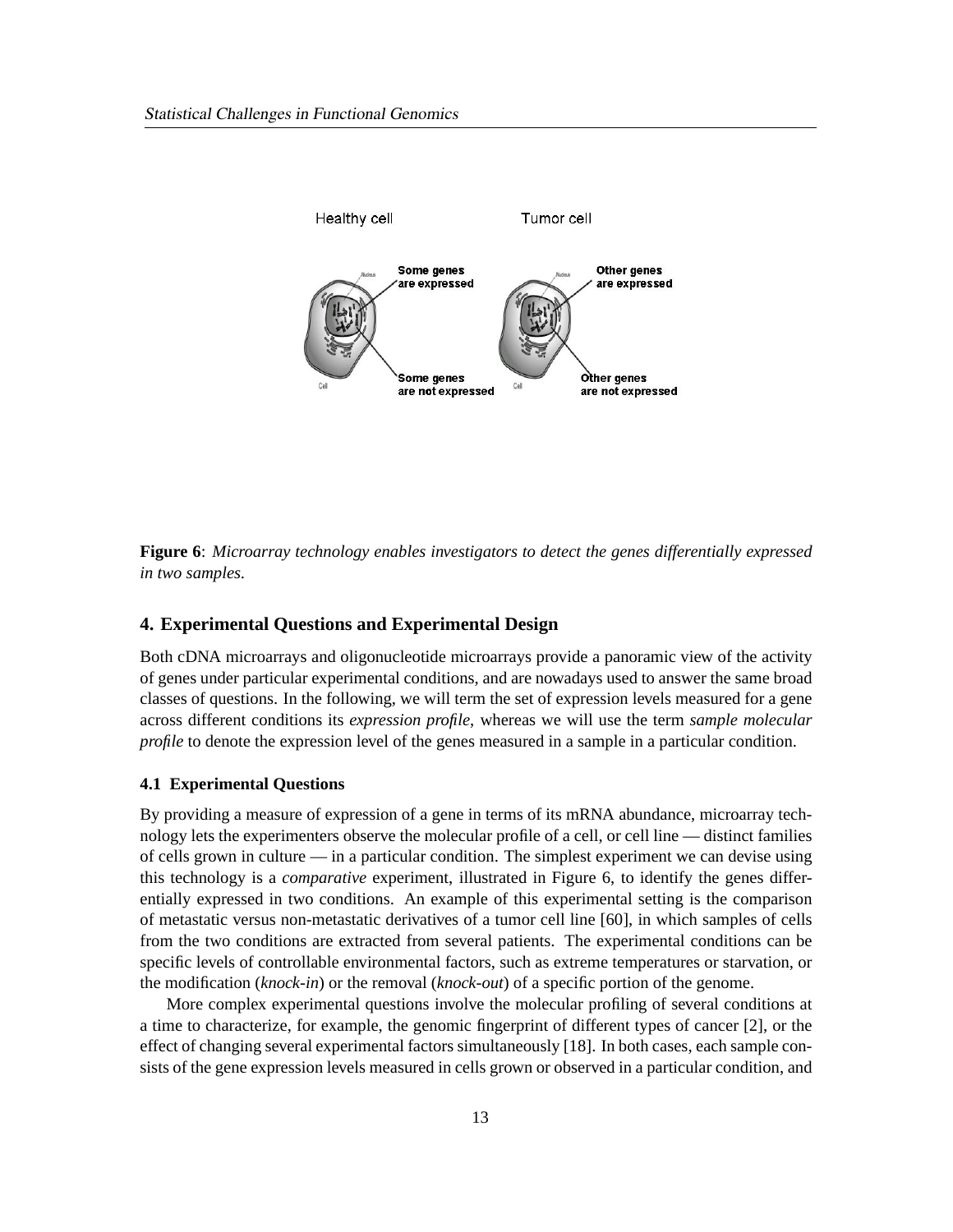different samples can be assumed to be stochastically independent. A different class of experimental questions involves the study of the temporal evolution of gene expression profiles, so that different samples may be stochastically dependent. Studies in this class try to understand, for instance, the process that turns a locally growing tumor into a metastatic killer [19], the yeast sporulation cycle [96], or the response of human fibroblasts to serum [49]. Although the dependency structure among samples requires a different analysis, the common feature of these experiments is to compare the molecular profiles of cells in different conditions.

Advanced experiments investigate the regulatory mechanism of cells observed in different experimental conditions. When functioning normally, regulatory pathways in cells modulate the level and duration of gene expression, thus ensuring that cells respond to physiological and extracellular stimuli in an appropriate manner. However, a broad range of diseases can result when the activation of a gene regulation pathway triggers either an under- or over-production of certain proteins. Fundamental problems are the discovery of new gene regulatory pathways and of causal dependencies among gene expression [81].

### **4.2 Experimental Design**

The design of microarray experiments is a critical, albeit still neglected, issue of modern functional genomics. One important difference between cDNA microarrays and synthetic oligonucleotide microarrays is that the former are designed for the so-called competitive hybridization: two targets can be simultaneously hybridized to the probes on one microarray. The first key issue in designing a comparative cDNA experiment is to choose between direct and indirect comparisons. In the first case, the target mixture is hybridized to the same microarray whereas, in the second case, the mRNA representations from the two treated cells are mixed with the reverse transcribed mRNA from a reference cell, and the two mixtures are hybridized to two different microarrays. A discussion of the pros and cons of direct versus indirect comparisons is in [111].

Besides technical issues of probe/microarray choice and design, the most fundamental design issue common to both cDNA and synthetic oligonucleotide microarrays is the choice of the number of replications required to stake a statistically sound claim. Although microarray technology has rendered gene expression measurement blazingly fast, the cost of a single experiment — up to \$1200 for a single high resolution synthetic oligonucleotide microarray — is still a significant factor in the experimental choices of biomedical investigators. Comparative experiments reported in main stream biomedical journals were originally limited to one replication of an experiment [26]. Arguments have been made to show that a single replication of a comparative experiment is not sufficient to achieve reproducible results [63] but, despite the increasing awareness that data generated by even the most accurate microarray are very noisy, many discoveries reported in mainstream journals are often based on experiments with three replications [108].

The main problem of this experimental design aspect is caused by the parallel nature of experiments conducted with microarrays: the number of replicates necessary to obtain an accurate measure of the expression level of a gene  $q$  may not be the same number needed for a different gene. Furthermore, responses to the micro-environment conditions, such as the time of the day or washing conditions appear to have a significant impact on gene expression. Eric Lander [60], leader of one of the largest genomic centers in the world, reports that "It is well known among *aficionados* that comparison of the same experiment performed a few weeks apart reveals considerably wider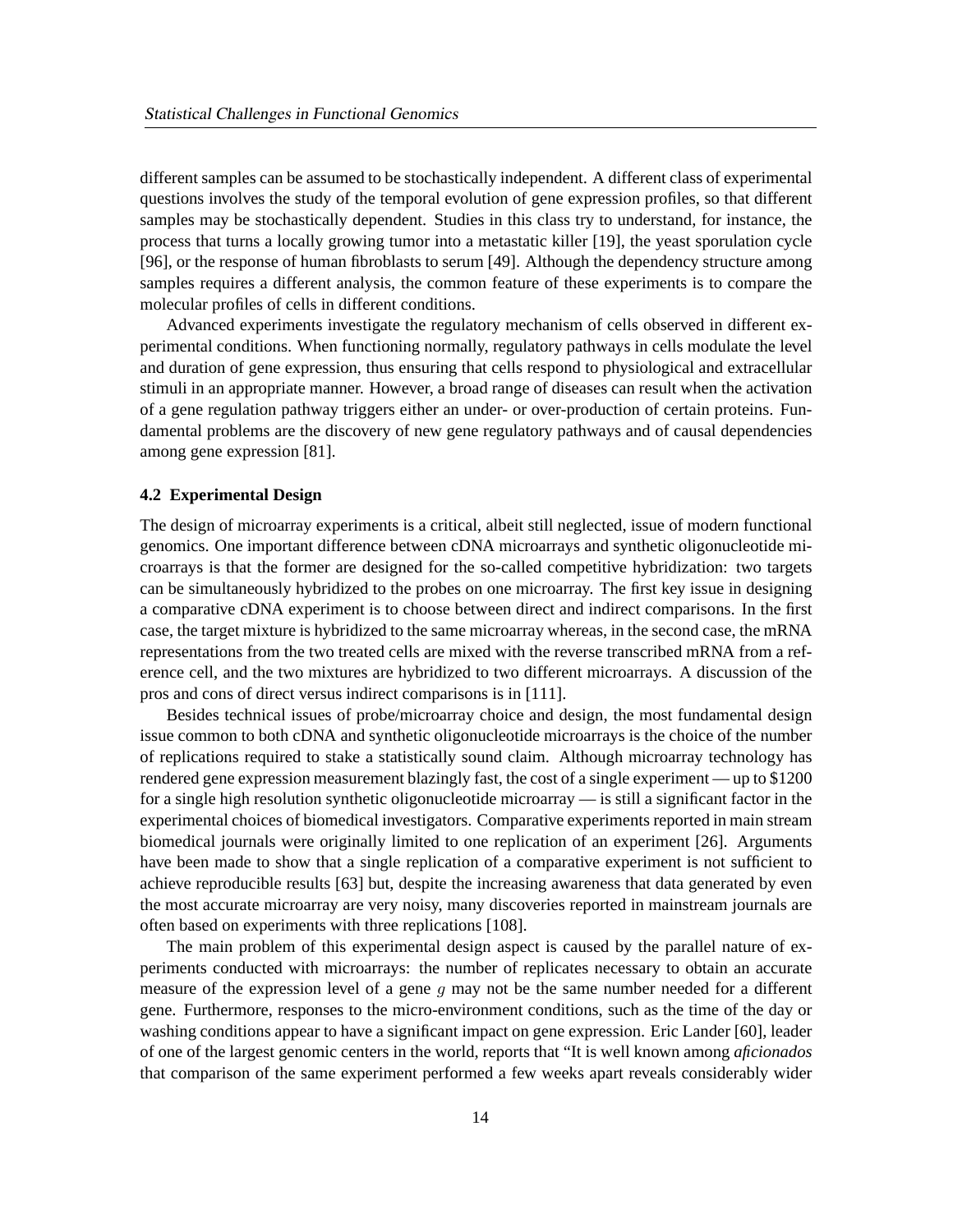variation than seen when a single sample is tested by repeated hybridization." Therefore, while replicated experiments should increase the amount of information needed to carry out a statistical analysis, they may also increase variability among replicates.

An additional experimental design issue arises from the common problem of mRNA paucity. It is often the case that a single cell is unable to produce detectable mRNA in the desired condition. In this situation, common practice is to either *pool* together the mRNA extracted from different samples, or to amplify the cellular RNA. While obvious reasons of variability control suggest using the same pooled sample for each experimental condition, the determination of the number of units to pool together is still an open issue. An interesting discussion of this experimental design issue is in [111].

When the objective of the experiment is the study of the temporal evolution of a biological system, the researchers need also to choose the time points to sample. These experiments are usually performed by sampling the gene expression profile using a microarray at predefined temporal intervals and then mounting these snapshots of the genome activity into "movies" that capture the dynamics of the process. The specificity of each gene becomes, here, even more important: the optimal sample points to observe the evolution of a gene during a process may be not the same for another gene on the same microarray.

In more complex experiments conducted to study the effect of different experimental factors, the choice of the number of replications is paired with the choice of the experimental treatments to test. Some recent research has addressed the issue of the experimental design for microarray data [18, 55, 57, 77, 111], by proposing classical factorial experimental designs, but we believe the choice of the experimental design is very much an open problem. The theory of statistical experimental design seeks experimental plans that allow a specific statistical analysis to be carried out to test particular hypotheses [23]. Because to date no agreement exists about the appropriate statistical analysis of gene expression data produced with microarrays, and because many experiments with microarrays are conducted to generate rather than test hypotheses, critical experimental design issues are still far from being solved.

## **5. Data Preprocessing**

To answer the experimental questions, the quantitative measurements of gene expression data produced by microarray experiments are analyzed using statistical and machine learning methods. A common strategy to reduce data variability and dimensionality is to perform two preprocessing operations known as *normalization* and *filtering* on either the raw or transformed data, before undertaking any data analysis. The goal of the normalization operation is to remove systematic distortions across microarrays to render comparable the experiments conducted under different conditions. The aim of the filtering operation is two-fold: to reduce variability by removing those genes whose measurements are not sufficiently accurate, and to reduce the dimensionality of the data by removing genes that are not sufficiently differentiated. The transformation of the raw data, advocated by several authors, should even out the intensity values that are usually extremely skewed.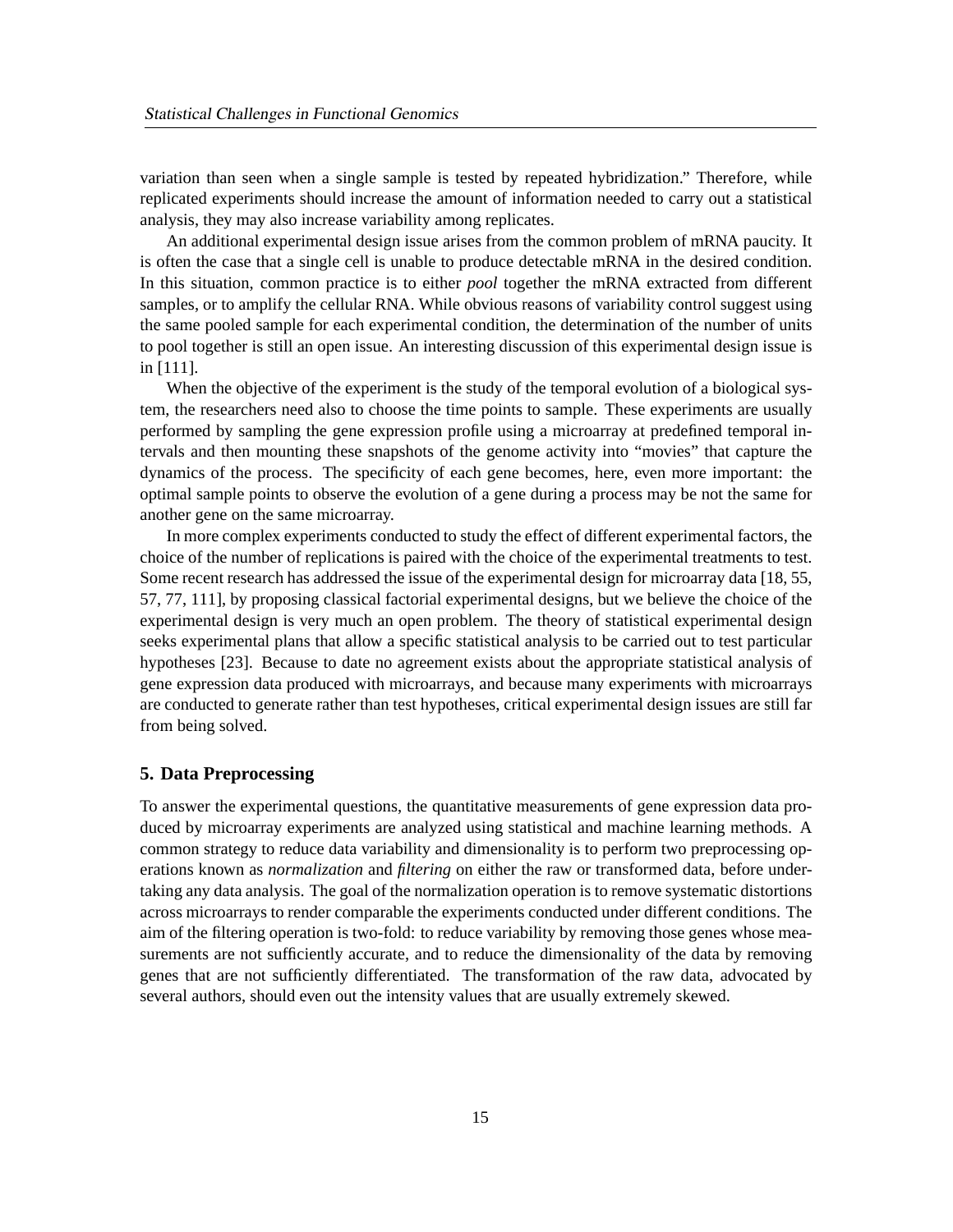

**Figure 7**: *Histogram of the corrected intensity values for the red channels (left), and histogram of the corrected intensity values after negative intensities were removed and positive intensities were log-transformed (right).*

## **5.1 To Log or not to Log Transform?**

Suppose the microarray experiment was conducted to compare the expression level of  $G$  genes in two cells. For each gene g, denote by  $(y_{g1}, y_{g2})$  the pair of relative expression levels measured in the two conditions. If the experiment was conducted by a direct comparison with one cDNA microarray,  $(y_{q1}, y_{q2})$  will denote the corrected intensity values for the red and green channel in the spot corresponding to the gene  $g$ . When the experiment is conducted with two synthetic oligonucleotide microarrays,  $(y_{q1}, y_{q2})$  will denote the signal values for the probe set describing the gene g.

Because the corrected intensity values are highly skewed, log-transforming the raw data  $(y_{q1}, y_{q2})$ produced by cDNA microarray experiments is strongly recommended by several authors to even out intensity values, see for example [110]. A fairly common assumption is that the logarithmic transformation produces normally distributed data [73]. As an example, the histogram in the left plot of Figure 7 describes the distribution of corrected intensity values for the red channel in an experiment conducted to compare gene expression levels in normal and malignant lymphocytes [2]. The background correction was done by subtracting the median background intensity from the average foreground intensity for each spot, and the foreground and background intensities were computed using SCANALYZE. Note that the background correction introduces a small proportion of negative values and, typically, spots with negative corrected intensities are either disregarded or the negative intensity is replaced by an arbitrary small number. The distribution of positive intensity values is extremely skewed, and the histogram in the right plot of Figure 7 describes the distribution of the log-transformed intensities, after removal of the negative values. The logarithmic transformation removes most of the original asymmetry but some left skewness is still visible. Other examples are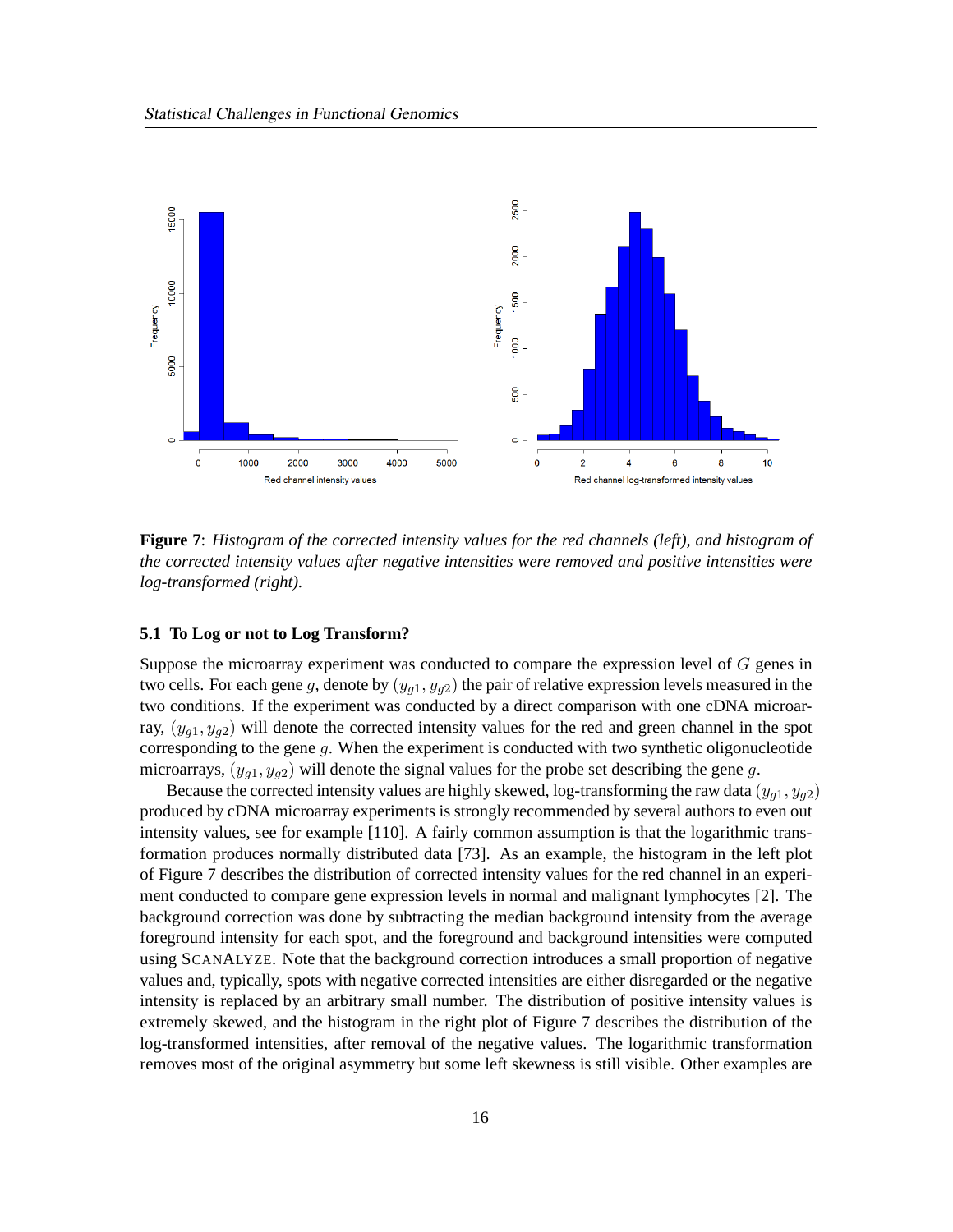reported in the Speed group microarray page<sup>6</sup>. This residual lack of symmetry after the logarithmic transformation is typical of Gamma distributed data [71], so that rather than the logarithmic transformation, some power or variance transformations would be more suitable. Examples of such transformations are discussed in [86].

Although the choice for the best data transformation of the red and green corrected intensities is still an open problem, it is generally acknowledged that the corrected intensity values measured with competitive hybridization on cDNA microarrays should be transformed. No such similar consensus exists when the data  $(y_{q1}, y_{q2})$  are produced by synthetic oligonucleotide microarrays, possibly because the original Affymetrix statistical software MAS 4.0 used to return a fairly large proportion of negative intensity values, often 25% of the data. Authors have suggested using the cubic root transformation [101], or the log-transformation of appropriately truncated data [46], but well accepted data analysis protocols [39] do not use any data transformations. Empirical evidence that the bulk of positive values produced by synthetic oligonucleotide microarrays analyzed with MAS 4.0 follows a log-normal distribution was recently provided by [45], whereas questions about the correct transformation to use, if any, of intensity values calculated by the Affymetrix statistical software MAS 5.0 are still open.

#### **5.2 Normalization of Microarray Data**

A well known problem with cDNA technology is the consistent imbalance of the fluorescent intensities of the two dyes Cy3 (green) and Cy5 (red) — Cy3 is systematically less intense than Cy5 [82, 110]. Although a simple dye-swap experiment in which each hybridization is repeated twice with reversed dye assignment to the two targets would be the best way to remove this systematic bias [111], normalization techniques are commonly used to render the gene expression levels measured by the two different dyes comparable [29]. Synthetic oligonucleotide microarrays do not suffer from a known systematic distortion similar to the dye fluorescence imbalance of cDNA microarrays, but a comparative experiment conducted on this platform requires hybridization of each target to a different microarray. A variety of experimental errors, including variations of the amount of mRNA used to create the target hybridized to each microarray, or the quantity of dye used to fluorescently label each target, may introduce errors. Normalization techniques are therefore used in an attempt to "remove" the experimental errors.

Assuming that the amount or type of dye used to label the two targets as well as variations of the quantity of cellular mRNA used in the two targets induce contaminations, the observed expression level  $y_{g2}$  masks the correct expression level  $\tilde{y}_{g2}$  one would observe if the second experiment were conducted in exactly the same conditions of the first experiment. Formally, we can write

$$
y_{g2} = f(\tilde{y}_{g2})
$$

and normalization techniques consist of estimating the function  $f(\cdot)$  to recover  $\tilde{y}_{g2} = f^{-1}(y_{g2})$ . *Total Intensity Normalization* approximates  $f(\cdot)$  with the zero-intercept regression line  $y_{g2} = \beta \tilde{y}_{g2}$ , and estimates  $\beta$  by  $(\sum_g y_{g1})/(\sum_g y_{g2})$ , [82]. The rationale behind this choice is that the total quantity of mRNA representation hybridizing from each target should be the same. When  $\beta$  is estimated by the ratio  $(\bar{y}_1/\bar{y}_2)$ , where  $\bar{y}_1$  and  $\bar{y}_2$  are the average expression levels in the two targets,

<sup>6</sup> http://www.stat.berkeley.edu/users/terry/zarray/Html/log.html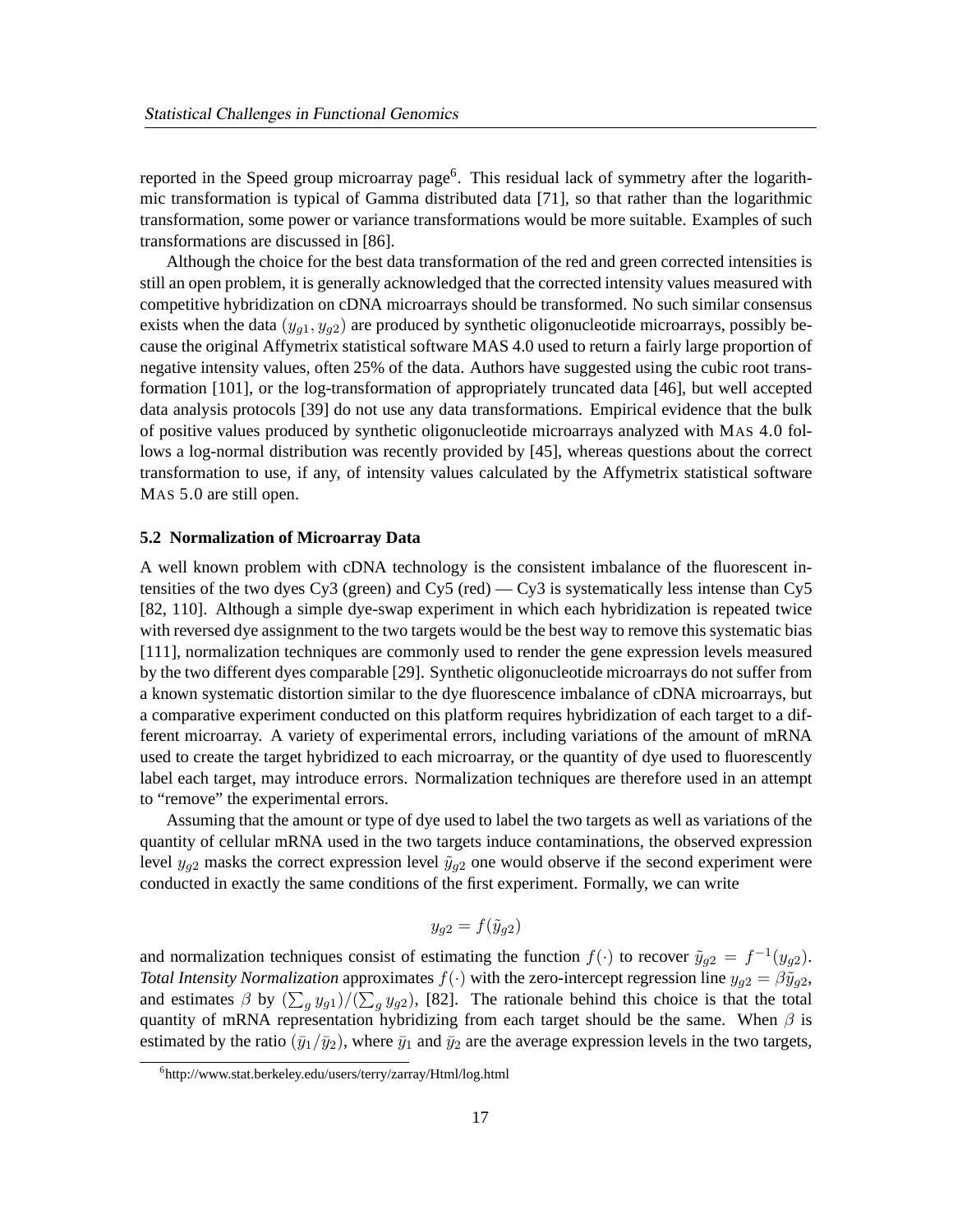the technique is also called *Total Mean Normalization*. Variants of this procedure estimate β by the ratio of the medians or by the ratio of the trimmed means.

An alternative technique, known as *Normalization with Calibration*, relies on the assumption that only a very small proportion of genes in a microarray should have substantially different levels of expression across the two cells. Following this principle, the function  $f(\cdot)$  is approximated with the regression line  $y_{g2} = (\tilde{y}_{g2} - \alpha)/\beta$ , and the parameters  $\alpha$  and  $\beta$  are estimated from the data  $(y_{g1}, y_{g2})$  by fitting the linear regression  $y_1 = \alpha + \beta y_2$ . In so doing, the regression line for  $y_1$ versus  $\tilde{y}_2$  will have zero intercept — thus removing systematic deviations — and unitary slope thus capturing the intuition that the majority of gene expression levels across the two experimental conditions should remain unchanged. Normalization with calibration can be adjusted to account for specific non-linear effects, and nonparametric regression techniques, such as lowess regression, have been proposed to handle possibly nonlinear transformations [7, 110] or spatial effects [48, 109].

All these normalization techniques can be used either globally or locally. Global normalization uses all genes in the microarray to identify a transformation of the expression data to calibrate the measures in the two samples. Local normalization uses only those genes known to remain constantly expressed across the two particular experimental conditions, or *housekeeping genes*, a library of genes believed to have nearly constant expression level in a variety of experimental conditions. Well accepted protocols [7, 20, 39] use the subset of genes detected as hybridized by the Affymetrix software.

One problem of normalization with calibration applied to intensity data is that, when  $\alpha > 0$ , small values of the systematically larger intensity are replaced by negative numbers. To avoid this bias, other normalization techniques try to calibrate the ratios  $y_{g2}/y_{g1}$  [16], or the log-ratios  $\log(y_{q2}/y_{q1})$ , [109, 110]. Clearly, these techniques are applicable to microarray data that can be paired, as for example data generated by direct comparisons with cDNA microarrays.

Extending normalization techniques to repeated experiments is not straightforward. Yang *et al* [110] provide a comprehensive overview of normalization techniques for repeated experiments with cDNA microarrays. For oligonucleotide microarrays, a common approach to normalization of multiple experiments is to choose one replication as baseline and to apply normalization with calibration, or total intensity normalization, to the other replications [39]. Because the results will differ according to the chosen baseline, authors have suggested computing the baseline as the average expression profile across all microarray samples [101]. An open question remains whether normalization of replicated experiments with oligonucleotide microarrays is needed at all. In replicated experiments, in which more than one microarray is hybridized to a replication of the same target, changes in the amount of cellular mRNA used to prepare the target, or changes in the amount of fluorescent dye should be considered part of the experimental error. If no systematic errors are introduced, one can assume that the measurement observed for gene  $q$  in the replicate  $k$  of the experimental condition  $i$  is

## $y_{qik} = \mu_{qi} + \epsilon_{qik}$

where  $\epsilon_{qik}$  is the error in replicate k, and  $\mu_{qi}$  is the correct expression level of gene g in condition i. The assumption that the experiment is reproducible would require that, on average, the experimental errors compensate, so that normalization is not necessary. This is for example the approach adopted in [76]. The error variance can be modeled to account for the different sources of variability. An ap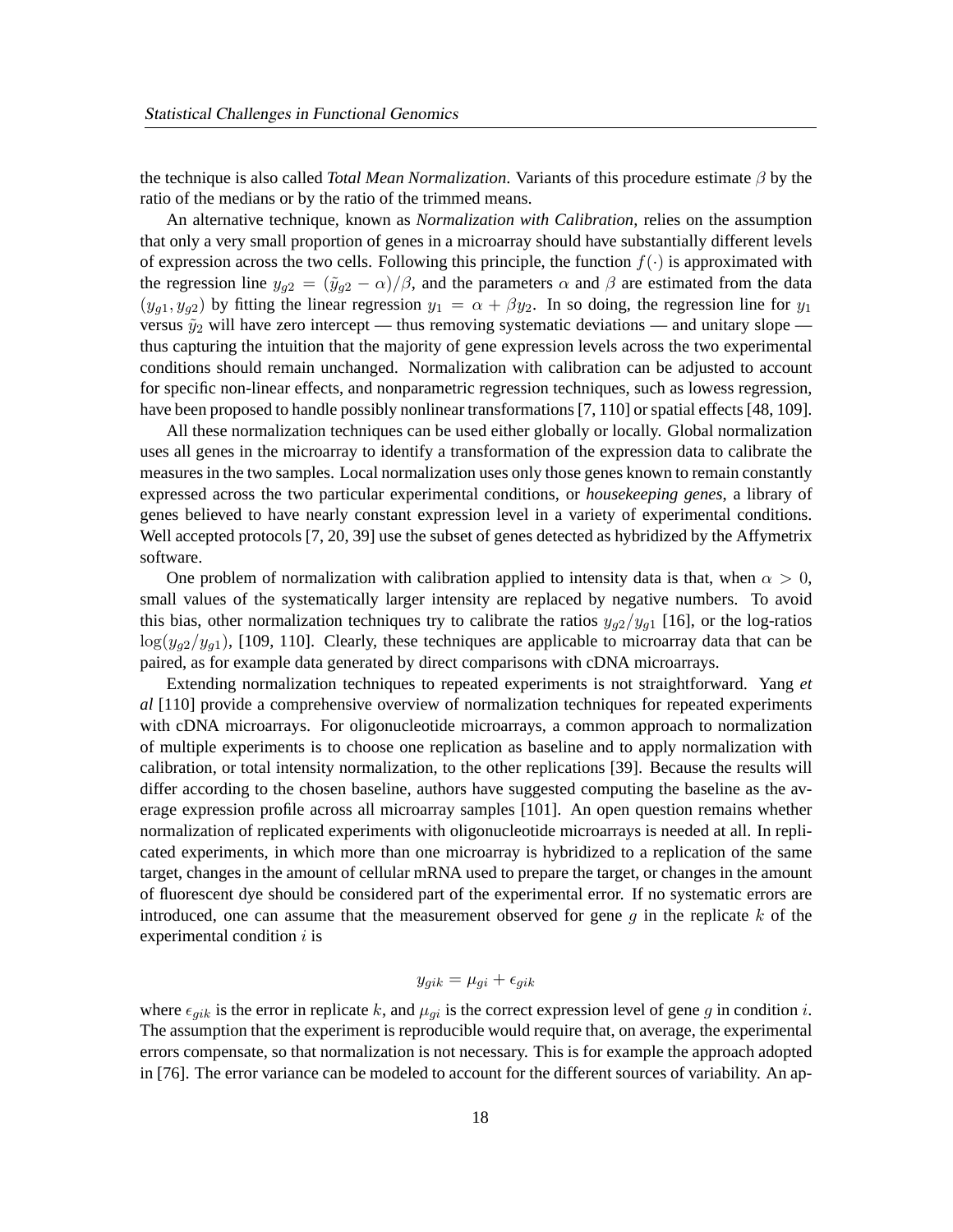proach along this line is presented in [52, 107] for the analysis of repeated cDNA-based expression levels, transformed in log scale.

The issue of normalization of repeated comparative experiments differs from the normalization needed when more than two experimental conditions — either different targets or the same target tested at different time steps — are analyzed. For example, when the objective of the whole experiment is to examine the temporal behavior of a genomic system during a cell cycle, it is common practice to take only one replication of the gene expression data at each time point [32, 49, 96], and standard normalization techniques are used to make the expression levels measured at different time points comparable. Although a preferable solution would be to take a few replicates of each measurement, cost constraints often make this solution impractical.

## **5.3 Filtering**

Several techniques are available to reduce data dimensionality and variability by removing some gene measurements. It is surprising to realize that *ad hoc* rules are commonly used, and that the choice of the genes to be removed can differ substantially according to the microarray platform and the technique chosen to analyze the data.

For expression data measured with a cDNA microarray, it is common practice to disregard those genes with negative or small expression levels (before or after normalization). Typically, all those spots in which the foreground intensity does not exceed the background intensity by more than 1.4 fold are disregarded, or replaced by an arbitrary small number. The Affymetrix statistical software MAS 5.0 assigns a detection call to each probe set to assess the amount and quality of hybridization, and it is suggested to discard all genes whose expression level is labeled as A (absent) or M (marginal) in all samples. This procedure is justified by the empirical evidence that expression levels smaller than 10 are actually measurement errors [1]. However, a large proportion of genes would often be discarded by this procedure, and investigators tend to adopt less stringent criteria to select a subset of the genes to be further analyzed. A common strategy is to retain only those genes whose minimum fold-change exceeds a particular threshold  $d$  in a preset number of experiments  $c$ , for example  $d = 3$  and  $c = 1$  in [14]. The choice  $c = 2$  was originally suggested by DeRisi *et al.* [26] to analyze expression levels measured with cDNA microarrays, and an insightful analysis of the empirical success of this rule is described in [87]. Golub *et al.* [39] suggest to further score genes by their standard deviation, so that to limit the analysis to those genes that vary most across experiments, and a similar approach is proposed in [30]. Other authors remove "spiked" genes, that is, those genes with one abnormally large or abnormally small measurement [99]. The recent book [12] contains a comprehensive description of other filtering techniques most commonly used.

All these filters depend on arbitrary thresholds used to decide when a value is abnormally large or small, or when the variability of the measurements is too high. The impact of normalization and filtering strategies is unclear and few systematic studies are available to provide investigators with a description of the properties of these preprocessing techniques and guidance on choosing the one most appropriate for their particular problem.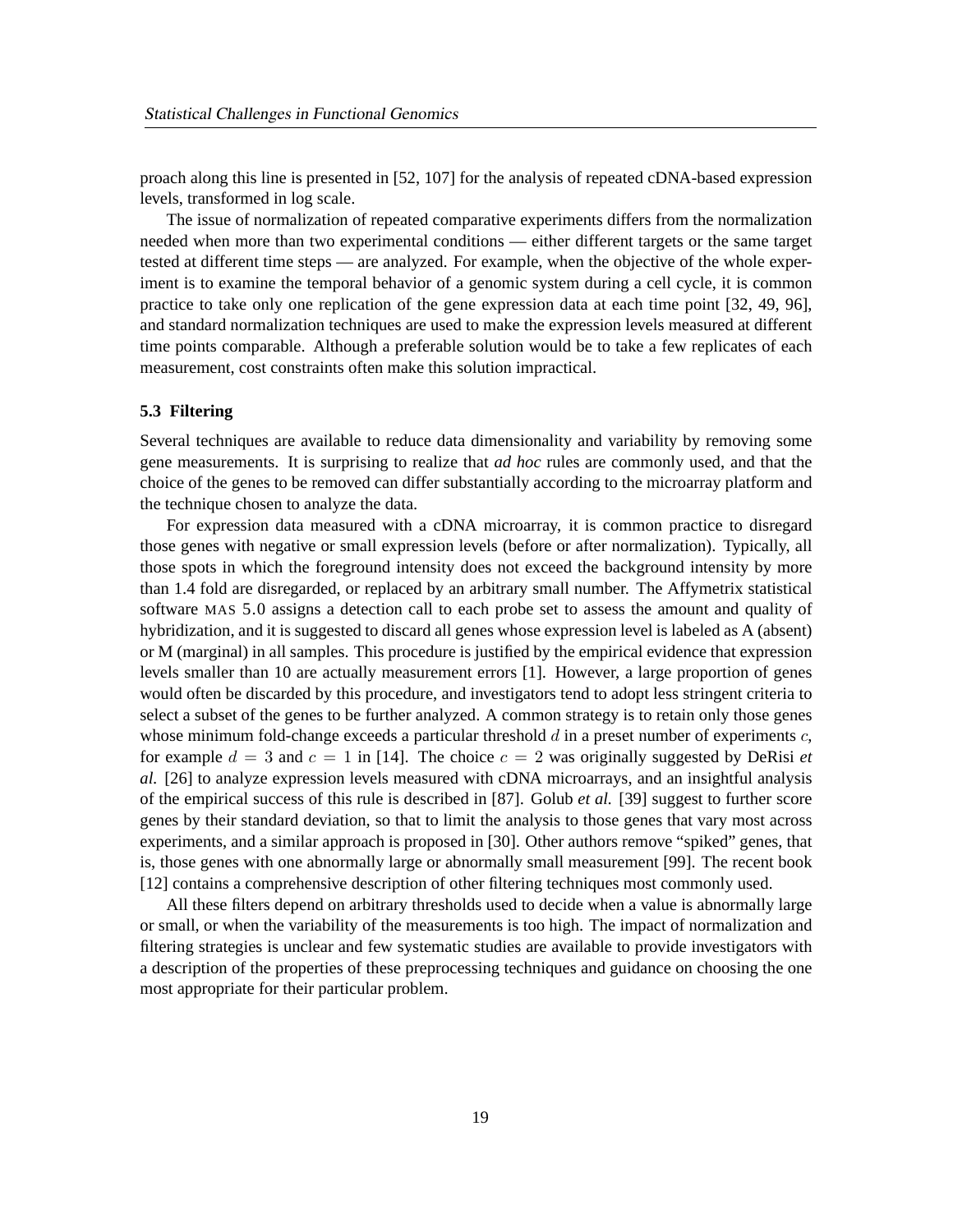#### **6. Analysis of Comparative Experiments**

This section describes the most popular techniques for the analysis of gene expression data in repeated comparative experiments. The objective of the analysis is to identify the genes with a significant expression change across two conditions. The approaches to this problem can be classified in two broad categories. Methods in the first category, known as fold analysis, estimate the ratio between the expression levels of each gene in the two conditions, whereas methods in the second category use the data to estimate the expected difference in expression of each gene in the two conditions.

#### **6.1 Fold Analysis**

Early comparative experiments based on cDNA microarray technology measured differences of gene expression across two conditions in terms of the fold-change: the ratio of the expression levels [26, 89, 90]. Particularly, genes showing a negative or positive fold-change of at least two were deemed as differentially expressed across the two conditions. The need to choose a threshold to identify significant differentially expressed genes in two conditions is the motivation of a series of articles focused on statistical fold-analysis.

We let  $\rho_g = \mu_{g1}/\mu_{g2}$  denote the unobservable "true" fold-change for gene g in the two conditions. When  $\rho_q = 1$ , the expression level of the gene g has not changed, while  $\rho_q < 1$  and  $\rho_q > 1$  indicate differential expression of the gene g in the two conditions. Particularly,  $\rho_q < 1$ means that the gene is *down-regulated* by condition 1, whereas  $\rho_q > 1$  means that the gene is *upregulated* by condition 1. Statistical approaches to ratio-based differential analysis estimate the ratio  $\rho_q$  with some statistic  $r_q$ , and decide whether deviations of the estimate  $r_q$  from 1 can be attributed to a real difference of the gene expressions in the two conditions, rather than sampling variability. In the first published work following this approach [16], the authors use the naive ratio estimator  $r_q = y_{q1}/y_{q2}$ . Assuming that the measurements from the two different channels (corresponding to the Cy3 and Cy5 fluorescent dyes) are independent and normally distributed, and that they have constant coefficient of variation for all genes in both conditions, the authors derive an approximate distribution of the ratio statistic  $r_q$  that can be used to find a  $(1 - \alpha)$ % confidence interval for the ratio  $\rho_q$ . The assumption of a constant coefficient of variation c in the two conditions lets the distribution of  $r<sub>g</sub>$  depend on c, which is estimated by Maximum Likelihood. The authors also propose an iterative procedure to simultaneously estimate  $c$  and the normalization factor to render comparable the measurements from the two channels.

As noted in [74], this approach disregards ancillary information during the computation of the distribution of the ratio statistic, because the product  $y_{q1} \times y_{q2}$  contains information about the variability of  $r_g$ . Furthermore, despite the fact that expression levels should be positive numbers, the measurements of the two channels are assumed to follow normal distributions. This inappropriate distributional assumption is corrected in [74], by assuming that the measurements of the two channels follow Gamma distributions, and a Bayesian method is proposed to estimate the fold-change of each gene to account for the "between microarrays" variability. Although this second approach is based on sounder distributional assumptions about gene expression measurements, it relies on the unconventional assumption that the experimental error across microarrays also follows a Gamma distribution.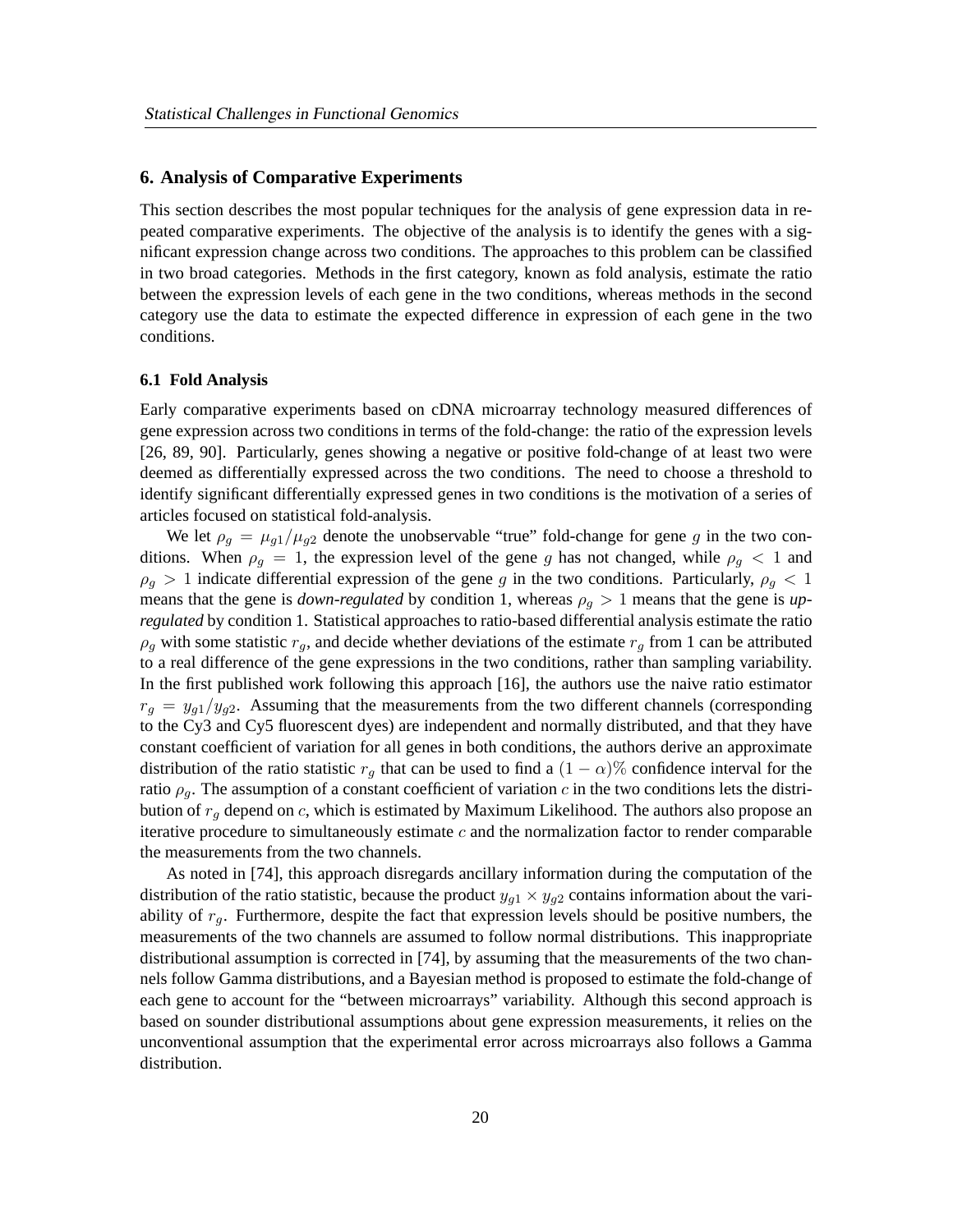Distributional assumptions aside, both approaches treat the pair of measurements of each gene in the cDNA microarray as independent, but this choice does not seem to be always correct. In direct comparisons, the same spot of cDNA in the microarray is simultaneously hybridized to the pool of mRNA representation in the target mixture. In other words, the two targets compete for hybridization to the probes so that, by design, each pair of measurements should be treated as a matched pair. Alternative approaches that model directly the ratio  $r_g = y_{g1}/y_{g2}$ , or its logarithm  $l_q = \log(r_q)$ , overcome this difficulty. The method introduced by Lee *et al.* in [63] uses a mixture model to describe the joint distribution of the log-ratio of the measurements from the two channels as follows:

$$
f(l_g) = p f_E(l_g) + (1 - p) f_U(l_g).
$$

The parameter p is the unknown proportion of genes that are differentially expressed;  $f_E(l_q)$  is the density function of  $l_g$ , when the gene g is differentially expressed, and  $f_U(l_g)$  is the density function of  $l_q$ , when the gene g is not differentially expressed. By assuming a normal distribution for  $l_q$ , for each  $g$ , the mixture components are estimated by using the EM algorithm [25]. The estimates are then used to compute the posterior probability

# $pf_E(l_q)/f(l_q)$

that each gene  $q$  is differentially expressed in the two experiments. When more than one replication is available, this procedure is applied to a "polished" summary of the original expression ratios that is computed as follows. By taking into account the sources of variability of each gene measurement, the authors model the log-ratio  $l_{qk} = \log(y_{q1k}/y_{q2k})$  of the paired measurements for each gene g by

$$
l_{gk} = \mu + \alpha_g + \beta_k + (\alpha \beta)_{gk} + \epsilon_{gk} \quad g = 1, \dots, G, \quad k = 1, \dots, n \tag{1}
$$

where  $G$  is the total number of genes in the microarray, and  $n$  is the total number of replicates of the experiment. The parameters  $\alpha_q$  represents the "gene-effect", described as the correct fold-change of gene g across all replications of the experiment. The parameter  $\beta_k$  captures the "microarray-effect", due for example to between microarray differences in the fluorescent dye, or the amount of mRNA used to prepare the target. The interaction term  $(\alpha \beta)_{gk}$  accounts for possible variations of each gene fold-change in each replication of the experiment. The errors  $\epsilon_{gk}$  are assumed to have zero mean. Although the authors acknowledge that all the effects in model (1) should be treated as random effects, they propose to estimate the parameters  $\alpha_q$  using the standard two-way Anova estimator

$$
\hat{\alpha}_g = \frac{1}{n} \sum_k l_{gk} - \frac{1}{nG} \sum_{gk} l_{gk} \quad g = 1, \dots, G
$$

which does not require any assumptions about the error distribution. Each estimate  $\hat{\alpha}_g$  is then used as proxy of  $l_q$  to estimate the posterior probability that the gene g is differentially expressed. Note that, in the absence of pure replications, model (1) is over parameterized because the gene-array interaction  $(\alpha\beta)_{gk}$  and the random error  $\epsilon_{gk}$  are not distinguishable. In fact, pure replications are rarely conducted, and the microarray effect should be treated as a random block effect. Several authors have modified this approach by relaxing the parametric assumption on the mixture model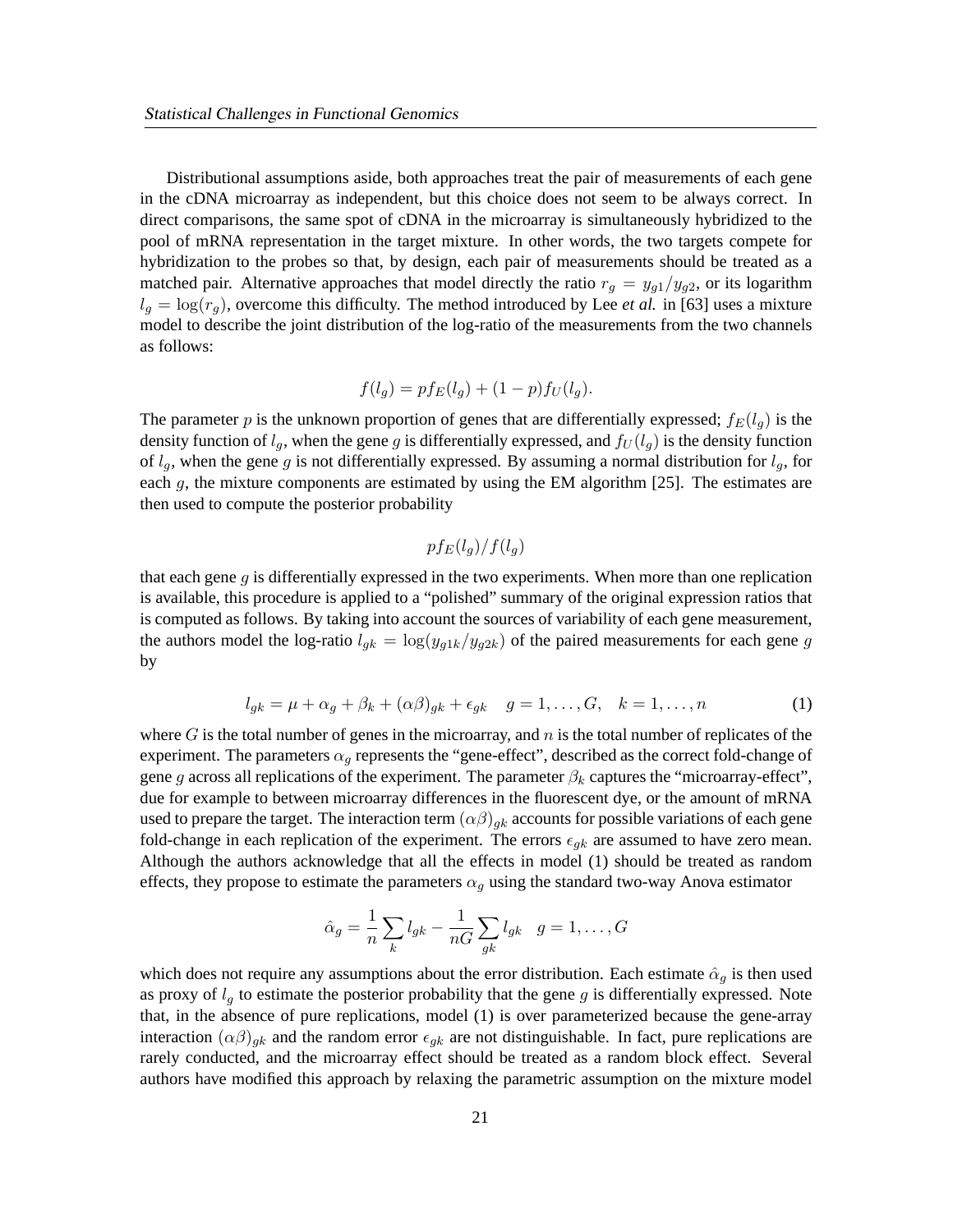[31, 78], by using a larger number of fixed effects to model dye and spot effects [55], or by using random effects [107].

The scope of this stream of work is limited to direct comparisons of gene expression data with cDNA microarrays, where two targets are hybridized to the probes on the same microarray. In this case, the expression measurements from each microarray are paired by design. When cDNA are used for indirect comparisons, or the expression data are measured with synthetic oligonucleotide microarrays, there is no unique pairing of the data. To conduct the fold analysis on repeated experiments, researchers compute the average of the normalized expression levels in the two experimental conditions, and impose an arbitrary threshold on the ratio (or log-ratio) of the two averages. Unfortunately, no consensus exists about this threshold, even across different studies on the same organism by the same investigator [43, 108]. Typically, this threshold varies between 2 and 3 [38, 50, 70, 85], but it can be as low as 1.7 [62], and no published work addresses the problem of the extent of false positive and false negative rates produced by this "naive" fold analysis. A very elegant solution is presented in [46], which describes a Bayesian method for the fold analysis under the assumption that appropriately truncated gene expression data follow a log-normal distribution.

## **6.2 Differential Analysis**

We now describe the hypothesis that a gene  $g$  is not differentially expressed in two experimental conditions by  $H_0: \mu_{q1} = \mu_{q2}$ , while differential expression occurs under the alternative hypothesis  $H_a: \mu_{g1} \neq \mu_{g2}$ . To identify the set of genes that are differentially expressed, one needs to test, for each gene, the null hypothesis and then selects the set of genes for which the null hypothesis is rejected. We continue to denote by  $y_{gik_i}$ ,  $g = 1, \ldots, G$ ,  $i = 1, 2$ , and  $k_i = 1, \ldots, n_i$  the expression level data generated by a comparative experiment. When the expression levels are measured with cDNA microarrays by direct comparisons, the replications of each condition are equal, say  $n_1 =$  $n_2 = n$ , while there is no need to impose this restriction for data measured with oligonucleotide microarrays, or indirect comparisons with cDNA microarrays. The standard statistic used to test the null hypothesis is the  $t$  statistic

$$
t = \frac{|\bar{y}_{g1} - \bar{y}_{g2}|}{\sqrt{s_g^2}}
$$

where  $\bar{y}_{g1}$  and  $\bar{y}_{g2}$  are the average expression levels of gene g in the two conditions, and  $s_g^2$  is an estimate of the variance  $\sigma_g^2$  of the sample mean difference. Large values of the t statistic would offer evidence in favor of differential expression. The two main problems are the choice of the estimate  $s_g^2$ , and the identification of a threshold to reject the null hypothesis.

When the two samples are not independent — as for data collected with cDNA microarrays in direct comparisons — an appropriate estimate of  $\sigma_g^2$  appears to be

$$
s_{Dg}^2 = \frac{\sum_{k} [(y_{g1k_i} - y_{g2k_i}) - (\bar{y}_{g1} - \bar{y}_{g2})]^2}{n(n-1)} \equiv \frac{s_{g1}^2}{n} + \frac{s_{g2}^2}{n} - 2\frac{s_{g12}}{n}.
$$
 (2)

where the term  $s_{g12} = \sum_i (y_{g1k}-\bar{y}_{g1})(y_{g2k}-\bar{y}_{g1})/(n-1)$  is an estimate of the covariance of the two sample means. When the two samples are independent — for example when data are collected with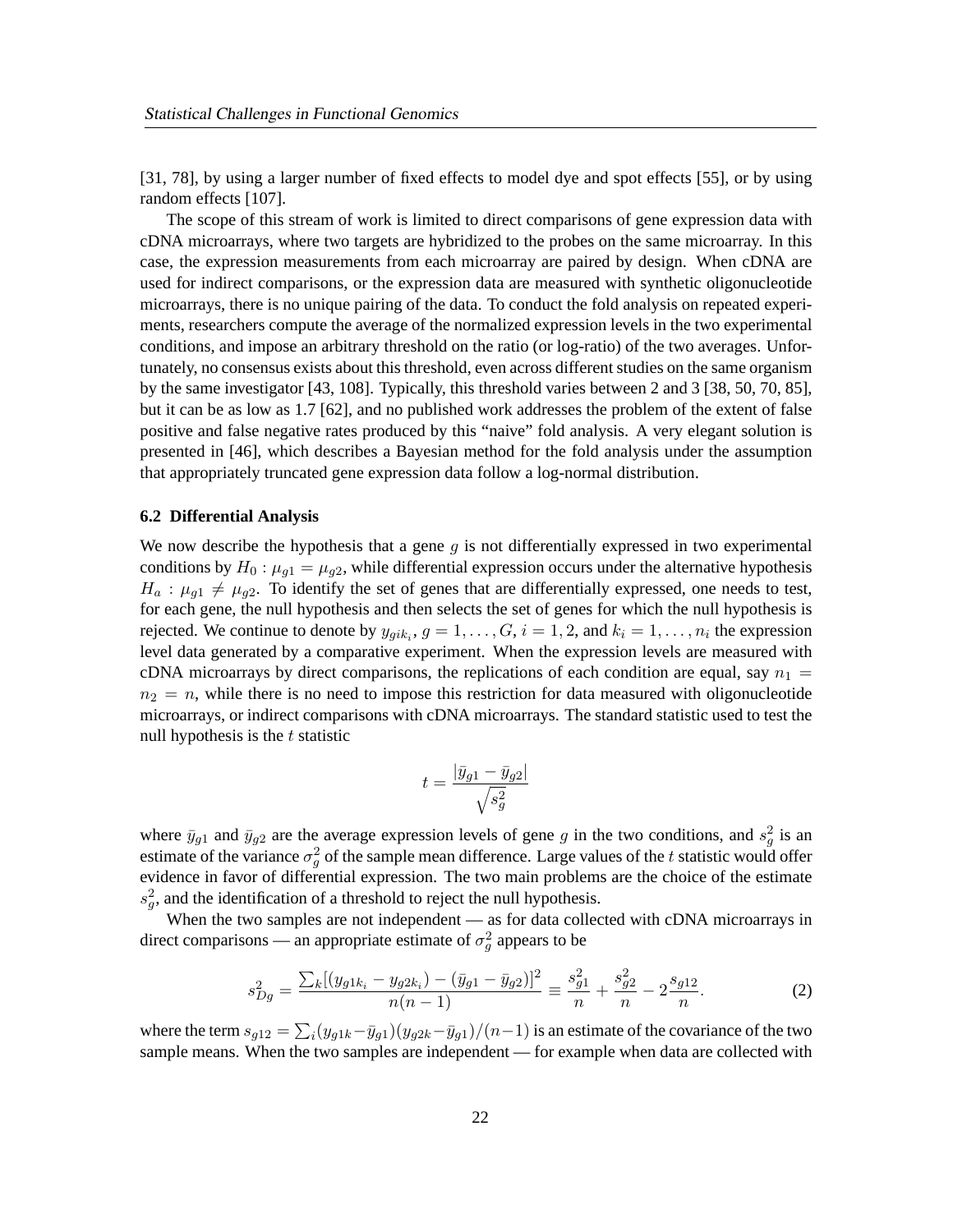oligonucleotide microarrays or indirect comparisons with cDNA microarrays—  $\sigma_g^2$  can be estimated by

$$
s_{Ig1}^2 = \frac{\sum_{k_i} (y_{g1k_i} - \bar{y}_{g1})^2}{n_1(n_1 - 1)} + \frac{\sum_{k_i} (y_{g2k_i} - \bar{y}_{g2})^2}{n_2(n_2 - 1)} := \frac{s_{g1}^2}{n_1} + \frac{s_{g2}^2}{n_2},
$$
(3)

or by

$$
s_{Ig2}^2 = \frac{\sum_i \sum_{k_i} (y_{gik_i} - \bar{y}_g)^2}{n_1 + n_2 - 2} \left( \frac{1}{n_1} + \frac{1}{n_2} \right) := s_{gp}^2 \left( \frac{1}{n_1} + \frac{1}{n_2} \right),\tag{4}
$$

where  $\bar{y}_g$  is the average expression across the two experiments. The estimate in Equation (3) is appropriate when the variances of the gene expression data in the two conditions are different, and its use is suggested in [28, 69]. The estimate in Equation (4) uses the typical pooled estimate of the common variance, and it is used less often, see for example in [76]. Because of the large variability of gene expression data measured with microarrays, authors have suggested some forms of penalization for the denominator of the t-statistic. For example, Golub *et al.* [39] suggest estimating  $\sigma_q$ by the quantity

$$
s_{S2Ng} = \frac{s_{g1}}{\sqrt{n_1}} + \frac{s_{g2}}{\sqrt{n_2}},
$$

and refer to the ratio  $|\bar{y}_{g1} - \bar{y}_{g2}|/s_{S2Ng}$  by *signal-to-noise ratio*. Because  $s_{S2Ng} > s_{Ig1}$  unless either  $s_{q1} = 0$  or  $s_{q2} = 0$ , the signal-to-noise ratio statistic penalizes those genes that have large variances in both conditions compared to those genes that have a large variance in one class and a low variance in the other. The justification for this choice is that when a gene is differentially expressed in the two conditions, it is biological reasonable to expect expression data distributed with very different variances. One objection to this justification is that one is interested in the distribution of the *t*-statistic under the null hypothesis of no differential expression.

Other forms of penalization are justified by the fact that because of the wide range of measurements, the estimate  $s_{Ig1}$  may be very small for some gene g and may produce an inflated value of the t-statistic. Therefore, authors have suggested to estimate  $\sigma_g$  by  $a + s_{Ig1}$ , and the constant a is chosen to minimize the coefficient of variation of the t-statistic in [101], while Efron *et al.* [30] suggest to replace  $\alpha$  by the 90th percentile of the standard error of all the genes.

The most popular approach to choose a threshold is distribution free. The main idea is to compute the value of the t-statistic from the data in which the sample labels that represent the experimental conditions are randomly reshuffled. By repeating this process several times, it is possible to construct the empirical distribution of the  $t$ -statistic under the null hypothesis of no differential expression. From the empirical distribution function, one can select a gene specific threshold to reject the null hypothesis with a particular significance. This method is implemented in the popular program GENECLUSTER  $2.0<sup>5</sup>$  that conducts the differential analysis based on the signal-to-noise ratio statistic, or the standard t statistic in which  $s_g = s_{Ig1}$ . The program SAM<sup>8</sup> implements a distribution free differential analysis using the *t*-statistic with denominator  $a + s_{Iq1}$ . Because of the

<sup>7</sup> http://www-genome.wi.mit.edu/cancer/software/genecluster2/gc2.html

<sup>8</sup> http://www-stat.stanford.edu/˜tibs/SAM/index.html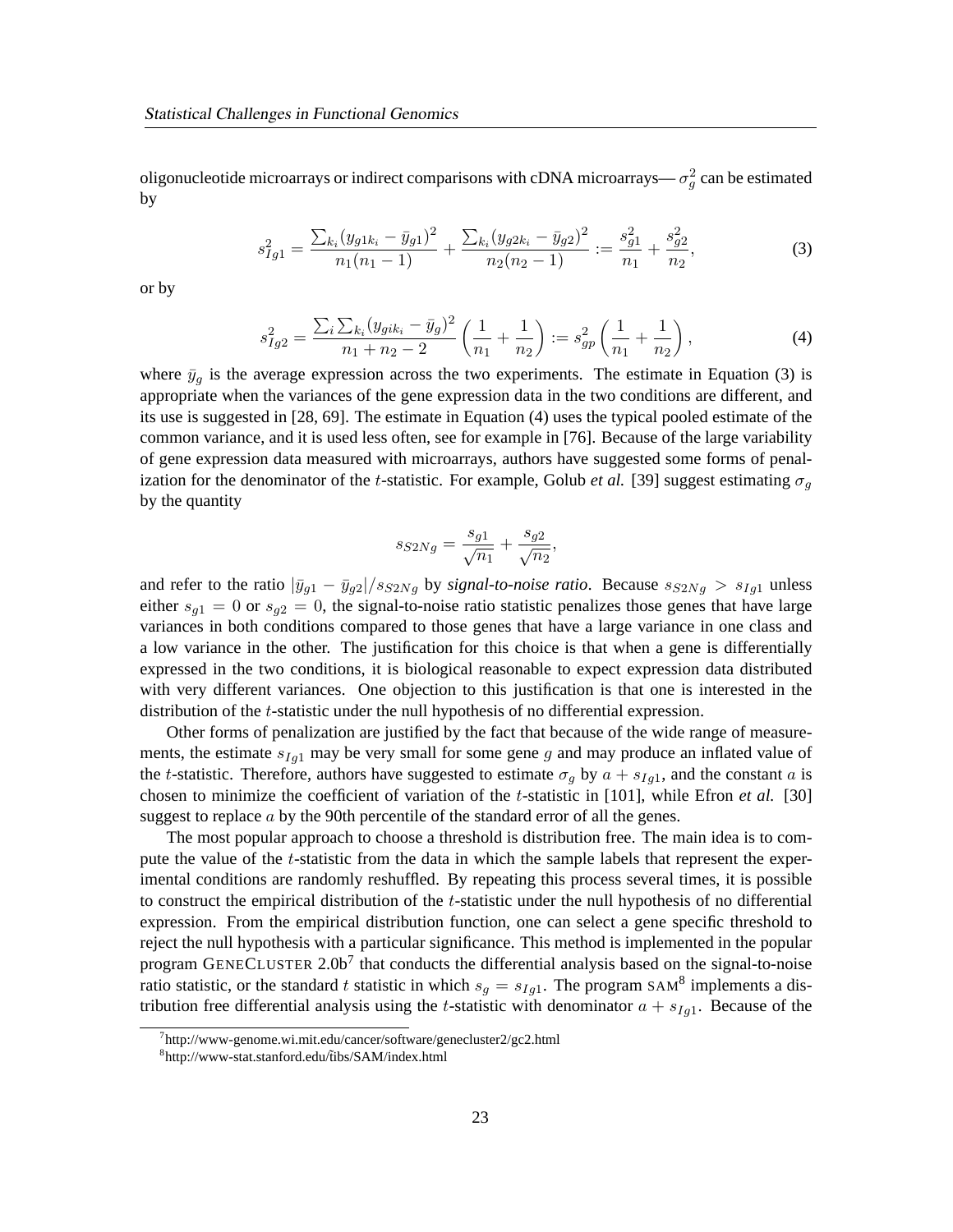large number of genes, authors have also developed algorithms for multiple comparison adjusted p-values, see for example [28].

Distribution free methods tend to be widely used in practice although few authors have suggested making distribution assumptions on the gene expression data. For example, Baldi and Long [5] introduce a Bayesian parametric version of the analysis based on the t-statistic, in which expression data transformed in logarithmic scale are assumed to follow a normal distribution. Usually, the t statistic is applied to data that are normalized using one of the methods described in Section 5.2. A model-based approach to simultaneously normalize and estimate the difference of gene expression between two experimental conditions is presented in [99]. Although their integrated modelling approach is appealing, a limitation is the large sample approximate distribution for the  $t$ -statistic.

# **7. Analysis of Multiple Conditions**

Some of the most interesting applications of microarray technology are based on data collected under multiple experimental conditions. These conditions can be, for example, different known classes of the same tumor — such as acute leukemia [39] or non-Hodgkin's lymphoma [2] — or controlled experimental factors such as sex and age [52]. The different experimental conditions can also be time points, when the experimenter wishes to analyze the evolution of a physiological response [49] or to identify genomic features of a cell cycle [81], or to track down the genetic mechanisms that switch a locally growing tumor into a metastatic killer [19]. These different experiments are designed to answer different questions and they require different data analysis tools.

#### **7.1 Main Objectives**

Data are typically collected in a  $G \times n$  array Y, where G is the number of genes whose expression level is measured in each of the *n* samples. Each row  $y_g = (y_{g1}, \ldots, y_{gn})$  collects the expression level  $y_{qj}$  for gene g measured in the n samples, while each column  $e_j = (y_{1j}, \ldots, y_{Gj})$  collects the expression level of the  $G$  genes in sample  $j$ . The expression levels can be either absolute or relative with respect to a common reference sample. The n samples are typically collected from  $c \leq n$ conditions. We will continue to denote by  $n_i$  the number of samples taken in each condition i, so that  $n = \sum_{i=1}^{c} n_i$ . The main experimental goals of multiple microarray experiments fall neatly into two broad classes:

*Class Prediction.* The experimenter chooses c conditions and measures repeatedly the expression level of the same set of genes in each condition. Each condition is regarded as a class label, and the goal of the analysis is to detect the genes that are differentially expressed in at least two conditions, or that are good predictors of the class. The analysis described in Section 6 is a particular example of this type of analysis, although its goal is mainly to "describe" the molecular differences of two conditions. In cancer genomic experiments, for example, the goal may be the development of new diagnostic tools, based on the molecular profiles of tumor cells. To do this, the experimenter may collect samples from patients known to be affected by different types of the same tumor class — such as different types of leukemia [39] or breast cancer [105] — and uses each patient sample as an instance of the molecular profile of the specific type of tumor. The goal of the analysis would be to determine the molecular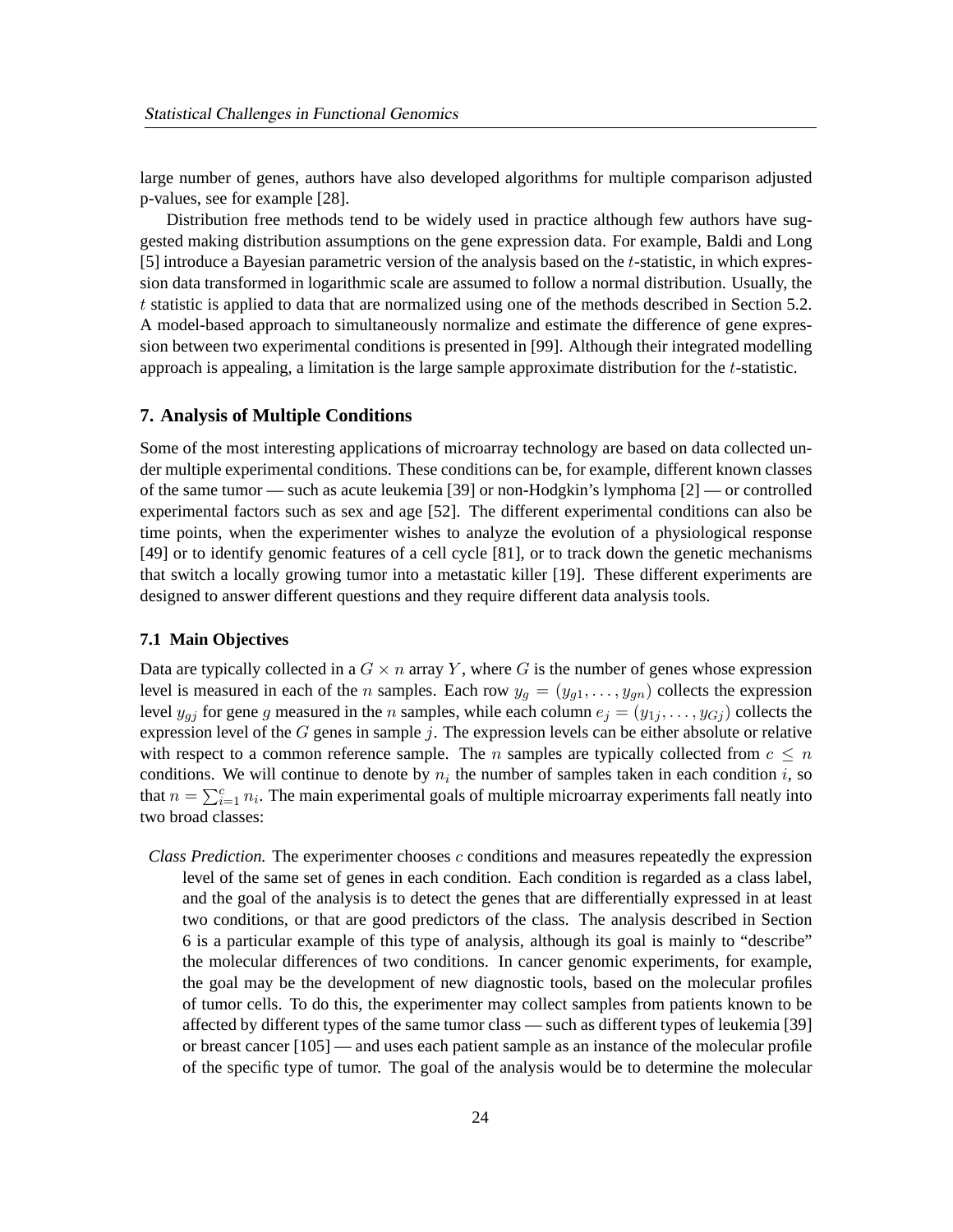profile of each type of tumor, to make possible a molecular-based diagnosis of a specific tumor [59].

*Class Discovery.* Multiple microarray experiments can also be used to help investigators create new classifications by discovering new classes characterized by a specific molecular profile. There is little doubt that the current taxonomy of cancer lumps together molecularly distinct diseases with distinct clinical phenotypes, with the consequence that patients receiving the same diagnosis can have different clinical courses and treatment responses [2]. For example, in the analysis of gene expression data collected from tissues of breast cancer patients, the goal may be the identification of new molecular taxonomies of breast cancers characterized by particular profiles. Again, the advantage of such discovery could be to aid the diagnosis, as well as to tailor treatments to more specific diagnoses. Sometimes, the distinction among different classes is observable only through the dissection of the dynamics of the genomic system. In these cases, the different conditions are represented by time points and the goal is to identify groups of genes behaving in a similar way.

The solution to class prediction problems requires the development of classification rules able to label the molecular profile of a sample, whereas the goal of class discovery studies is to create new classes from the available data. Formally, the distinction between the two tasks is that the former relies on a labeled data set, while the latter relies on an unlabeled data set. Supervised and unsupervised machine learning methods are currently used to tackle both tasks.

#### **7.2 Supervised Classification**

Supervised classification techniques are used to learn a classification rule from a set of labeled cases (called the *training set*) to classify new unlabeled cases in a *test set*. Each condition i is regarded as a class label, and the columns of the data matrix  $Y$  are the labeled cases used to learn mappings of molecular profiles to class labels. This mapping can be constructed in two ways. One approach models the dependency of the class labels on the gene expression, and this dependency is used to compute the probability of each class label, given its molecular profile. The classification can be based on a decision rule that selects a class by minimizing the expected loss. We call this approach model-based in contrast to a model-free approach that partitions the space of gene expression data so that each element of the partition corresponds to one and only one class label. Well known model-based classification methods are multinomial logistic or probit regression [71] and naive Bayes classifiers [41]. In multinomial logistic/probit regression, the probability distribution of the class labels  $p(i|y_1, \ldots, y_G)$ ,  $i = 1, \ldots, c$ , is modeled as

$$
p(i|y_1,\ldots,y_G) = F^{-1}(\beta_0 + \sum_g \beta_g y_g)
$$

where  $F$  is the cumulative distribution function of the logistic distribution or of the standard normal distribution, and  $\beta_q$  are regression parameters. The probabilities are estimated directly from the training set and, to classify a case with known gene expression data, say  $y_1, \ldots, y_G$ , it is sufficient to compute the probability  $p(i|y_1, \ldots, y_G)$  for all i, and to select the class with maximum probability. The classification rule can be adjusted to account for misclassification costs. A difficulty with this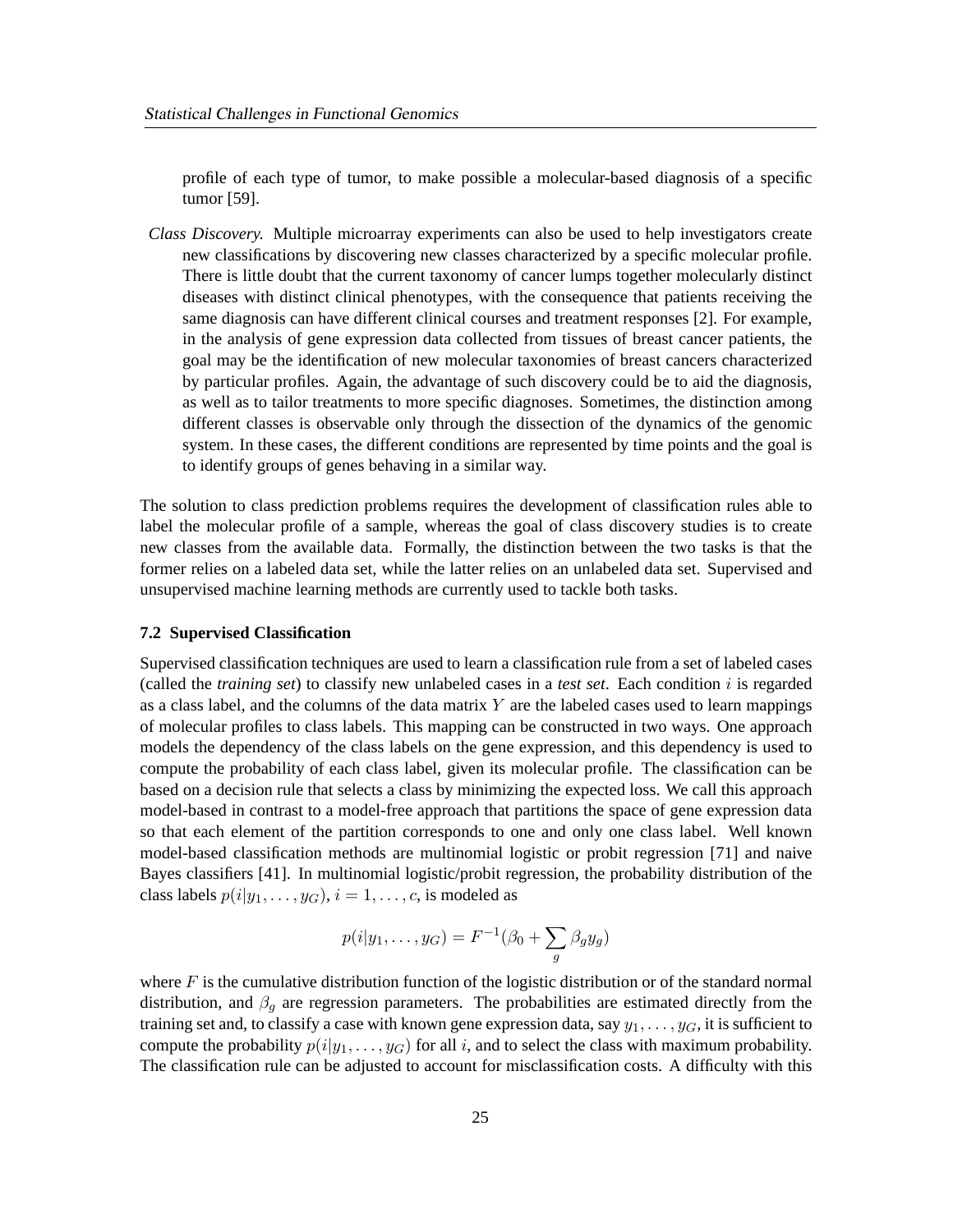approach, known as "small n large  $p$ " problem, is the typical sparseness of microarray data, which often consists of thousands of genes (large p) and few observations for each gene (small n). A Bayesian method for fitting probit regression and tacking the "small n large  $p$ " problem has been recently proposed by West *et al.* [105], for the classification of different types of breast cancers.

Naive Bayes classifiers rely on the assumption that expression measurements within a microarray are conditionally independent given the class membership, so that the stochastic dependency between class labels and gene expression values can be modeled as

$$
p(i, y_1, \ldots, y_G) = p(i) \prod_g p(y_g|i).
$$

where  $p(y_q|i)$  is the density function of the expression level of gene g in class i, and  $p(i)$  is the marginal probability of the *i*th class. Once the terms  $p(i)$  and  $p(y<sub>g</sub>|i)$  are estimated from the training data, it is possible to predict the class of a new unlabeled case by computing the posterior distribution of the class labels, given the gene expression values observed in the new case. The conditional independence assumption of the classifier simplifies the dependency structure of the class labels on the gene expression data, and the classification rule can be learned efficiently and accurately, despite the small number of observations available for each gene [54].

The classification accuracy of both regression and naive Bayes classifiers can be improved by selecting the subset of genes with highest predictive accuracy. In logistic regression, for example, the selection of genes can be done by using standard large sample model selection techniques, which are reliable when the number of observations for each pair  $(y_g, i)$  is at least 25 [71]. Similar feature selection methods are available for the naive Bayes classifier [72]. However, the staggering cardinality of the model space requires the adoption of heuristic search strategies. For example, if one limits attention to the set of all additive logistic regression models, the cardinality of the model space would be  $2^G$ , where G can be as large as 12,625, in the case of experiments carried out with the Affymetrix Human Genome U95A chip.

Although model-based approaches provide a quantification of the uncertainty of the predictive model and a principled way to select a subset of the most predictive genes, model-free approaches are currently the most popular. Examples of model-free approaches to classification are methods for discriminant analysis such as Fisher linear discriminant analysis, nearest neighbor classification trees, [41], or support vector machines [103]. A comprehensive review of classical statistical methods for discriminant analysis applied to gene expression based tumor discrimination is presented in [27], with a critical assessment of pros and cons of each method. The selection of genes with predictive properties is often based on heuristic rules, such as filtering out genes with a fold-change not exceeding a particular threshold [97], or selecting genes that are highly correlated with a dummy pattern of zeros and ones mirroring the class partition [39].

Support vector machines are a supervised classification technique of increasing popularity that uses the training data  $Y$  in which genes known to belong to the same functional class are assigned the same class label, say  $i = 1$ , and genes known not to be members of that class are assigned the same different class label, say  $i = -1$ . The two-labeled data constitute the training set for the support vector machine that is used to learn to distinguish between members and non-members of the functional class on the basis of their expression data. Formally, a support vector machine maps the binary labeled training data  $y_1, \ldots, y_G$  into a high dimensional feature space F, where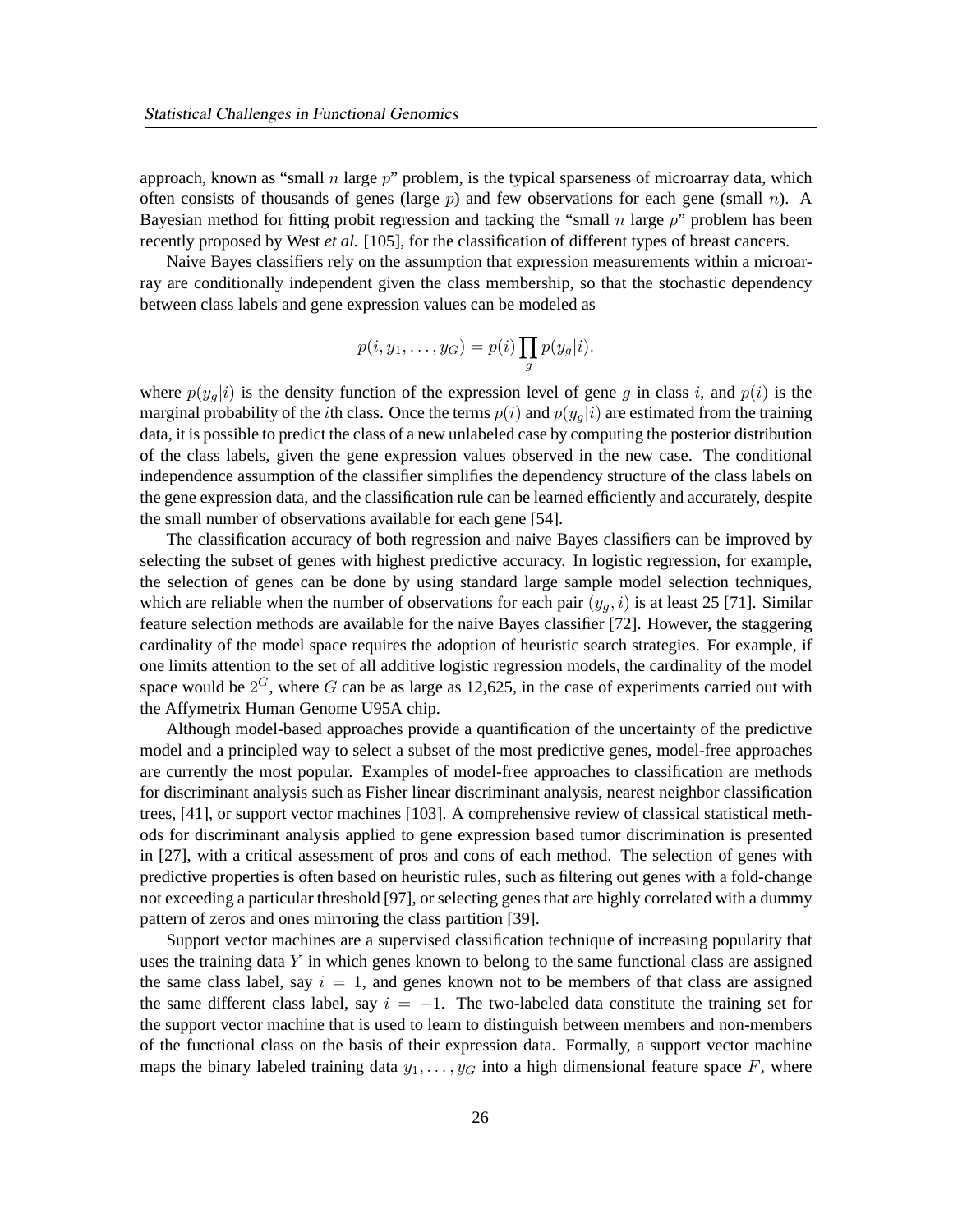$f_g = \phi(y_g)$ . In the feature space F, the two classes of data are separated by a hyperplane  $(w, b)$ with maximum margin  $\gamma$ . The optimal solution is known to be  $w = \sum_g \alpha_g i_g \phi(y_g)$ , where  $i_g$  is the label assigned to the gene g, and the parameters  $\alpha_q$  are positive real numbers chosen to maximize the function

$$
\sum_{g} \alpha_g - \sum_{gh} \alpha_g \alpha_h i_g i_h < \phi(y_g), \phi(y_h) > \\
\text{subject to} \quad \sum_g \alpha_g i_g = 0
$$

where  $\langle \phi(y_g), \phi(y_h) \rangle$  is the dot product in the feature space. The real number b is found by maximizing the hyperplane margin

$$
\gamma = \min_{g} i_g \{ \langle w, \phi(y_g) \rangle - b \}.
$$

Having learned the expression features of the two classes, the support vector machine can be used to recognize and classify the genes in the data set on the basis of their expression [10]. The classification is based on the decision function

$$
d(y) = sign( -b) = sign(\sum_{g} \alpha_g i_g < \phi(y_g), \phi(y) > -b)
$$

so that if the decision function for the new gene with expression profile y is  $d(y) > 0$ , the gene is assigned to the same functional class of the genes labeled by  $i = 1$  in the training set. Note that the parameter  $\alpha_q$  associated with the profile  $y_q$  expresses the weight that this point has on the decision function. Particularly, only a subset of the initial training point will have non-zero weights  $\alpha_q$ . These points are called the support vectors. Because both the learning algorithm and the decision function depend on the dot product  $\langle \phi(y_a), \phi(y_b) \rangle$ , the specification of the map  $\phi(\cdot)$  can be done indirectly via the kernel function  $K(x, y) = \langle \phi(x), \phi(y) \rangle$ . Typical kernel functions are the dot product, when  $\phi(\cdot)$  is the identity, and some power or exponential function of the dot product.

## **7.3 Unsupervised Classification and Clustering**

Unsupervised classification techniques, such as clustering or multidimensional scaling, can be used to group either genes with a similar expression profile or samples (e.g. patients) with a similar molecular profile, or both. The average-linkage hierarchical clustering proposed by Eisen *et al.* [32] is today one of the most popular analytical methods to cluster gene expression data. Given a set of  $n$  expression values measured for  $G$  genes, this approach recursively clusters genes, or samples, according to some similarity measure of their measurements. When applied to gene expression profiles, the method treats each row of the  $G \times n$  data matrix Y as an *n*-dimensional vector, and iteratively merges genes into a single cluster. Relationships among the genes are represented by a tree (*dendrogram*), whose branch lengths reflect the degree of similarity between the genes. The similarity measure commonly used is the correlation between pairs of gene expression data, but other measures have been used, such as Euclidean distance or information-theoretic metrics. The resulting tree sorts the genes in the original data array  $Y$ , so that genes or groups of genes with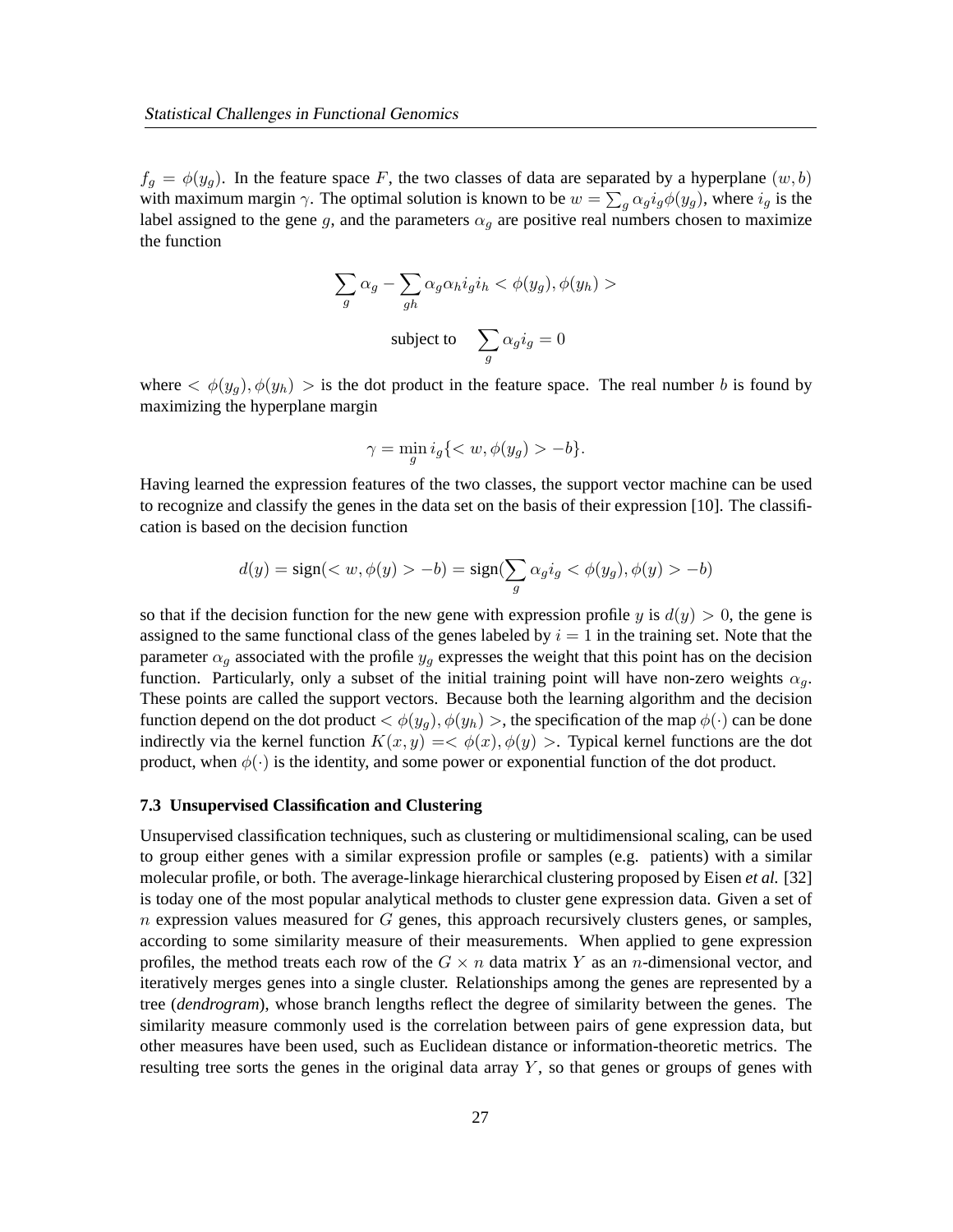similar expression patterns will be adjacent. The ordered table can be displayed graphically, together with the dendrogram, for the investigators' visual inspection. Figure 8 provides an example of such graphical display known as an Eisen plot. Software for the cluster analysis and visualization is available from the Eisen's Lab web page.<sup>9</sup>

The same approach can be applied to the columns of the data matrix to identify samples with a similar molecular profile. Hierarchical clustering applied to the rows and columns of the data array Y will return a sorted image of the original data. The image of the sorted data is typically used to support the operation of partitioning genes or samples into separated groups with common patterns. This operation is done by visual inspection, by searching for large contiguous patches of color that represent groups of genes sharing similar expression patterns or groups of samples sharing similar molecular profiles. The identification of these patches allows the extraction of subgroups of genes to be used to re-cluster the samples and, conversely, the extraction of subgroups of experiments to be used to re-cluster gene expression patterns. Although the choice of the subsets is arbitrary and the final result heavily depends on the genes or samples selected at each step of the procedure, this method has been successfully applied to identify, for example, new molecular classes of non-Hodgkin lymphoma [2], of cutaneous malignant melanoma [8], of breast cancer [94], and of lung cancer [7].

Notwithstanding these interesting results, this approach is not without problems. The subjective nature of partitioning by visual inspection may lead one to disregard some important information or to include irrelevant information. Decades of cognitive science research have shown that the human eye tends to overfit observations, to selectively discount variance and "see" patterns in randomness [102, 37]. Permutation tests are sometimes used to validate the partitions found by this procedure [32], and a bootstrap-based validation technique is presented in [56]. The Gap statistics of Tibshirani *et al.* [100] can also be used to find the optimal number of groups in the data. A second problem of this approach is the dilution of distance measures in average-linkage hierarchical clustering. When genes are assigned to the same subtree, the similarity measure between subtrees, or between single genes and subtrees, is computed by using a subtree profile calculated as the average of the subtree member profiles. As the subtree grows, this average profile becomes a less adequate representation of the subtree members. A solution to this problem can be the adoption of single-linkage clustering or complete-linkage clustering [82].

Relevance networks [13] are a non hierarchical clustering method which does not suffer from this dilution problem. For each pair of genes, the method computes a similarity between their expression measures, such as correlation or mutual information on appropriately discretized expression measures, and assigns genes whose similarity measure is above a preset threshold to the same cluster. This method can be regarded as a graphical representation of the matrix of all pairwise distances between gene expression profiles, since genes assigned to the same cluster are linked by an edge whose thickness is proportional to the similarity between the two elements. Although this method does not rely on visual inspection, the division into clusters is entrusted to an arbitrary threshold.

When some prior knowledge about the number of groups in the data is available, k-means clustering can be used as an alternative to hierarchical clustering to provide an optimal grouping of rows and/or columns of the data array  $Y$  into a preset number of clusters. K-means clustering starts

<sup>9</sup> http://rana.lbl.gov/EisenSoftware.htm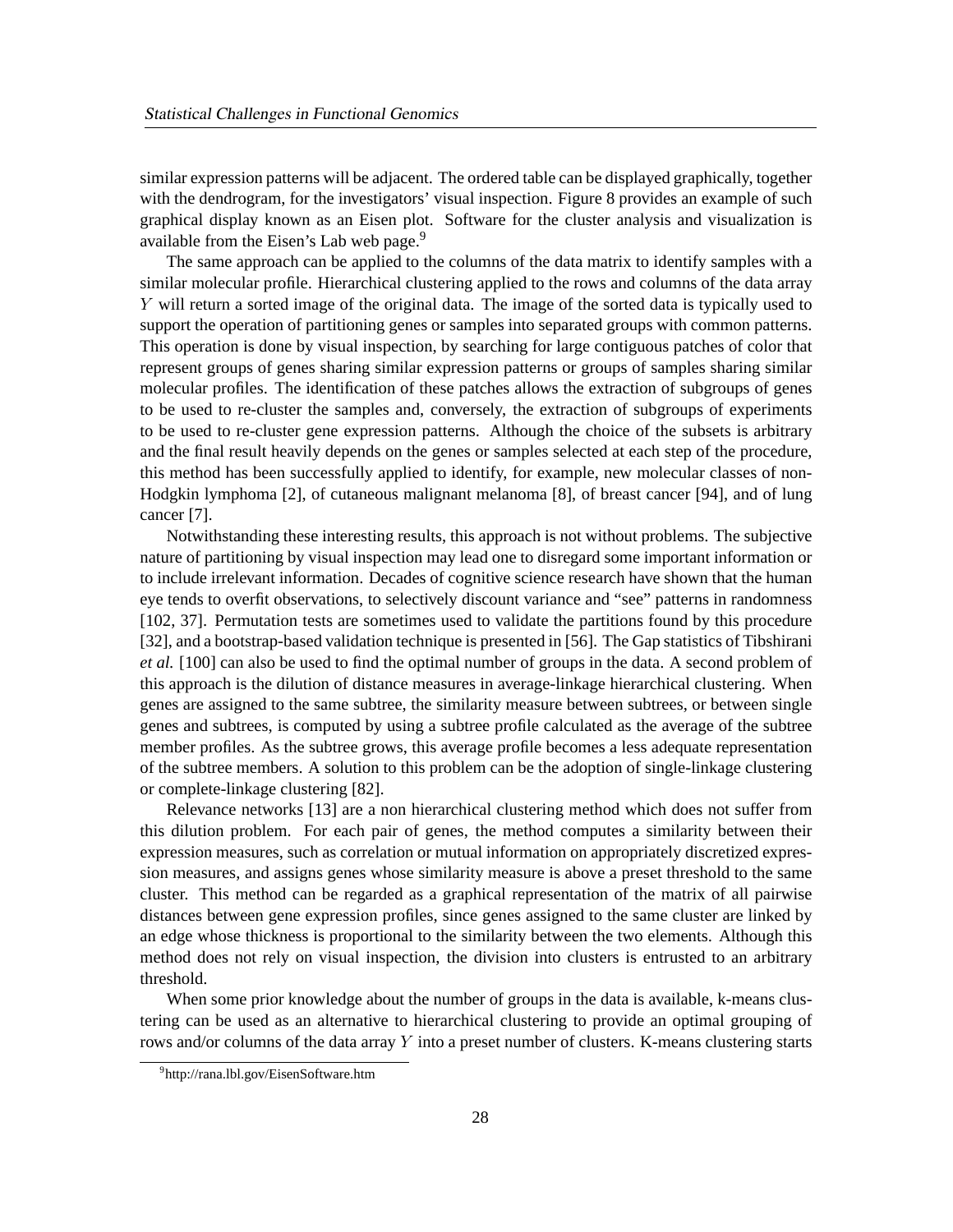

**Figure 8**: *Example of Eisen plot applied to 517 gene expression data measured in 13 experiments displaced along time. The image is a graphical display of the data array* Y *with rows sorted using the average-linkage hierarchical clustering procedure. Each row of the image represents a gene, and each column represents an experiment. Each cell* (g, j) *of the image represents the fold-change of gene* g*, relative to the first time point expression value, in logarithmic scale. Cells with log fold-change equal to 0 are colored black, increasingly positive log fold-changes with reds of increasing intensity, and increasingly negative log fold-changes with greens of increasing intensity. A representation of the dendrogram is appended to the image. Contiguous patches of color, labeled by the investigators with the letters A, B, C, D and E, are taken to indicate groups of genes that share similar expression patterns. The image is reproduced from [32].*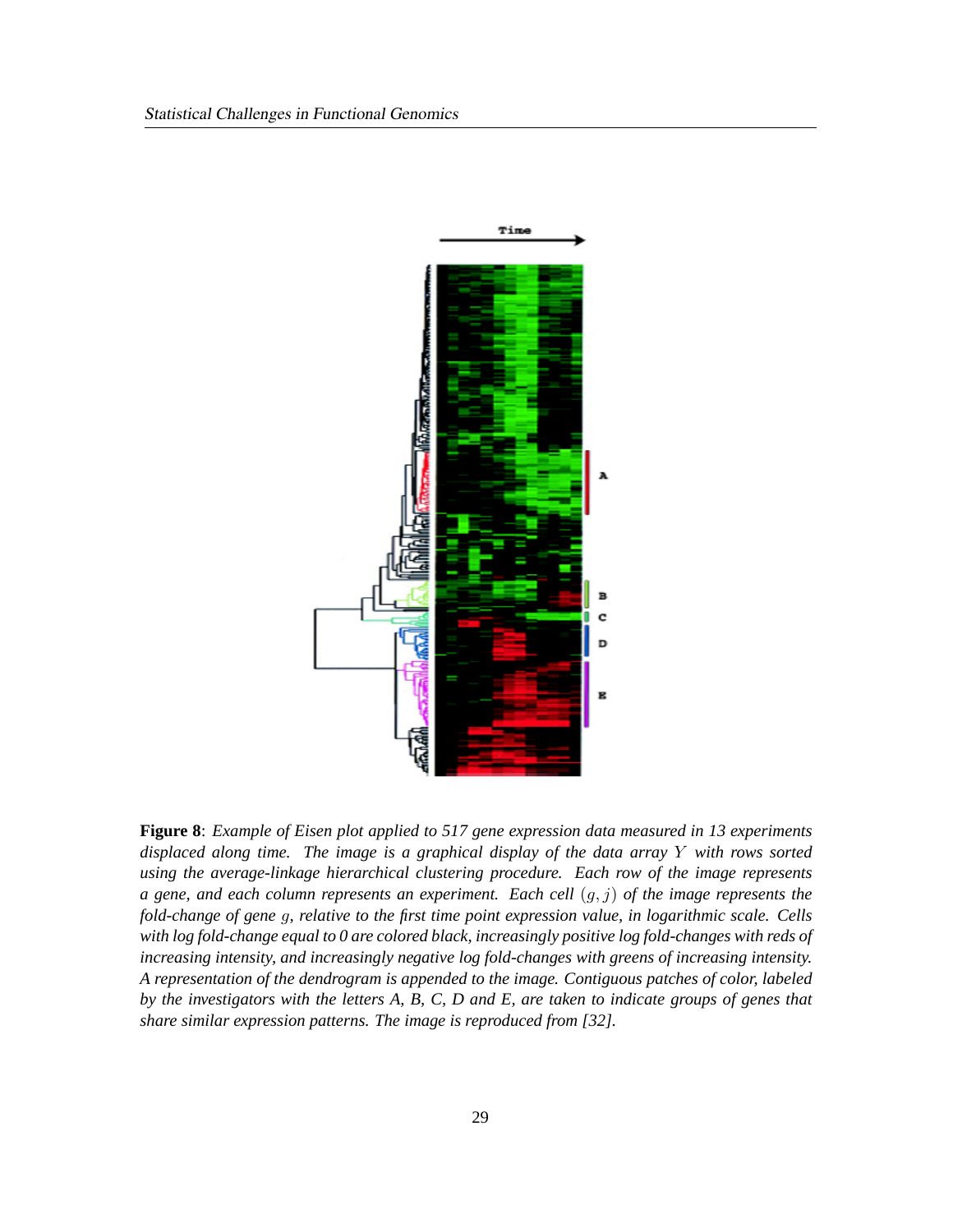with a random assignment of the rows (columns) of the data matrix into  $k$  disjoint groups, and the rows (columns) are iteratively moved among the clusters until a partition with optimal properties is found. Typically, the criterion to find the optimal partition is minimizing the within-cluster variability while maximizing the between-cluster variability. The within-cluster variability is measured by the average distance between cluster members and the cluster profile, while the between-cluster variability is a measure of the distance of each cluster member from the other cluster profiles. Kmeans clustering is used by Tavazoie *et al.* [98] to identify groups of genes with similar patterns across different experimental conditions. Similar to k-means clustering are the self-organizing maps of Kohonen [58]. A self-organizing map uses a 2- or 3- dimensional projection of each cluster profile and provides a straightforward graphical representation of the result. Self-organizing maps have been used to identify classes of genes with similar functions in the Yeast cell cycle [97], and they have been combined with the nearest neighbor classification method to discriminate between two types of acute leukemia [39]. An implementation of the method is in GENECLUSTER 2.0b.

One potential danger of searching an optimal sorting of the data array  $Y$  by independently looking for an optimal arrangement of rows and columns is to overlook the association between gene expression data and samples. Clustering methods that address the issue of sorting simultaneously rows and columns of the matrix Y have recently been proposed, such as "gene shaving"  $[42]$ , "biclustering" [17], "coupled two way clustering" [36], or the "plaid model" [61]. Gene shaving is a block clustering technique to cluster genes and samples simultaneously. The algorithm uses an iterative procedure to identify subsets of highly correlated genes that vary greatly between samples. Biclustering is a method for clustering simultaneously genes and samples by using a similarity measure of genes and samples. The idea of coupled two way clustering is to cluster pairs of small subsets of genes and samples. The rationale of this approach is that only a small subset of the genes is expected to participate in any cellular processes, which by themselves are supposed to take place only in a subset of the samples. Therefore, the algorithm looks for pairs of a relatively small subset of genes and samples yielding stable and significant partitions. The plaid model is a block clustering technique that produces overlapping clusters.

All these clustering methods are model-free: they do not rely on any assumptions about the distribution of genes or samples. In contrast, model-based procedures [6, 15] regard clustering as the task of merging together the observations generated by the same probability distribution. Cast in this framework, the simultaneous clustering of genes and samples can be regarded as the task of identifying a hidden variable labelling the cells of the array  $Y$ . In this way, the problem of simultaneously grouping rows and columns could be solved by estimating the hidden variable and, subsequently, by finding the genes and the samples that share the same label. If we let  $H$  be the hidden variable that assigns the same label  $(r, c)$  to the similar cells of Y, then the likelihood function of the data matrix Y, conditional on a known labelling  $h$  of rows and column, can be represented as

$$
p(Y|h,\theta) = \prod_{r} \prod_{c} \prod_{g(r)} \prod_{j(c)} p(y_{g(r)j(c)}|\theta_{r,c})
$$

where  $\theta = {\theta_{r,c}}$ . The index  $g(r)$  specifies the genes assigned the same label r, whereas the index  $j(c)$  specifies the samples assigned the same label c, and  $p(y_{g(r)j(c)}|\theta_{r,c})$  is the density function of the genes and samples assigned the same label pair  $(r, c)$ . The overall likelihood can then be written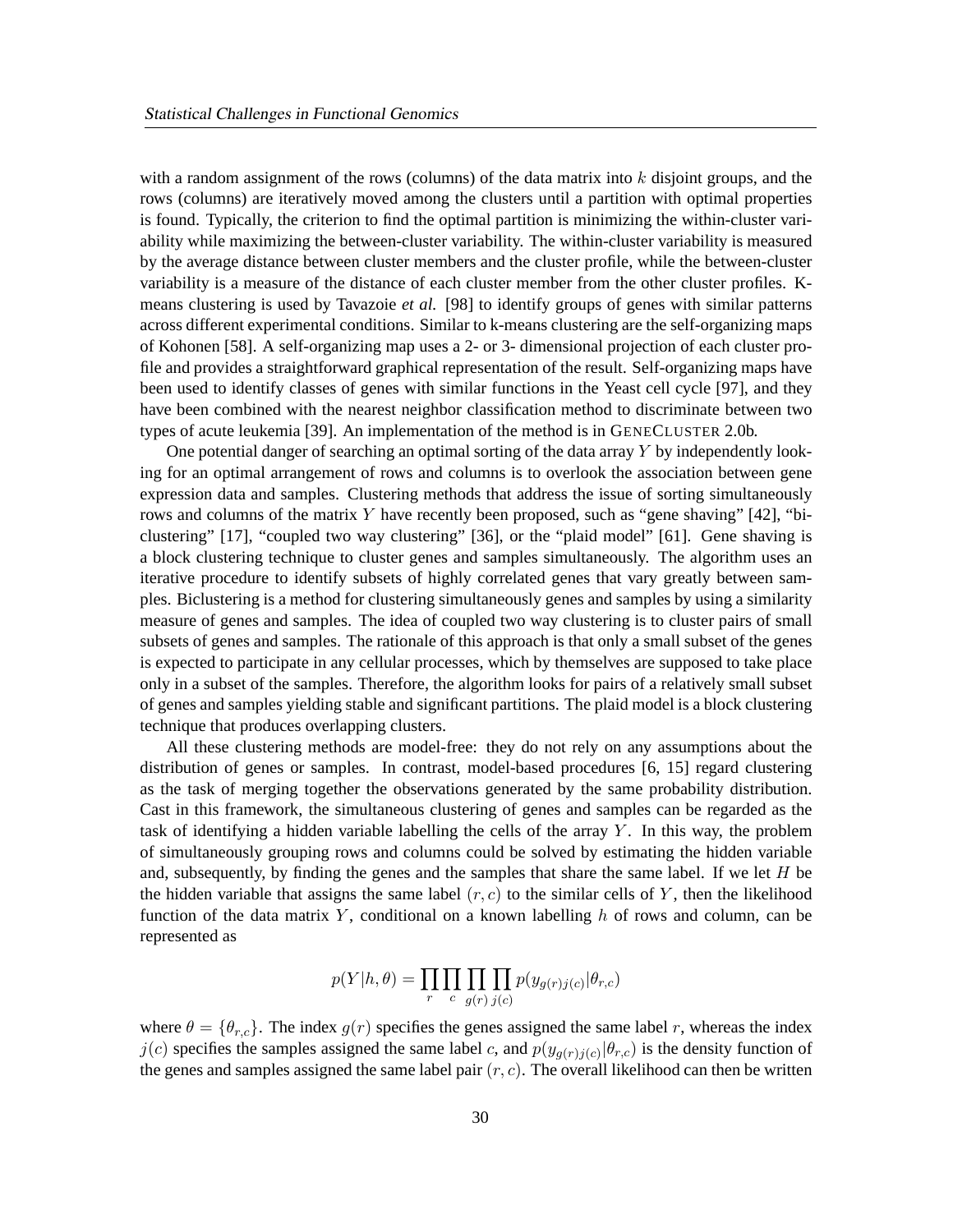as  $\sum p(Y|h, \theta)p(h|\eta)$ , where  $p(h|\eta)$  is the probability that  $H = h$  that depends on parameters  $\eta$ . The EM algorithm can be used to estimate the unknown parameters for a specification of the density function  $p(y_{g(r)j(c)}|\theta_{r,c})$  and the probabilities  $p(h|\eta)$ . Alternatively, if some initial labelling of the experiments is available, an agglomerative clustering procedure can be used to iteratively relabel rows and columns. Some relevant work in this area is presented in [112] for one dimensional clustering, and in [7]. Although model-based clustering relies on distributional assumptions of gene expression profiles and samples, the validity of these assumptions can be assessed using statistical validation techniques. One of the main advantages of a model-based approach is the possibility of using sounds statistical methods to assess the significance of the similarity between genes or samples and to identify the best number of clusters consistent with the data [34].

#### **7.4 Time Series Analysis**

Several applications of genome-wide clustering methods focus on the temporal profiling of gene expression. The intuition behind this analytical approach is that genes showing a similar expression profile over time are acting together, because they belong to the same or, at least similar, functional categories. Temporal profiling offers the possibility of observing the regulatory mechanisms in action and tries to break down the genome into sets of genes involved in the same, or at least related, processes. However, the clustering methods described in the previous section rest on the assumption that the set of observations for each gene are exchangeable over time: pairwise similarity measures, such as correlation or Euclidean distance, are invariant with respect to the order of the observations and, if the temporal order of a pair of series is permuted, these distance measures will not change. While this assumption holds when expression measures are taken from independent biological samples, it may be no longer valid when the observations are a time series.

Although the functional genomic literature is becoming increasingly aware of the specificity of temporal profiles of gene expression data, as well as of their fundamental importance in unravelling the functional relationships between genes [18, 19, 20], traditional clustering methods are still used to group genes on the basis of their similarity. For example, Holter *et al.* [44] describe a method to characterize the time evolution of gene expression levels by using a time translational matrix to predict future expression levels of genes based on their expression levels at some initial time, thus capturing the inherent dependency of observations in time-series. This approach relies on the clustering model obtained using a timeless method, such as singular value decomposition [3], and then infers a linear time translational matrix for the characteristic modes of these clusters. The advantage of this approach is that it provides, via the translational matrix, a stochastic characterization of a clustering model that takes into account the dynamic nature of temporal gene expression profiles. However, the clustering model which this method relies upon is still obtained by disregarding the dynamic nature of the observations, while we expect that different assumptions on the correlation between temporal observations will affect the way in which gene profiles are clustered together.

When the goal is to cluster gene expression patterns measured at different time points, the observations for each gene are serially correlated and clustering methods should take into account this dependency. The method of [83] is a Bayesian model-based approach to cluster temporal gene expression patterns that accounts for the temporal dependencies using autoregressive models. The method represents gene expression dynamics as autoregressive equations and uses an agglomerative procedure to search for the most probable set of clusters, conditional on the available data.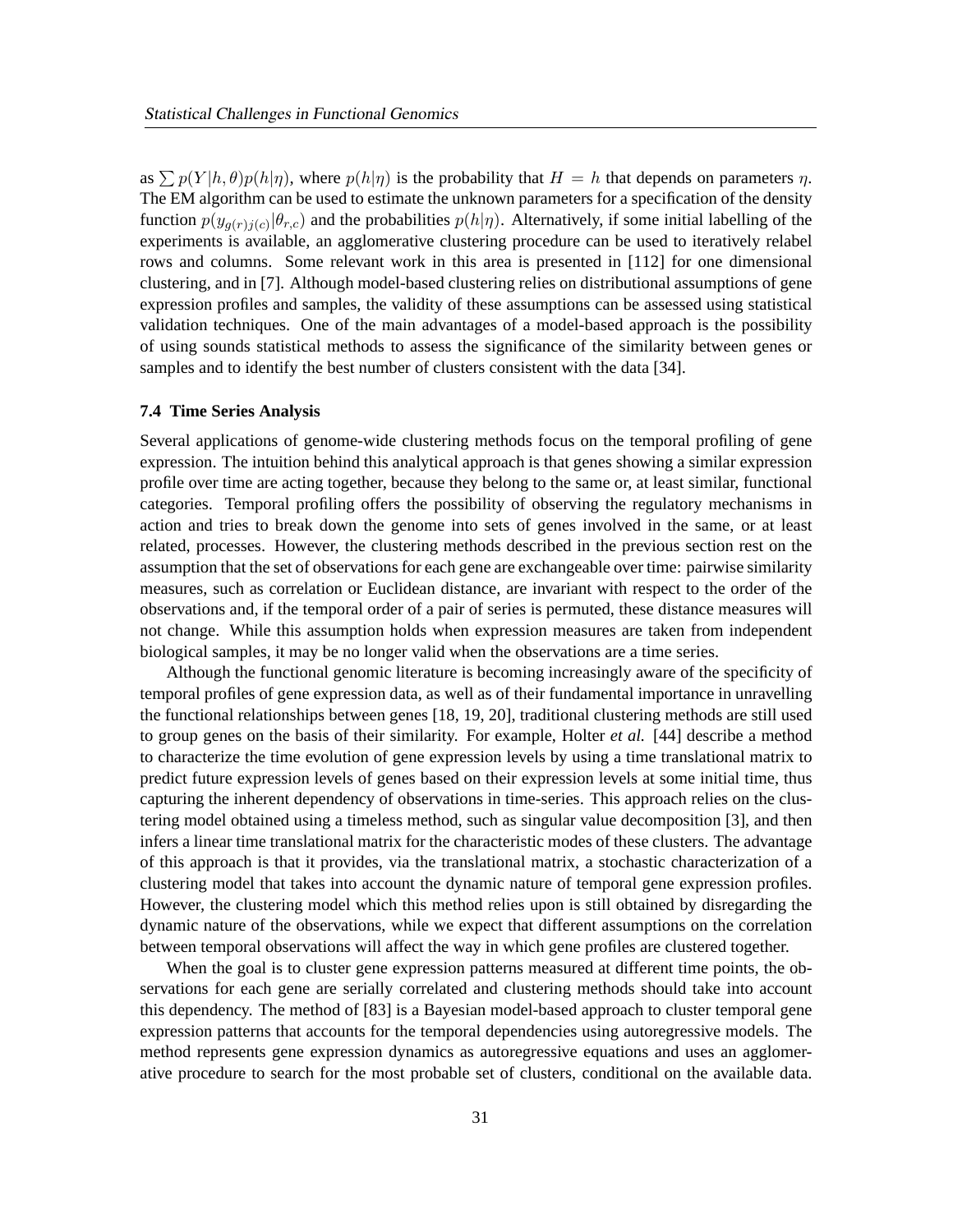Features of this method are the ability to take into account the dynamic nature of gene expression time series during clustering, and a principled way to identify the number of distinct clusters. As the number of possible clustering models grows exponentially with the number of observed time series, a distance-based heuristic search procedure is used to render the search process feasible. In this way, the method retains the important visualization capability of hierarchical clustering but acquires an independent measure to decide when two series are different enough to belong to different clusters. Furthermore, the reliance of this method on an explicit statistical model of gene expression dynamics makes it possible to use standard statistical techniques to assess the goodness of fit of the resulting model and validate the underlying assumptions. When the autoregressive order is equal to zero, this method subsumes, as a special case, model-based clustering of atemporal (i.e. independent) observations. The method is implemented in the program  $CAGED<sup>10</sup>$  described in [91].

# **8. Open Challenges**

Microarray technology makes it possible the simultaneous execution of thousands of experiments to measure gene expression levels in a variety of conditions. This article has reviewed the biology of gene expression, the technology of microarrays, and several statistical issues involved in the analysis of gene expression data, including experimental design, data quality, data analysis and validation. Although a massive effort is under way to improve methods and technology, several issues are still open and are particularly relevant to the statistical community.

**Experimental design** The design of a microarray experiment is an unprecedented challenge. The main character of microarray technology is to make possible the parallel execution of thousands of experiments that are not independent of each other. For example, the measurements of the gene expression data are subjected to common experimental errors, such as those due to the amount of fluorescent dye used to label the target in each experimental replicate, or the amount of mRNA in each sample target. The challenge is the design of parallel and dependent experiments that can exploit the full power of this technology. Because no agreement exists about the appropriate statistical analysis of gene expression data produced with microarrays, and because many experiments with microarrays are conducted to generate rather than test hypotheses, critical experimental design questions are still far from being answered.

**Quality assessment and normalization** A very important issue when analyzing gene expression data is the ability to assess whether the execution of an experiment was successful, or to evaluate the quality of the experimental data. By this we mean the ability to decide whether the effects of random components such as variations in the amount of dye, or variations of the mRNA samples, are not large enough to irremediably mask the signal in the data. The normalization and gene filtering techniques discussed in Section 5 seem to be *ad hoc* bias-correction procedures, but their effect is unclear and their use is questionable in many applications. Some initial efforts in this direction are presented in [45]. The authors investigate whether probability distributions such as the Benford's law of the first significant digit, or the Zipf's law, can provide reference distributions to be used as gold standard in data quality assessment. Although very preliminary, their results are suggestive and open the way to a general probabilistic way to measure the reliability and quality of microarray

<sup>10</sup>http://www.genomethods.org/caged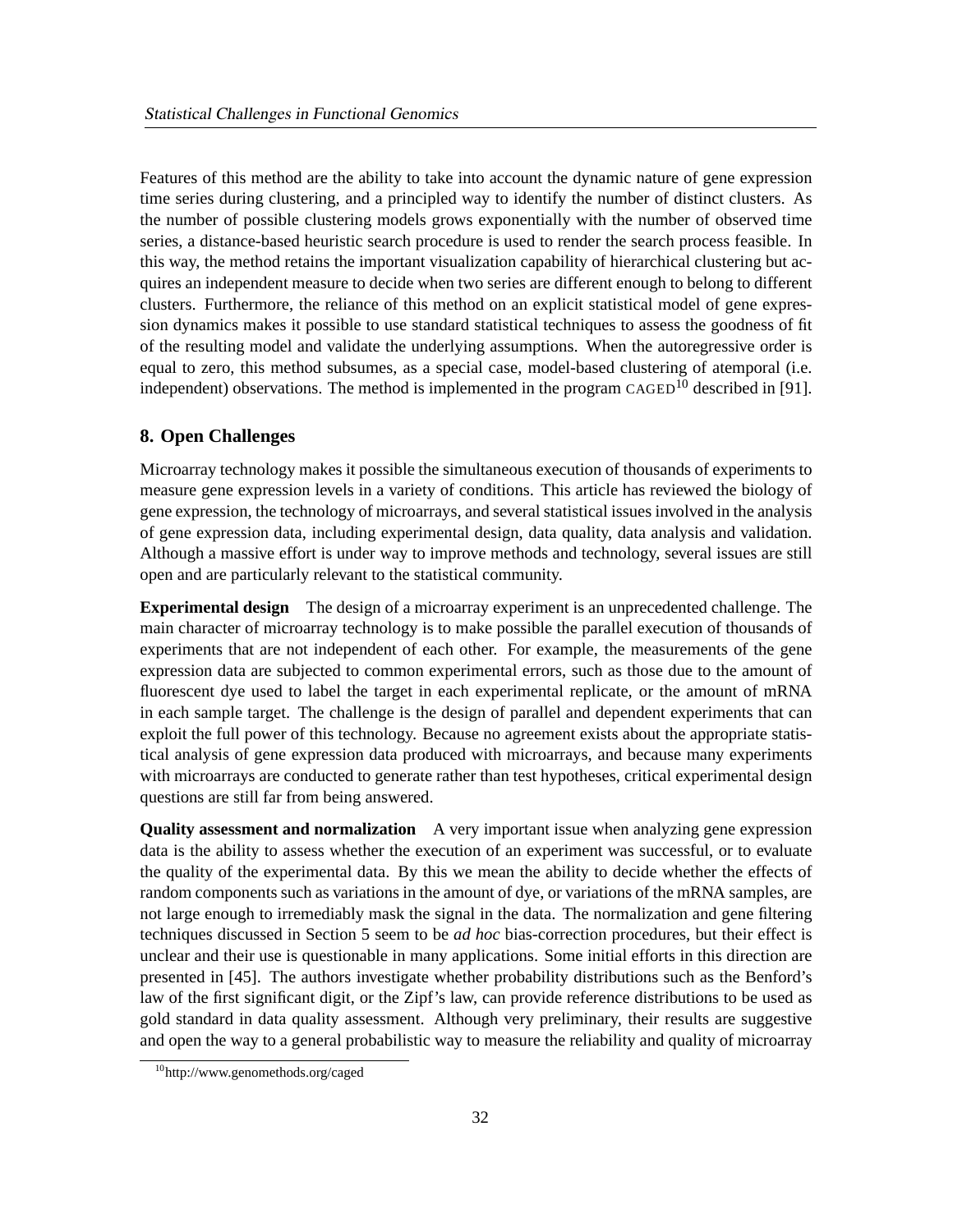## data.

**Differential analysis** The last two years have witnessed an increasing number of research articles proposing methods for the differential analysis of gene expression data measured in comparative experiments. Many of these methods use one of the t-statistic described in Section 6 with an *ad hoc* chosen denominator, and the most disconcerting fact is the lack of empirical and theoretical studies to help choose the best method. The consequence seems to be that the choice of the differential analysis method is driven by the availability of software rather than the quality and appropriateness of the method. Furthermore, many of the original problems associated with gene expression data measured by the Affymetrix software MAS 4.0 have been overcome by the latest statistical software MAS 5.0 with a consequent change in research priorities. Particularly, the improved quality of the data produced by the new software opens the way to the development of full parametric methods.

**Survival analysis** While extensive work has been conducted to develop methods for the differential analysis of gene expression data measured in two conditions, very little is known about the analysis of gene expression data in which the training signal is a continuous variable. Particularly important to cancer genomics applications is the development of methods for the selection of genes that are predictive of the survival time of patients treated with a particular therapy. Some preliminary work is this area is in [75, 79].

**Metric selection** An open issue in the analysis of gene expression data is the selection of the metrics most suitable to answer specific biological questions. As an example, popular clustering methods use correlation, Euclidean distance, Kulback-Liebler information distance and, typically, different distances sort gene expression profiles in different ways. Similarly, the classification induced by support vector machines depends on the specification of the kernel function. An important contribution would be the development of a formal way for determining which metrics are most relevant, or robust, for different questions.

**Does clustering provide the right answer?** Clustering techniques are extremely popular tools for the comparative analysis of gene expression data collected in a variety of conditions. The main reason for using clustering methods is the intuition that co-regulated genes have similar patterns, or similar levels of expression [32]. However, clustering techniques by themselves cannot discover the dependency structure between genes. Popular knowledge representation formalisms such as Bayesian networks [22] and dynamic Bayesian networks seem to be the ideal modeling tool for capturing the dependency structure among genes. The big challenge is whether the data structure available — large number of parameters for few observations — makes Bayesian networks induced from gene expression data reliable. The wealth of genomic information grows daily and one may imagine that full Bayesian methods could be used to integrate the data with prior knowledge in a coherent way. Some initial attempts are in [35, 92, 113].

**Validation** Validation of cluster analysis is a very important issue that deserves further attention. Because clusters of similar genes/experiments are often identified by visual inspection or by imposing arbitrary thresholds, an independent quantitative validation of the results is required to assess whether the clusters are indeed capturing the signal in the data. Permutation tests as in [7] or bootstrapping the results [56] are often used to show that clustering applied to data in which the signal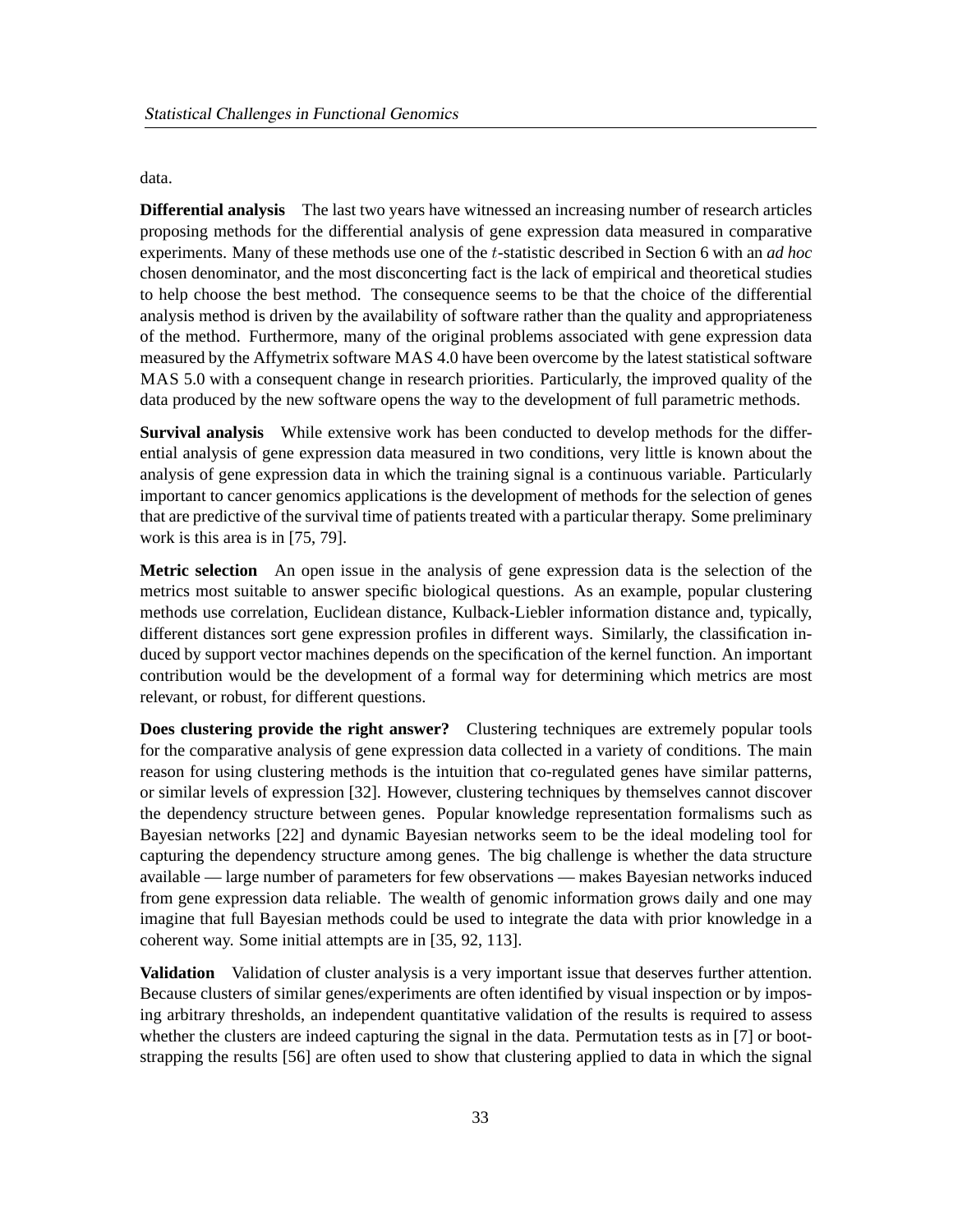has been removed does not identify meaningful groups of genes/experiments. However, it is important to stress that these tests do not prove the functional validity of the groups identified in the data. An increasing number of studies use an independent biological validation of the identified groups [2, 39], but on such a small number of cases (for example 40 patients in [2]) this validation does not seem to provide much support. Some authors show the validity of their results by using different clustering techniques [7, 8]. The development of sound validation tests ranks among the top priorities in the field.

Eric Lander [60] wrote that developing experimental designs able to take advantage of the full power of microarray technology is the challenge for biologists of this century but he also acknowledges that the greatest challenges are fundamentally analytical. The newly born functional genomic community is in great need of tools for data analysis and visual display of the results, and the statistical community could offer an invaluable contribution toward an efficient collection and use of functional genomic data.

## **References**

- [1] Affymetrix Inc. *Statistical Algorithms Description Document*, 2002. Available from http://www.affymetrix.com/support/technical/whitepapers/sadd whitepaper.pdf.
- [2] A. A. Alizadeh, M. B. Eisen, R. E. Davis, C. Ma, I. S. Lossos, A. Rosenwald, J. C. Boldrick, H. S. T. Tran, X. Yu, J. Powell, L. Yang, G. E. Marti, T. Moore, J. Hudson Jr, L. Lu, D. B. Lewis, R. Tibshirani, G. Sherlock, W. C. Chan, T. C. Greiner, D. D. Weisenburger, J. O. Armitage, R. Warmke, R. Levy, W. Wilson, M. R. Grever, J. C. Byrd, D. Botstein, P. O. Brown, and L. M. Staudt. Distinct types of diffuse large B-cell lymphoma identified by gene expression profiling. *Nature*, 403:503–511, 2000.
- [3] O. Alter, P. O. Brown, and D. Botstein. Singular value decomposition for genome-wide expression data processing and modeling. *Proc. Natl. Acad. Sci. USA*, 97:10101–10106, 2000.
- [4] J. C. Alwin, D. J. Kemp, and G. R. Stark. Methods for detection of specific RNAs in agarose gels by transfer to diazobenzyloxymethyl-paper and hybridization with DNA probes. *Proc. Natl. Acad. Sci. USA*, 74:5350–5354, 1977.
- [5] P. Baldi and A. D. Long. A Bayesian framework for the analysis of microarray expression data: Regularized t-test and statistical inferences of gene changes. *Bioinformatics*, 17:509– 519, 2001.
- [6] J. D. Banfield and A. E. Raftery. Model-based gaussian and non-gaussian clustering. *Biometrics*, 49:803–821, 1993.
- [7] A. Bhattacharjee, W. G. Richards, J. Staunton, C. Li, S. Monti, P. Vasa, C. Ladd, J. Beheshti, R. Bueno, M. Gillette, M. Loda, G. Weber, E. J. Mark, E. S. Lander, W. Wong, B. E. Johnson, T. R. Golub, D. J. Sugarbaker, and M. Meyerson. Classification of human lung carcinomas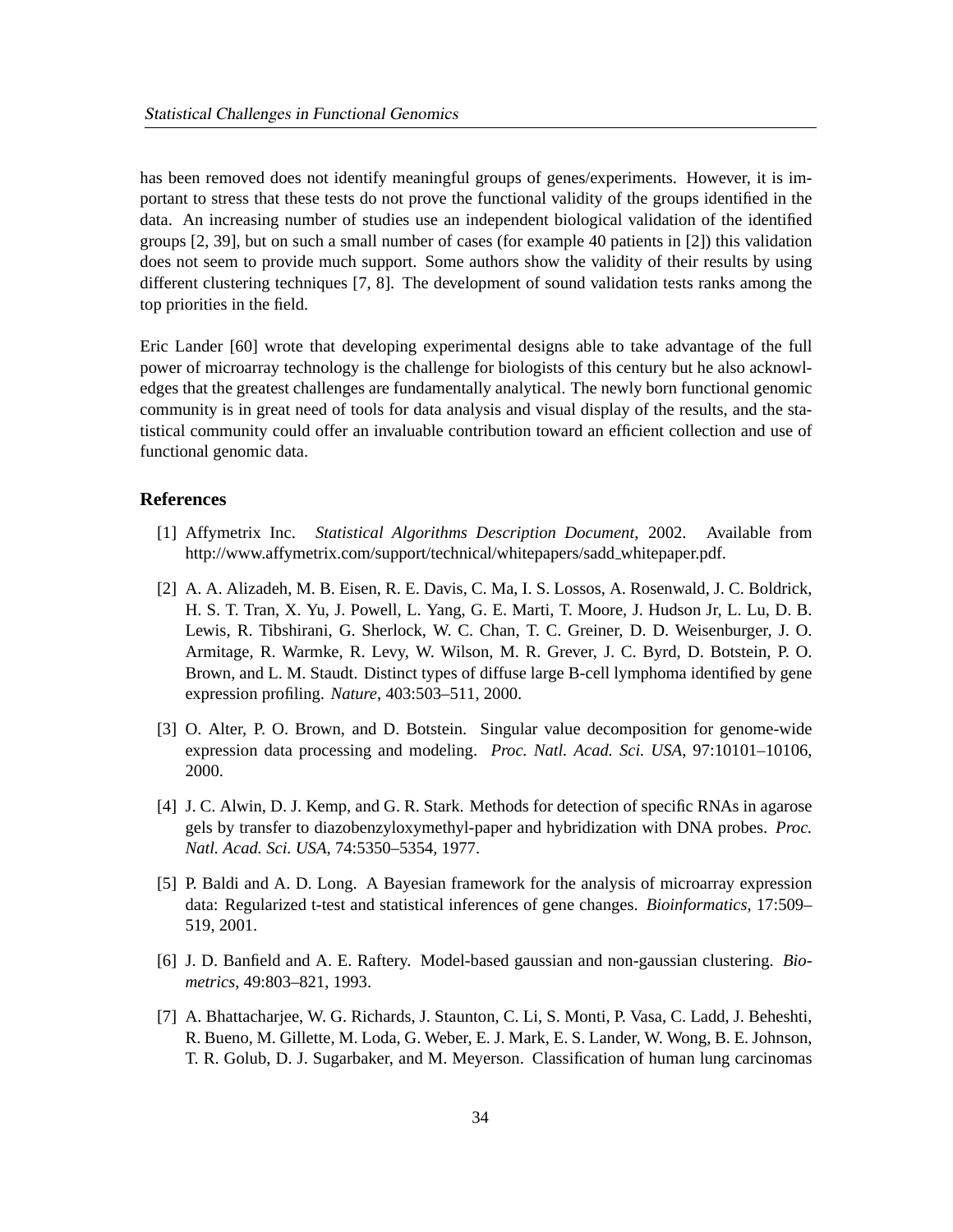by mRNA expression profiling reveals distinct adenocarcinoma subclasses. *Proc. Natl. Acad. Sci. USA*, 98:13790–13795, 2001.

- [8] M. Bittner, P. Meltze, Y. Chen, Y. Jiang, E. Seftor, M. Hendrix, M. Radmacher, R. Simon, Z. Yakhinik, A. Ben-Dork, N. Sampask, E. Dougherty, E. WangI, F. MarincolaI, C. Gooden, J. Lueders, A. Glatfelter, P. Pollock, J. Carpten, E. Gillanders, D. Leja, K. Dietrich, C. Beaudry, M. Berens, D. Alberts, V. Sondak, N. Hayward, and J. Trent. Molecular classification of cutaneous malignant melanoma by gene expression profiling. *Nature*, 406:536–540, 2000.
- [9] D. D. L. Bowtell. Options available from start to finish for obtaining expression data by microarray. *Nature Genetics*, 21:25–32, 1999.
- [10] M. P. S. Brown, W. N. Grundy, D. Lin, N. Cristianini, C. W. Sugnet, T. S. Furey, M. Ares Jr, and D. Haussler. Knowledge-based analysis of microarray gene expression data by using support vector machines. *Proc. Natl. Acad. Sci. USA*, 97:262–267, 2000.
- [11] P. O. Brown and D. Botstein. Exploring the new world of the genome with DNA microarrays. *Nature Genetic Supplement*, 21:33–37, 1999.
- [12] A. J. Butte, A. Kho, and I. S. Kohane. *Microarrays for an Integrative Genomics*. MIT Press, Cambridge, MA, 2002.
- [13] A. J. Butte, P. Tamayo, D. Slonim, T. R. Golub, and I. S. Kohane. Discovering functional relationships between RNA expression and chemotherapeutic susceptibility using relevance networks. *Proc. Natl. Acad. Sci. USA*, 97:12182–12186, 2000.
- [14] H. C. Causton, B. Ren, S. S. Koh, C. T. Harbison, E. Kanin, E. G. Jennings, T. I. Lee, H. L. True, E. S. Lander, and R. A. Young. Remodeling of yeast genome expression in response to environmental changes. *Molecular Biology of the Cell*, 12:323–337, 2001.
- [15] P. Cheeseman and J. Stutz. Bayesian classification (AutoClass): Theory and results. In *Advances in Knowledge Discovery and Data Mining*, pages 153–180. MIT Press, Cambridge, MA, 1996.
- [16] Y. Chen, E. R. Dougherty, and M. L. Bittner. Ratio-based decisions and the quantitative analysis of cDNA microarray images. *Biomedical Optics*, 2:364–374, 1997.
- [17] Y. Cheng and G. M. Church. Biclustering of expresssion data. In *Proceedings of the 8th International Conference on Intelligent Systems and Molecular Biology*, pages 93–103. AAAI Press, 2000.
- [18] G. A. Churchill and B. Oliver. Sex, flies and microarrays. *Nature Genetics*, 29:355–356, 2001.
- [19] E. A. Clark, T. R. Golub, E. S. Lander, and R. O. Hynes. Genomic analysis of metastasis reveals an essential role for RhoC. *Nature*, 406:532–535, 2000.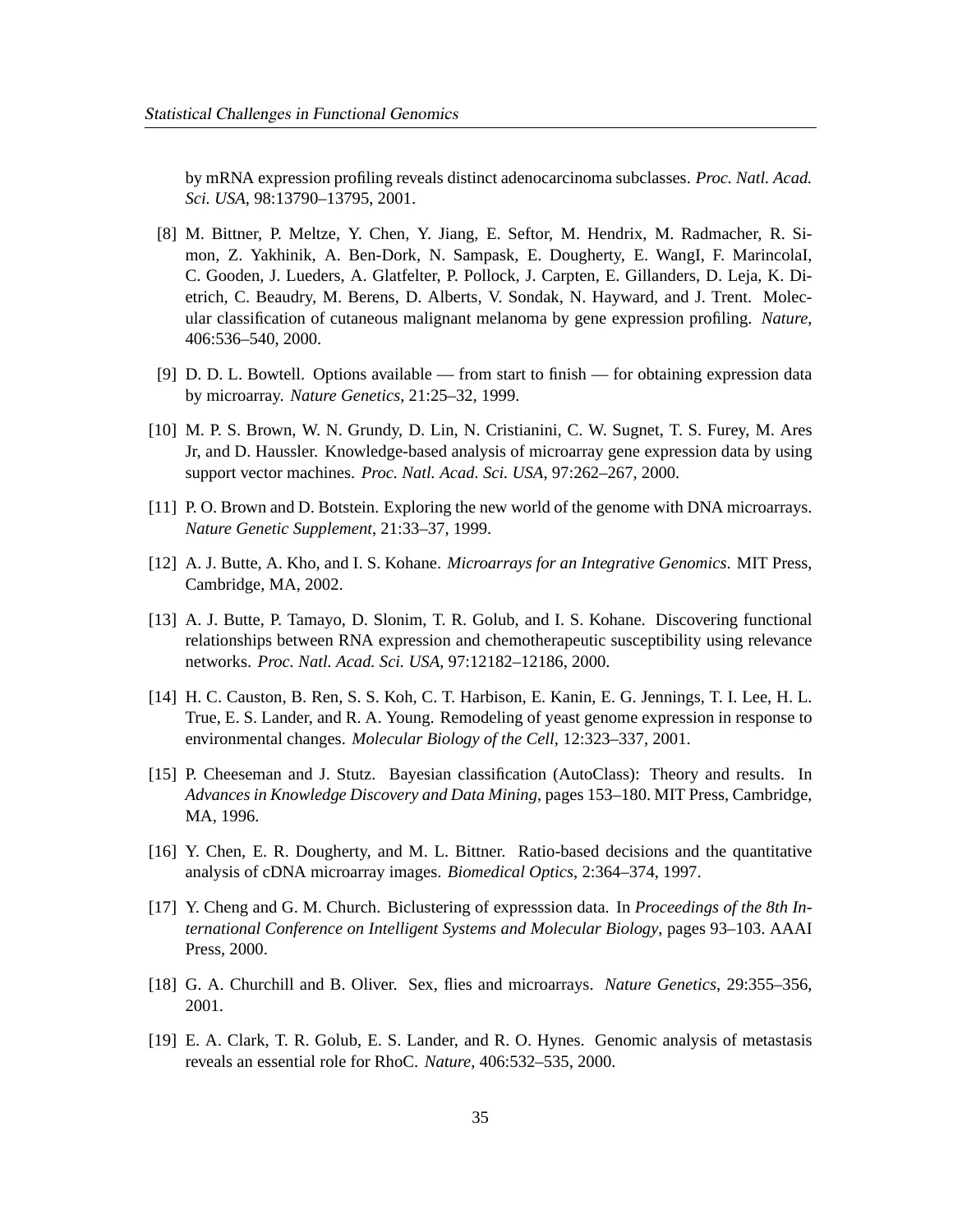- [20] H. A. Coller, C. Grandori, P. Tamayo, T. Colbert, E. S. Lander, R. N. Eisenman, and T. R. Golub. Expression analysis with oligonucleotide microarrays reveals that MYC regulates genes involved in growth, cell cycle, signaling, and adhesion. *Proc. Natl. Acad. Sci. USA*, 97:3260–3265, 2000.
- [21] The Genome International Sequencing Consortium. Initial sequencing and analysis of the human genome. *Nature*, 409:860–921, 2001.
- [22] R. G. Cowell, A. P. Dawid, S. L. Lauritzen, and D. J. Spiegelhalter. *Probabilistic Networks and Expert Systems*. Springer, New York, NY, 1999.
- [23] D. R. Cox and N. Reid. *The Theory of the Design of Experiments*. Chapman and Hall/CRC, Boca Raton, FL, 2000.
- [24] F. H. C. Crick. Central dogma of molecular biology. *Nature*, 227:561–563, 1970.
- [25] A. P. Dempster, D. Laird, and D. Rubin. Maximum likelihood from incomplete data via the EM algorithm. *Journal of the Royal Statistical Society, B*, 39:1–38, 1977.
- [26] J. L. DeRisi, V. R. Iyer, and P. O. Brown. Exploring the metabolic and genetic control of gene expression on a genomic scale. *Science*, 278:680–686, 1997.
- [27] S. Dudoit, J. Fridlyand, and T. P. Speed. Comparison of discrimination methods for the classification of tumors using gene expression data. *Journal of the American Statistical Association*, 97(576):77–87, 2002.
- [28] S. Dudoit, Y. H. Yang, M. J. Callow, and T. P. Speed. Statistical methods for identifying genes with differential expression in replicated cDNA microarrays experiments. *Statistica Sinica*, 12:111–139, 2001.
- [29] J. D. Duggan, M. Bittner, Y. Chen, P Meltzer, and J. M. Trent. Expression profiling using cDNA microarrays. *Nature Genetics Supplement*, 21:10–14, 1999.
- [30] B. Efron, J. D. Storey, and R. Tibshirani. Empirical Bayes analysis of a microarray experiment. *Journal of the American Statistical Association*, 96:1151–1160, 2001.
- [31] B. Efron, J. D. Storey, and R. Tibshirani. Microarrays, empirical Bayes methods, and false discovery rate. Technical report, Department of Statistics and Division of Biostatistics, University of Stanford, 2001.
- [32] M. B. Eisen, P. T Spellman, P. O. Brown, and D. Botstein. Cluster analysis and display of genome-wide expression patterns. *Proc. Natl. Acad. Sci. USA*, 95:14863–14868, 1998.
- [33] R. Ekins and F. W. Chu. Microarrays: Their origins and applications. *Trends in Biotechnology*, 17:217–218, 1999.
- [34] C. Fraley and A. E Raftery. Model-based clustering, discriminant analysis, and density estimation. *Journal of the American Statistical Association*, 97:611–631, 2002.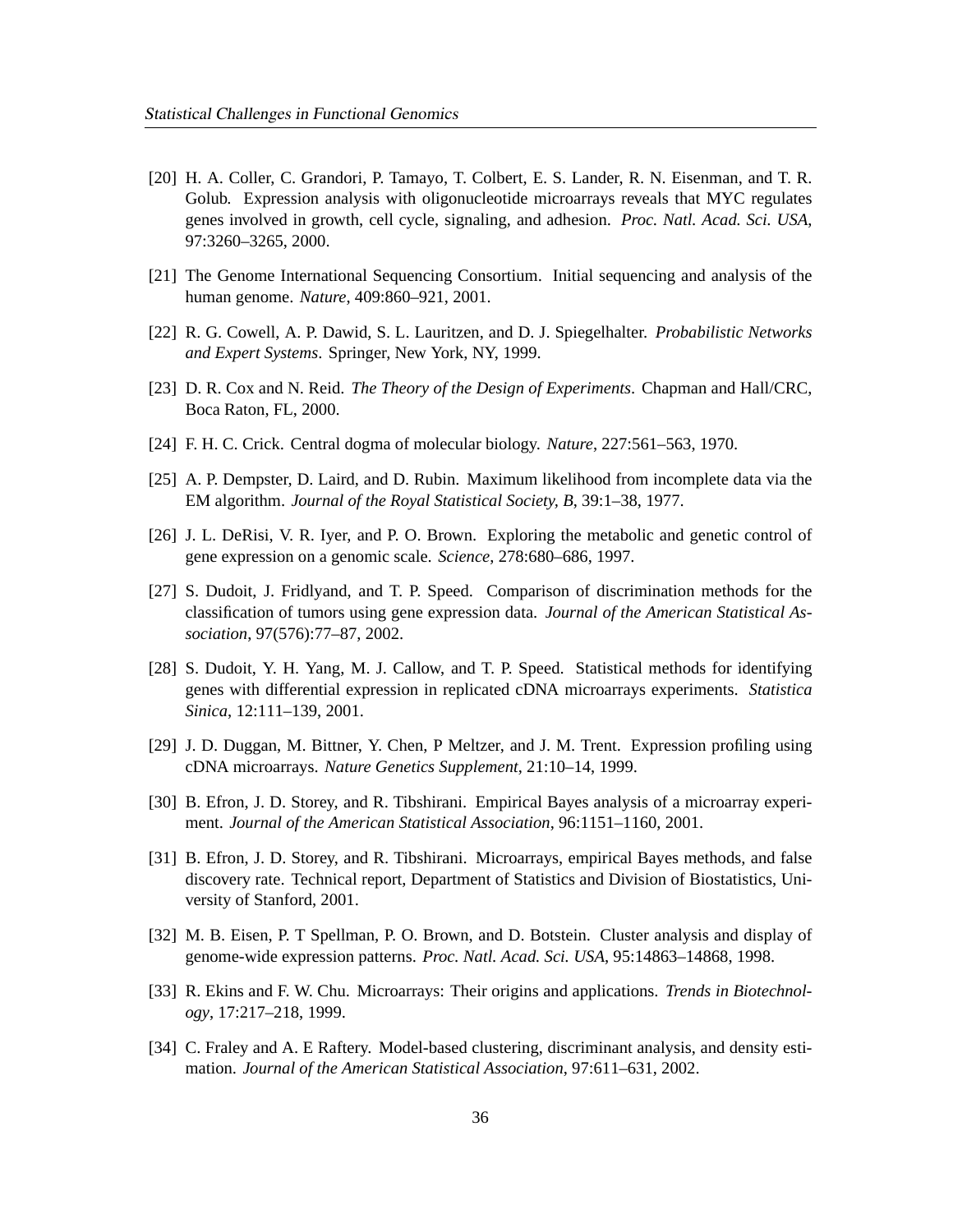- [35] N. Friedman, M. Linial, I. Nachman, and D. Pe'er. Using Bayesian networks to analyze expression data. *Journal of Computational Biology*, 7:601–620, 2000.
- [36] G. Getz, E. Levine, and E. Domany. Coupled two-way clustering analysis of gene microarray data. *Proc. Natl. Acad. Sci. USA*, 97:12079–12084, 2000.
- [37] T. Gilovich, R. Vallone, and A. Tversky. The hot hand in basketball: On the misperception of random sequences. *Cognitive Psychology*, 17:295–314, 1985.
- [38] R. Glynne, S. Akkaraju, J. I. Healy, J. Rayner, C. C. Goodnow, and D. H. Mack. How self-tolerance and the immunosuppressive drug FK506 prevent B-cell mitogenesis. *Nature*, 403:672–676, 2000.
- [39] T. R. Golub, D. K. Slonim, P. Tamayo, C. Huard, M. Gaasenbeek, J. P. Mesirov, H. Coller, M. Loh, J. R. Downing, M. A. Caligiuri, C. D. Bloomfield, and E. S. Lander. Molecular classification of cancer: Class discovery and class prediction by gene expression monitoring. *Science*, 15:531–537, 1999.
- [40] A. J. F. Griffiths, J. H. Miller, D. T. Suzuki, R. C. Lewontin, and W. M. Gelbart. *An Introduction to Genetic Analysis*. W. H. Freeman and Company, New York, 7th edition, 1999. Available from http://www.ncbi.nlm.nih.gov/books/.
- [41] D. J. Hand. *Construction and Assessment of Classification Rules*. Wiley, New York, NY, 1997.
- [42] T. Hastie, R.Tibshirani, M. B. Eisen, A. A. Alizadeh, R. Levy, L. Staudt, W. C. Chan, D. Botstein, and P. O. Brown. 'Gene Shaving' as a method for identifying distinct sets of genes with similar expression patterns. *Genome Biology*, 1:1–21, 2000.
- [43] F. C. P. Holstege, E. G. Jennings, J. J. Wyrick, T. I. Lee, C. J. Hengartner, M. R. Green, T. S. Golub, E. S. Lander, and R. A. Young. Dissecting the regulatory circuitry of a eukaryotic genome. *Cell*, 95:717–728, 1998.
- [44] N. S. Holter, A. Maritan, M. Cieplak, N. V. Fedoroff, and J. Banavar. Dynamic modeling of gene expression data. *Proc. Natl. Acad. Sci. USA*, 98:1693–1698, 2001.
- [45] D. C. Hoyle, M. Rattray, R. Jupp, and A. Brass. Making sense of microarray data distributions. *Bioinformatics*, 18:576–584, 2002.
- [46] J. G. Ibrahim, M. H. Chen, and R. J. Gray. Bayesian models for gene expression with DNA microarray data. *Journal of the American Statistical Association*, 97:88–99, 2002.
- [47] National Human Genome Research Institute. A glossary of genetic terms. Available from http://www.nhgri.nih.gov/DIR/VIP/Glossary, 2001.
- [48] R. A. Irizarry, G. Parmigiani, M. Guo, T. Dracheva, and J. Jen. A statistical analysis of radiolabeled gene expression data. In *Proceedings of the 33rd Symposium on the Interface: Computing Science and Statistics*, Fairfax Station, VA, 2001. Interface Foundation of North America.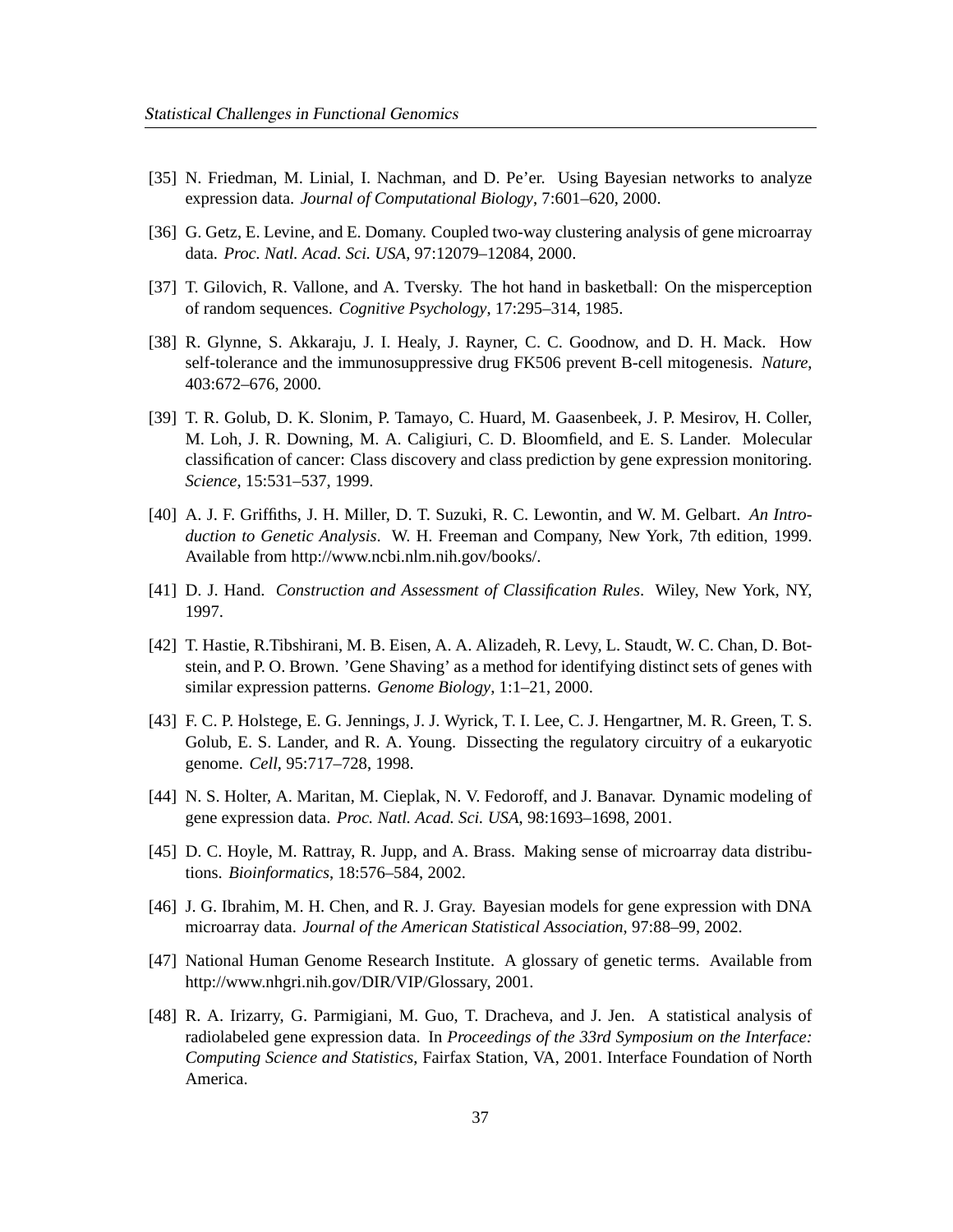- [49] V. R. Iyer, M. B. Eisen, D. T. Ross, G. Schuler, T. Moore, J. C. F. Lee, J. M. Trent, L. M. Staudt, J. Hudson Jr., M. B. Boguski, D. Lashkari, D. Shalon, D. Botstein, and P. O. Brown. The transcriptional program in the response of human fibroblasts to serum. *Science*, 97:8409– 8414, 1999.
- [50] L. Jackson-Grusby, C. Beard, R. Possemato, M. Tudor, D. Fambrough, G. Csankovszki, J. Dausman, P. Lee, C. Wilson, E. S. Lander, and R. Jaenisch. Loss of genomic methylation causes p53-dependent apoptosis and epigenetic deregulation. *Nature Genetics*, 27:31–39, 2001.
- [51] F. Jacob and J. Monod. Genetic regulatory mechanisms in the synthesis of proteins. *J. Mol. Biol.*, 3:318–356, 1961.
- [52] W. Jin, R. M. Riley, R. D. Wolfinger, K. P. White, G. Passador-Gurgel, and G. Gibson. The contribution of sex, genotype and age to transcription variance in Drosophila melanogaster. *Nature Genetics*, 29:389–395, 2001.
- [53] M. D. Kane, T. A. Jatkoe, C. R. Stumpf, J. Lu, J. D. Thomas, and S. J. Madore. Assessment of the sensitivity and specificity of oligonucleotide (50mer) microarrays. *Nucleic Acids Res*, 28:4552–4557, 2000.
- [54] A. D. Keller, M. Schummer, L. Hood, and W. L. Ruzzo. Bayesian classification of DNA array expression data. Technical Report UW-CSE-2000-08-01, Department of Computer Science and Engineering, Seattle, WA, 2000.
- [55] K. M. Kerr and G. A. Churchill. Statistical design and the analysis of gene expression microarrays. *Genetical Research*, 77:123–128, 2001.
- [56] M. K. Kerr and G. A. Churchill. Bootstrapping cluster analysis: Assessing the reliability of conclusions from microarray experiments. *Proc. Natl. Acad. Sci. USA*, 98:8961–8965, 2001.
- [57] M. K. Kerr and G. A. Churchill. Experimental design for gene expression microarrays. *Biostatistics*, 2:183–201, 2001.
- [58] T. Kohonen. *Self Organizing Maps*. Springer, Berlin, DE, 1997.
- [59] S. R. Lakhani and A. Ashworth. Microarray and histopathological analysis of tumours: The future and the past? *Nature Reviews Cancer*, 1:151–157, 2001.
- [60] E. S. Lander. Array of hope. *Nature Genetics Supplement*, 21:3–4, 1999.
- [61] L. Lazzeroni and A. B. Owen. Plaid models for gene expression data. Stanford Biostatistics Series 211, Department of Health Research and Policy, Stanford University, Stanford, CA 94305-5405, 2000.
- [62] C. K. Lee, R. Weindruch, and T. A. Prolla. Gene-expression profile of the ageing brain in mice. *Nature Genetics*, 25:294–297, 2000.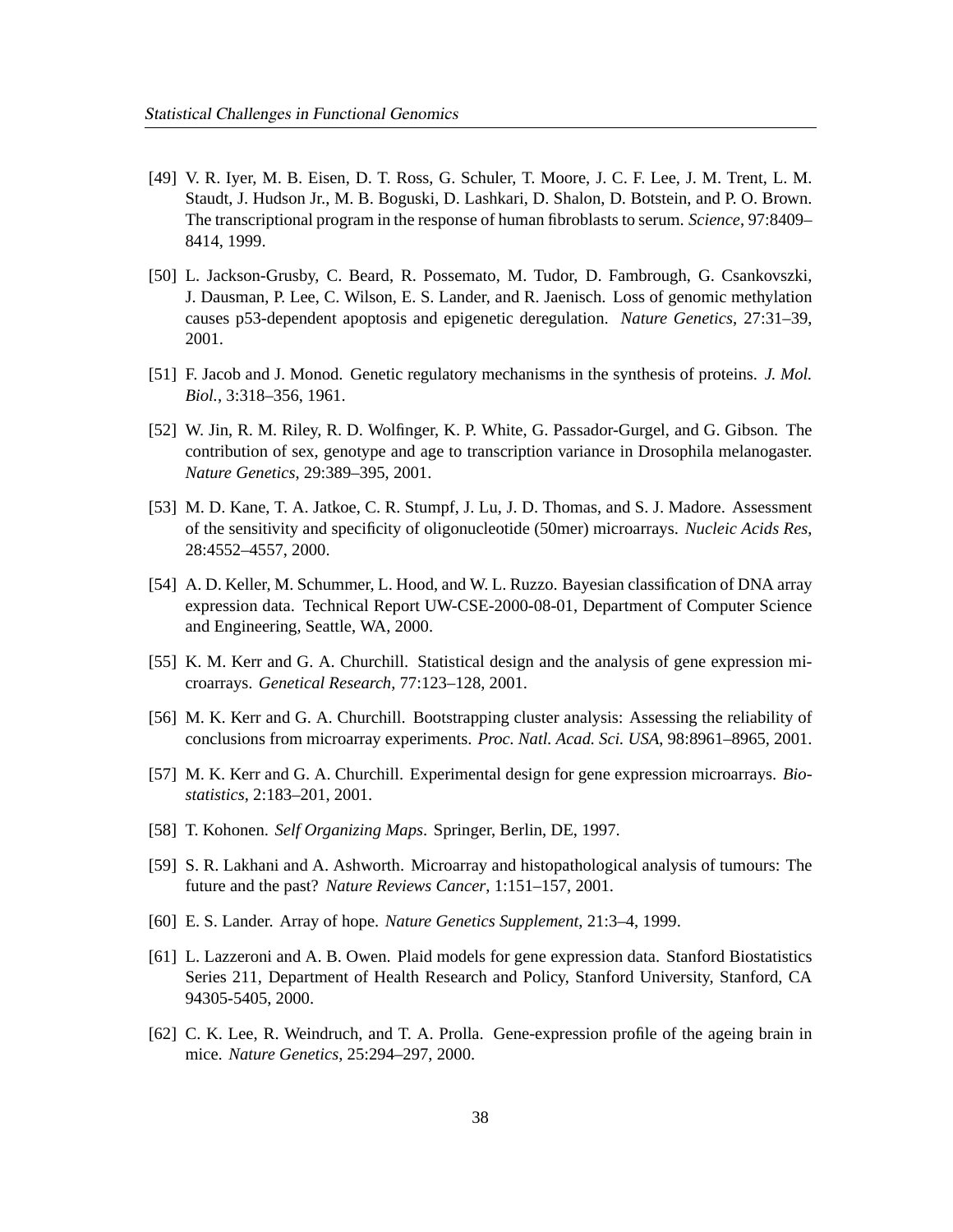- [63] M. T. Lee, F. C. Kuo, G. A. Whitmorei, and J. Sklar. Importance of replication in microarray gene expression studies: Statistical methods and evidence from repetitive cDNA hybridizations. *Proc. Natl. Acad. Sci. USA*, 18:9834–9839, 2000.
- [64] G. G. Lennon and H. Lehrach. Hybridization analyses of arrayed cDNA libraries. *Trends Genet*, 7:314–317, 1991.
- [65] R. J. Lipshutz, S. P. A. Fodor, T. R. Gingeras, and D. J. Lockhart. High density synthetic oligonucleotide arrays. *Nature Genetics Supplement*, 21:20–24, 1999.
- [66] D. J. Lockhart and C. Barlow. Expressing what's on your mind: DNA arrays and the brain. *Nature Reviews*, 2:63–68, 2001.
- [67] D. J. Lockhart, H. Dong, M. C. Byrne, M. T. Follettie, M. V. Gallo, M. S. Chee, M. Mittmann, C. Wang, M. Kobayashi, H. Horton, and E. L. Brown. Expression monitoring by hybridization to high-density oligonucleotide arrays. *Nature Biotechnology*, 14:1675–1680, 1996.
- [68] D. J. Lockhart and E. A. Winzeler. Genomics, gene expression and DNA arrays. *Nature*, 405:827–836, 2000.
- [69] I. Lönnstedt and T. P. Speed. Replicated microarray data. *Statistica Sinica*, 12:31–46, 2002.
- [70] D. H. Ly, D. J. Lockhart, R. A. Lerner, and P. G. Schultz. Mitotic misregulation and human aging. *Science*, 287:2486–2492, 2000.
- [71] P. McCullagh and J. A. Nelder. *Generalized Linear Models*. Chapman and Hall, London, 2nd edition, 1989.
- [72] T. Mitchell. *Machine Learning*. McGraw Hill, New York, 1997.
- [73] R. Nadon and J. Shoemaker. Statistical issues with microarrays: Processing and analysis. *Trends in Genetics*, 18:265–271, 2002.
- [74] M. N. Newton, C. M. Kendziorski, C. S. Richmond, F. R. Blattner, and K. W. Tsui. On differential variability of expression ratios: Improving statistical inference about gene expression changes from microarray data. *Journal of Computational Biology*, 8:37–52, 2001.
- [75] D. V. Nguyen and D. M. Rocke. Partial least squares proportional hazard regression for application to DNA microarray survival data. *Bioinformatics*, 2002. In press.
- [76] A. B. Olshen and A. N. Jain. Deriving quantitative conclusions from microarray expression data. *Bioinformatics*, 18:961–970, 2002.
- [77] W. Pan, J. Lin, and C. T. Le. How many replicates of arrays are required to detect gene expression changes in microarrays experiments? A mixture model approach. Technical report, Division of Biostatistics, School of Publih Health, University of Minnesota, 2001.
- [78] W. Pan, J. Lin, and C. T. Le. A mixture model approach to detect differentially expressed genes with microarray data. Technical report, Division of Biostatistics, School of Public Health, University of Minnesota, 2001.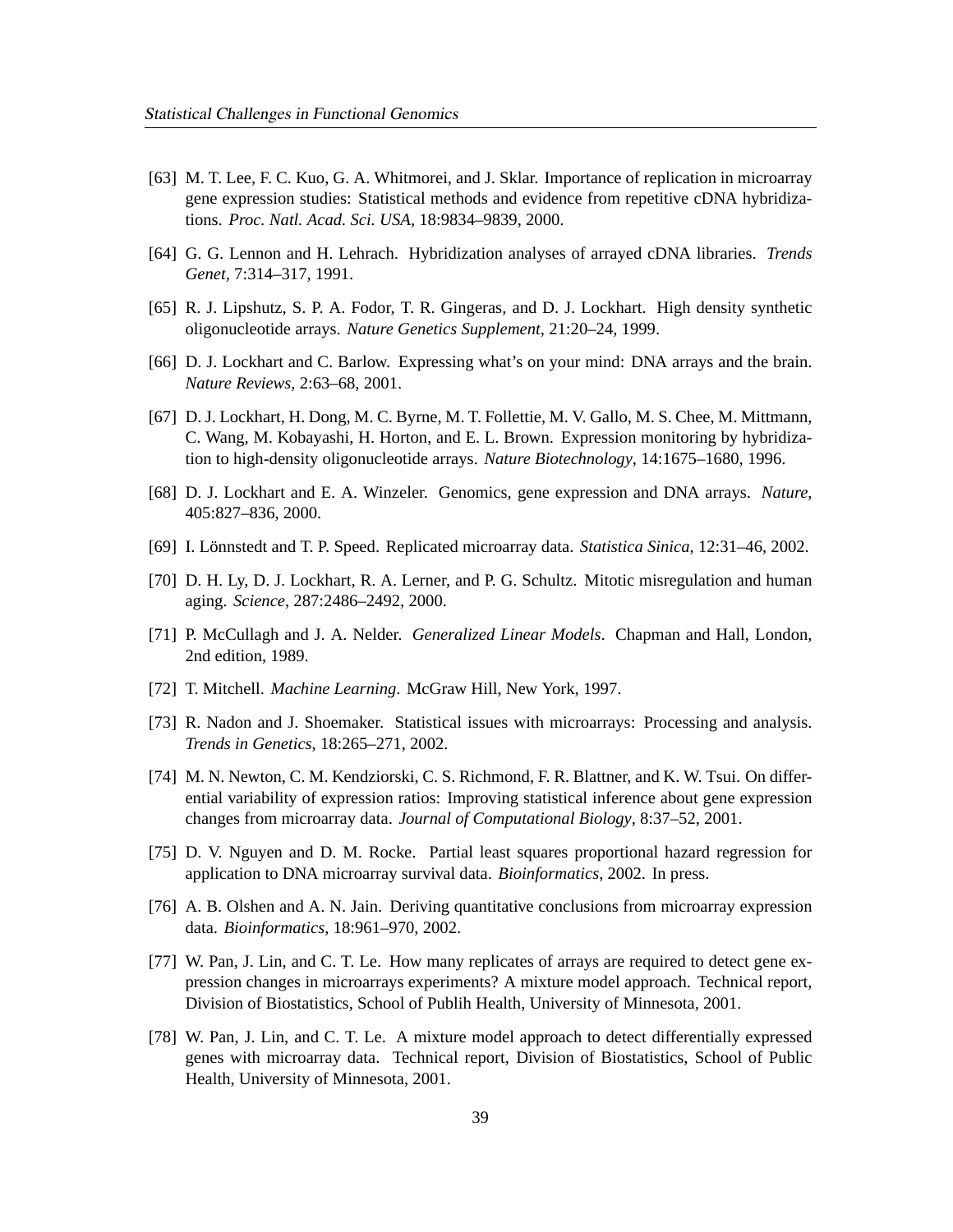- [79] P. J. Park, L. Tian, and I. S. Kohane. Linking gene expression data with patient survival times using partial least squares. *Bioinformatics*, 2002. In press.
- [80] B. Phimister. Going global. *Nature Genetics Supplement*, 21:1, 1999.
- [81] Y. Pilpel, P. Sudarsanam, and G. M. Church. Identifying regulatory networks by combinatorial analysis of promoter elements. *Nature Genetics*, 29:153–159, 2001.
- [82] J. Quackenbush. Computational analysis of microarray data. *Nature Reviews Genetics*, 2:418–427, 2001.
- [83] M. Ramoni, P. Sebastiani, and I. S. Kohane. Cluster analysis of gene expression dynamics. *Proc. Natl. Acad. Sci. USA*, 99:9121–9126, 2002.
- [84] A. Relogio, C. Schwager, A. Richter, W. Ansorge, and J. Valcarcel. Optimization of oligonucleotide-based DNA microarrays. *Nucleic Acid Research*, 30, 2002. In press.
- [85] C. J. Roberts, B. Nelson, M. J. Marton, R Stoughton, M. R. Meyer, H. A. Bennett, Y. D. He, H. Dai, W. L. Walker, T. R. Hughes, M. Tyers, C. Boone, and S. H. Friend. Signaling and circuitry of multiple MAPK pathways revealed by a matrix of global gene expression profiles. *Science*, 287:873–880, 2000.
- [86] D. M. Rocke and B. Durbin. A model for measurement error for gene expression analysis. *Journal of Computational Biology*, 8:557–569, 2001.
- [87] C. Sabatti, S. L. Karsteny, and D. Geschwindy. Thresholding rules for recovering a sparse signal from microarray experiments. Technical report, Departments of Human Genetics and Statistics, UCLA., 695 Charles Young Drive South, Los Angeles, CA 90095-7088., 2001.
- [88] E. E. Schadt, C. Li, C. Su, and W. H. Wong. Analyzing high-density oligonucleotide gene expression array data. *Journal of Cellular Biochemistry*, 80:192–202, 2000.
- [89] M. Schena, D. Shalon, R. W. Davis, and P. O. Brown. Quantitative monitoring of gene expression patterns with a complementary DNA microarray. *Science*, 270(5235):467–70, 1995.
- [90] M. Schena, D. Shaloni, R. Heller, A. Chai, P. O. Brown, and R. W. Davis. Parallel human genome analysis: Microarray-based expression monitoring of 1000 genes. *Proc. Natl. Acad. Sci. USA*, 93:10614–10619, 1996.
- [91] P. Sebastiani, M. Ramoni, and I. Kohane. Bayesian model-based clustering of gene expression dynamics. In Parmigiani G., R. Irizarry, and S. L. Zeger, editors, *The Analysis of Microarray Data: Methods and Software*. Springer, New York, 2003. In press.
- [92] E. Segal, B. Taskar, A. Gasch, N. Friedman, and Daphne Koller. Rich probabilistic models for gene expression. *Bioinformatics*, 1:1–9, 2001.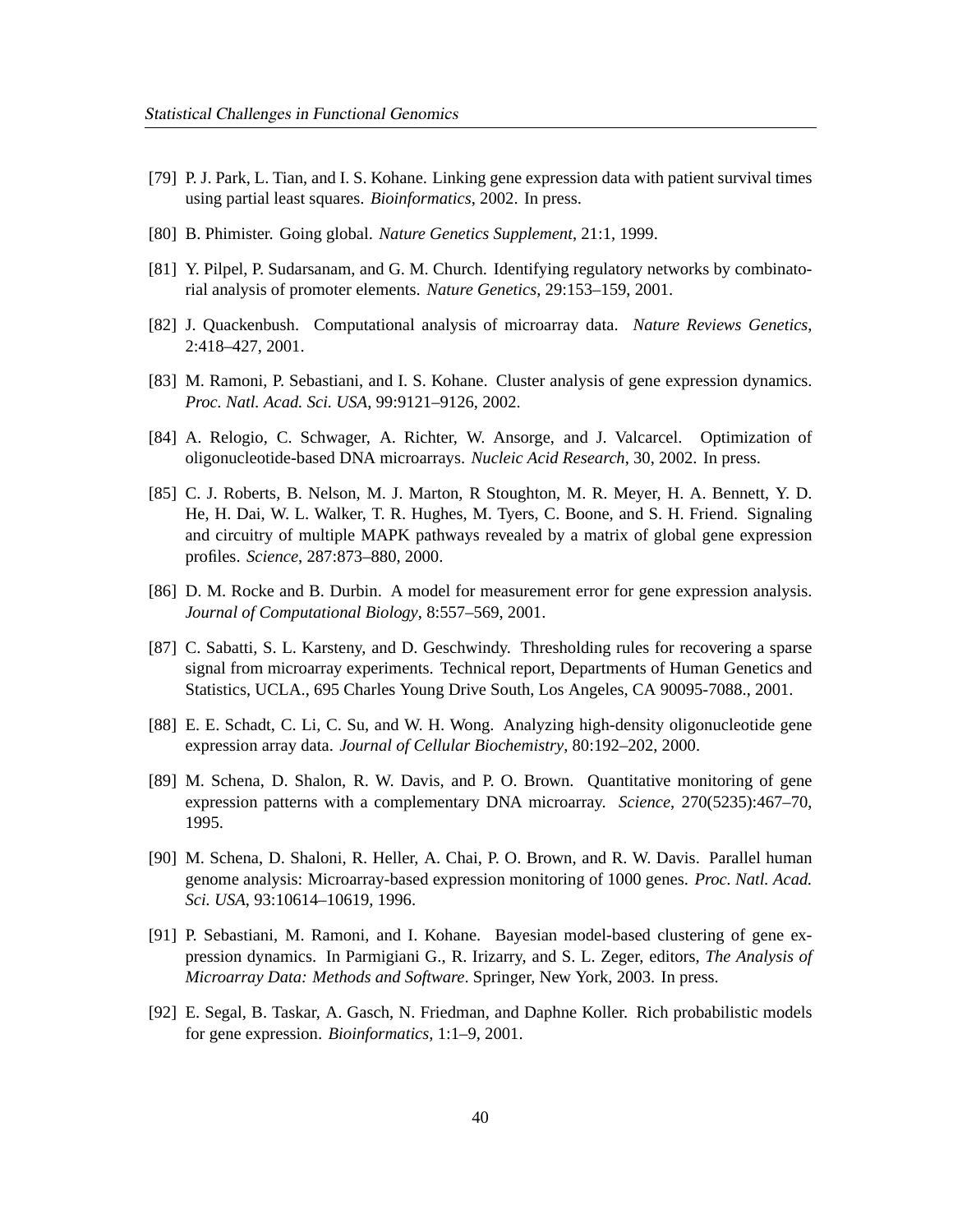- [93] G. K. Smyth, Y. H. Yang, and T. P. Speed. Statistical issues in cDNA microarray data analysis. Technical report, Walter and Eliza Hall Institute of Medical Research, Melbourne, Australia, May 2002.
- [94] T. Sorlie, C. M. Perou, R. Tibshirani R, T. Aas, S. Geisler, H. Johnsen, T. Hastie, M. B. Eisen, M. Van de Rijn, S. S. Jeffrey, T. Thorsen, H. Quist, J. C. Matese, P. O. Brown, D. Botstein, P. Eystein Lonning, and A. L. Borresen-Dale. Gene expression patterns of breast carcinomas distinguish tumor subclasses with clinical implications. *Proc. Natl. Acad. Sci. USA*, 98:10869–10874, 2001.
- [95] E. Southern, K. Mir, and M. Shchepinov. Molecular interactions on microarrays. *Nature Genetics Supplement*, 21:5–9, 1999.
- [96] P. T. Spellman, G. Sherlock, M. Q. Zhang, V. R. Iyer, K. Anders, M. B. Eisen, P. O. Brown, D. Botstein, and B. Futcher. Comprehensive identification of cell cycle-regulated genes of the yeast Saccharomyces cerevisiae by microarray hybridization. *Molecular Biology of the Cell*, 9:3273–297, 1998.
- [97] P. Tamayo, D. Slonim, J. Mesirov, Q. Zhui, S. Kitareewani, E. Dmitrovsky, E. S. Lander, and T. R Golub. Interpreting patterns of gene expression with self-organizing maps: Methods and application to hematopoietic differentiation. *Proc. Natl. Acad. Sci. USA*, 96:2907–2912, 1999.
- [98] S. Tavazoie, J. D. Hughes, M. J. Campbell, R. J. Cho, and G. M. Church. Systematic determination of genetic network architecture. *Nature Genetics*, 22:281–285, 1999.
- [99] J. G. Thomas, J. M. Olson, S. J. Tapscott, and L. P. Zhao. An efficient and robust statistical modeling approach to discover differentially expressed genes using genomic expression profiles. *Genome Research*, 11:1227–1236, 2001.
- [100] R. Tibshirani, G. Walther, and T. Hastie. Estimating the number of clusters in a dataset via the Gap statistic. *Journal of the Royal Statistical Society, B*, 2001. In press.
- [101] V. G. Tusher, R. Tibshirani, and G. Chu. Significance analysis of microarrays applied to the ionizing radiation response. *Proc. Natl. Acad. Sci. USA*, 98:5116–5121, 2000.
- [102] A. Tversky and D. Kahneman. Judgment under uncertainty: Heuristics and biases. *Science*, 185:1124–1131, 1974.
- [103] V. Vapnik. *Statistical Learning Theory*. Wiley, New York, NY, 1998.
- [104] V. E. Velculescu, L. Zhang, B. Vogelstein, and K. W. Kinzler. Serial analysis of gene expression. *Science*, 270:484–487, 1995.
- [105] M. West, C. Blanchette, H. Dressman, E. Huang, S. Ishida, R. Spang, H. Zuzan, J. A. Olson Jr, J. R. Marks, and J. R. Nevins. Predicting the clinical status of human breast cancer by using gene expression profiles. *Proc. Natl. Acad. Sci. USA*, 98:11462–11467, 2001.